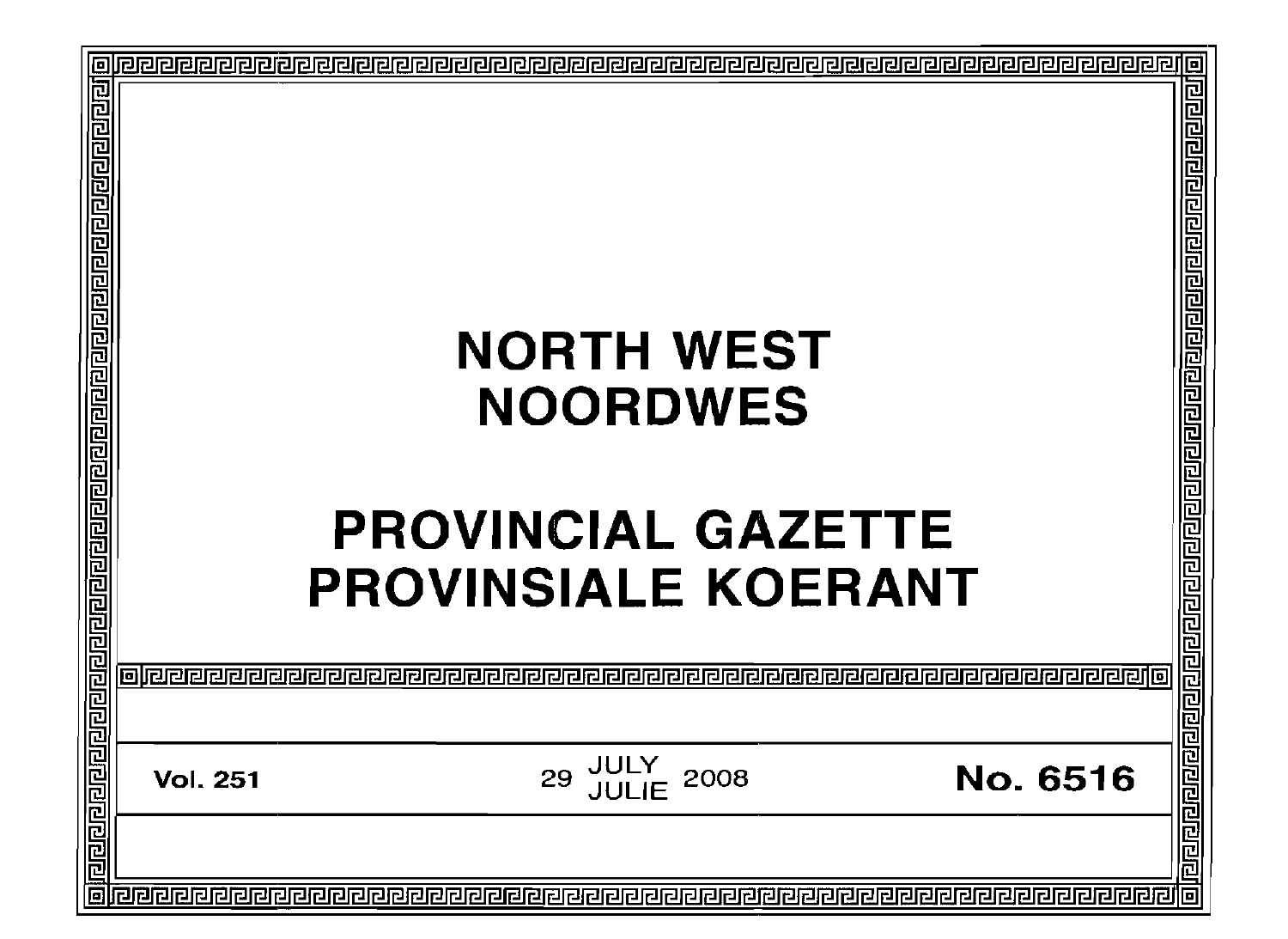6516

6516 6516 6516

6516 6516

6516

6516

6516

6516

No.

| No.        | <b>CONTENTS</b>                                                                                                                               | Page<br>No. | Gazette<br>No. |
|------------|-----------------------------------------------------------------------------------------------------------------------------------------------|-------------|----------------|
|            |                                                                                                                                               |             |                |
| 418        | <b>GENERAL NOTICES</b><br>Division of Land Ordinance (20/1986):<br>Subdivision: Holding 23, Ana Agricultural                                  |             |                |
| 419        | Town-planning and Townships<br>Ordinance (15/1986): Rezoning: Portion                                                                         | 8           | 6516           |
| 420        | 5, Erf 608, Melodie Extension 22<br>do.: Klerksdorp Land Use Management                                                                       | 8           | 6516           |
| 421<br>422 | do.: Amendment Scheme 495<br>do.: Potchefstroom Amendment Scheme                                                                              | 9<br>9      | 6516<br>6516   |
| 423        | do.: Amendment Scheme 153/2008                                                                                                                | 10<br>11    | 6516<br>6516   |
| 426        | Town-planning and Townships<br>Ordinance (15/1986): Peri-Urban Areas<br>Town-planning Scheme, 1975                                            | 11          | 6516           |
| 427        | do.: Hartbeespoort Amendment Scheme                                                                                                           | 12          | 6516           |
| 428        | do.: Ditsobotla Amendment Scheme 27.                                                                                                          | 13          | 6516           |
| 429<br>430 | do.: Amendment Scheme 500<br>do.: Amendment Scheme 530                                                                                        | 14<br>14    | 6516<br>6516   |
| 431        | do.: Rustenburg Amendment Scheme                                                                                                              | 15          | 6516           |
| 432<br>433 | do.: Potchefstroom Amendment Scheme<br>do.: Potchefstroom Amendment Scheme                                                                    | 16          | 6516           |
| 434        | do.: Establishment of township: Melodie                                                                                                       | 17          | 6516           |
| 435        | Division of Land Ordinance (20/1986):                                                                                                         | 17          | 6516           |
| 436        | Subdivision: Holding 48, Wilgeboom<br>Agricultural Holdings<br>Removal of Restrictions Act (84/1967);<br>Removal of conditions: Portion 1183, | 18          | 6516           |
| 437        | farm Vyfhoek 428 IQ<br>do.: do.: Portion 1130, farm Vyfhoek 428                                                                               | 19          | 6516           |
| 438        | IQ<br>do.: do.: Holding 30, Vyfhoek Agricultural                                                                                              | 19          | 6516           |
|            |                                                                                                                                               | 20          | 6516           |
|            | <b>LOCAL AUTHORITY NOTICES</b>                                                                                                                |             |                |
| 314        | Town-planning and Townships<br>Ordinance (15/1986): Establishment of                                                                          |             |                |
| 315        | township: Stilfontein Extension 12<br>Maquassi Hills Local Municipality:                                                                      | 20<br>21    | 6516<br>6516   |
| 323        | Town-planning and Townships Ordi-<br>nance (15/1986): Local Municipality of<br>Madibeng: Establishment of township:                           |             |                |
| 324        | do.: Rustenburg Amendment Scheme                                                                                                              | 22          | 6516           |
| 325        | do.: Rustenburg Amendment Scheme                                                                                                              | 23          | 6516<br>6516   |
| 326        | do.: Rustenburg Amendment Scheme                                                                                                              | 23<br>24    | 6516           |
| 327        | do.: Rustenburg Amendment Scheme                                                                                                              | 25          | 6516           |
| 328        | do.: Rustenburg Amendment Scheme                                                                                                              | 25          | 6516           |
| 329<br>330 | do.: Rustenburg Amendment Scheme                                                                                                              | 26          | 6516           |
| 331        | do.: Rustenburg Amendment Scheme<br>do.: Rustenburg Amendment Scheme                                                                          | 26          | 6516           |
| 332        | do.: Rustenburg Amendment Scheme                                                                                                              | 27          | 6516           |
| 333        | do.: Rustenburg Amendment Scheme                                                                                                              | 27          | 6516           |
| 334        | do.: Rustenburg Amendment Scheme                                                                                                              | 28          | 6516           |
| 335        | do.: Rustenburg Amendment Scheme                                                                                                              | 29<br>29    | 6516<br>6516   |
| 336        | do.: Rustenburg Amendment Scheme                                                                                                              | 30          | 6516           |
| 337        | do.: Rustenburg Amendment Scheme<br>429                                                                                                       | 30          | 6516           |
| 338        | do.: Local Municipality of Madibeng:<br>Hartbeespoort Amendment Scheme 317                                                                    | 31          | 6516           |

Hartbeespoort Amendment Scheme 317

# **INHOUD**

#### Bladsy Koerant<br>No. No. No. No.

## **ALGEMENE KENNISGEWINGS**

| 418 | Ordonnansie op die Verdeling van Grond<br>(20/1986): Onderverdeling: Hoewe 23, |    |      |
|-----|--------------------------------------------------------------------------------|----|------|
|     | Ana-landbouhoewes                                                              | 8  | 6516 |
|     |                                                                                |    |      |
| 419 | Ordonnansie op Dorpsbeplanning en                                              |    |      |
|     | Dorpe (15/1986): Hersonering: Gedeelte                                         |    |      |
|     | 5, Erf 608, Melodie-uitbreiding 22                                             | 9  | 6516 |
| 420 | and Townships<br>Town-planning                                                 |    |      |
|     | Ordinance (15/1986): Klerksdorp Land                                           |    |      |
|     | Use Management Scheme 448                                                      | 9  | 6516 |
| 421 | Ordonnansie op Dorpsbeplanning en                                              |    |      |
|     | Dorpe (15/1986): Wysigingskema 495                                             | 10 | 6516 |
| 422 | do.: Potchefstroom-wysigingskema 1548                                          | 10 | 6516 |
| 423 | do.: Wysigingskema 153/2008                                                    | 11 | 6516 |
| 426 | Ordonnansie op Dorpsbeplanning en                                              |    |      |
|     | (15/1986): Buitestedelike<br>Dorpe                                             |    |      |
|     | Gebiede-dorpsbeplanningskema, 1975                                             | 12 | 6516 |
| 427 | do.: Hartbeespoort-dorpsbeplanning-                                            |    |      |
|     |                                                                                | 13 | 6516 |
| 428 | do.: Ditsobotla-wysigingskema 27                                               | 13 | 6516 |
| 429 | do.: Wysigigingskema 500                                                       | 14 | 6516 |
| 430 | do.: Wysigingskema 503                                                         | 15 | 6516 |
| 431 | do.: Rustenburg-wysigingskema 442                                              | 16 | 6516 |
| 432 | do.: Potchefstroom-wysigingskema 1559                                          | 16 | 6516 |
|     | do.: Potchefstroom-wysigingskema 1538                                          | 17 | 6516 |
| 433 |                                                                                |    |      |
| 434 | do.: Stigting van dorp: Melodie-uitbrei-                                       |    |      |
|     |                                                                                | 18 | 6516 |
| 435 | Ordonnansie op die Verdeling van Grond                                         |    |      |
|     | (20/1986): Onderverdeling: Hoewe 4B,                                           |    |      |
|     | Wilgeboom-landbouhoewes                                                        | 19 | 6516 |
| 436 | op Opheffing van Beperkings<br>Wet                                             |    |      |
|     | (84/1967): Opheffing van voorwaardes:                                          |    |      |
|     | Gedeelte 1183, plaas Vyfhoek 428 IQ                                            | 19 | 6516 |
| 437 | do.: do.: Gedeelte 1130, plaas Vyfhoek                                         |    |      |
|     |                                                                                | 20 | 6516 |
| 438 | do.: do.: Hoewe 30, Vyfhoek-land-                                              |    |      |
|     |                                                                                | 21 | 6516 |
|     | <b>PLAASLIKE BESTUURSKENNISGEWINGS</b>                                         |    |      |
|     |                                                                                |    |      |
| 314 | Ordonnansie op Dorpsbeplanning en                                              |    |      |
|     | Dorpe (15/1986): Stigting van dorp:                                            |    |      |
|     | Stilfontein-uitbreiding 12                                                     | 21 | 6516 |
| 315 | Maquassi Hills Plaaslike Munisipalitit:                                        |    |      |
|     | Regstellingskennisgewing                                                       | 22 | 6516 |
| 323 | Ordonnansie op Dorpsbeplanning en                                              |    |      |
|     | Dorpe (15/1986): Plaaslike Munisipaliteit                                      |    |      |
|     | van Madibeng: Stigting van dorp: Brits-                                        |    |      |
|     |                                                                                | 22 | 6516 |
| 324 | do.: Rustenburg-wysigingskema 462                                              | 23 | 6516 |
| 325 | do.: Rustenburg-wysigingskema 455                                              | 24 | 6516 |
| 326 | do.: Rustenburg-wysigingskema 452                                              | 24 | 6516 |
| 327 | do.: Rustenburg-wysigingskema 450                                              | 25 | 6516 |
| 328 | do.: Rustenburg-wysigingskema 456                                              | 25 | 6516 |
| 329 | do.: Rustenburg-wysigingskema 421                                              | 26 | 6516 |
| 330 | do.: Rustenburg-wysigingskema 403                                              | 27 | 6516 |
| 331 | do.: Rustenburg-wysigingskema 434                                              | 27 | 6516 |
|     | do.: Rustenburg-wysigingskema 430                                              | 28 | 6516 |
| 332 |                                                                                | 28 |      |
| 333 | do.: Rustenburg-wysigingskema 431                                              |    | 6516 |
| 334 | do.: Rustenburg-wysigingskema 427                                              | 29 | 6516 |
| 335 | do.: Rustenburg-wysigingskema 432                                              | 29 | 6516 |
| 336 | do.: Rustenburg-wysigingskema 453                                              | 30 | 6516 |
| 337 | do.: Rustenburg-wysigingskema 429                                              | 31 | 6516 |
| 338 | Town-planning and Townships Ordi-                                              |    |      |
|     | nance (15/1986): Local Municipality of                                         |    |      |
|     | Madibeng: Hartbeespoort Amendment                                              |    |      |
|     |                                                                                | 31 | 6516 |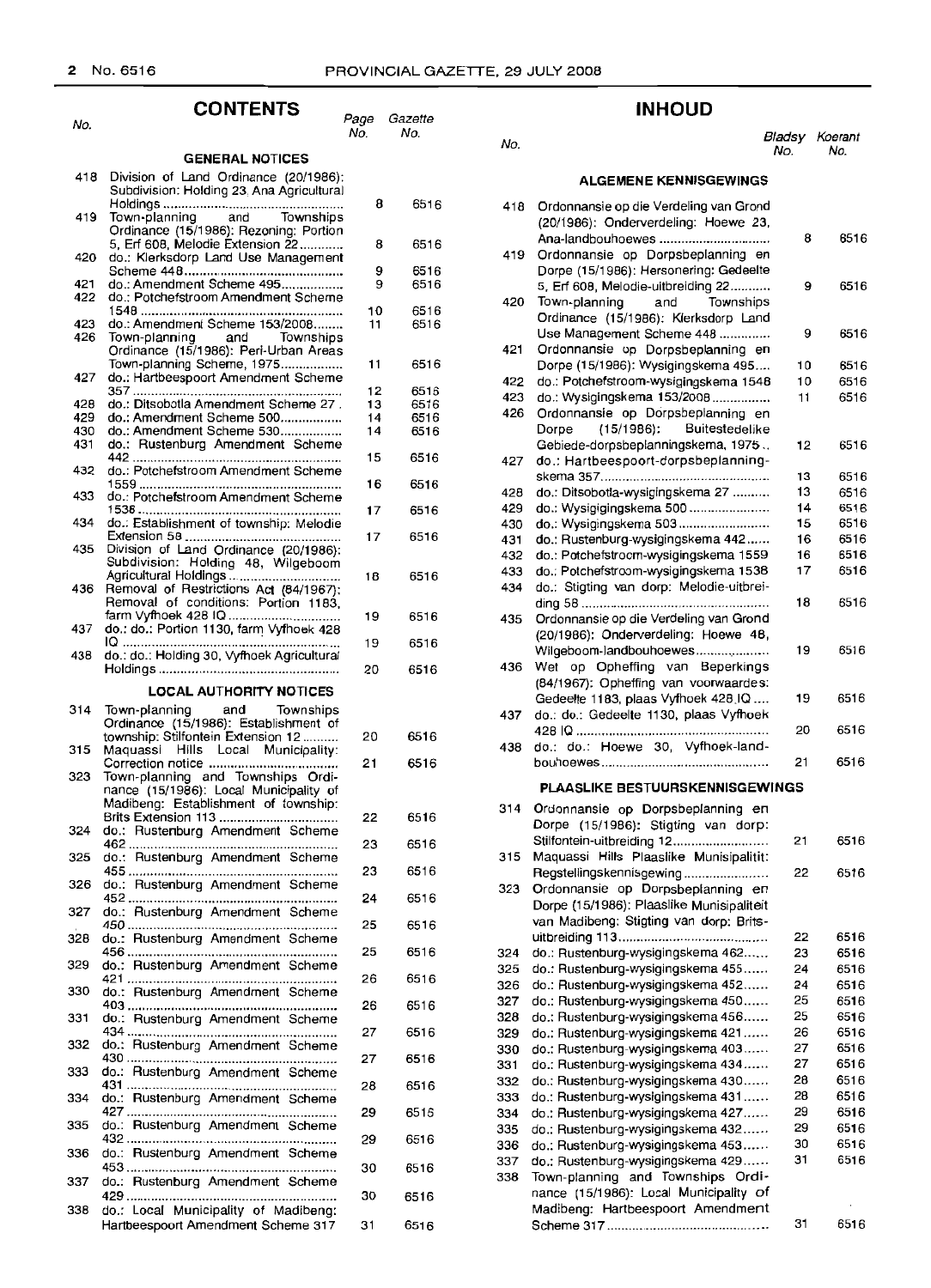| <b>IMPORTANT NOTICE</b>                                                                                                                                       |                                                              |  |
|---------------------------------------------------------------------------------------------------------------------------------------------------------------|--------------------------------------------------------------|--|
| <b>The</b>                                                                                                                                                    |                                                              |  |
| <b>North West Province Provincial Gazette Function</b>                                                                                                        |                                                              |  |
| will be transferred to the                                                                                                                                    |                                                              |  |
| <b>Government Printer</b> in Pretoria                                                                                                                         |                                                              |  |
| as from 1 February 2006                                                                                                                                       |                                                              |  |
| <b>NEW PARTICULARS ARE AS FOLLOWS:</b>                                                                                                                        |                                                              |  |
| <b>Physical address:</b>                                                                                                                                      | <b>Postal address:</b>                                       |  |
| <b>Government Printing Works</b><br>149 Bosman Street<br>Pretoria                                                                                             | Private Bag X85<br>Pretoria<br>0001                          |  |
| New contact persons: Louise Fourie Tel.: (012) 334-4686<br>Mrs H. Wolmarans Tel.: (012) 334-4591                                                              |                                                              |  |
| Fax number: (012) 323-8805                                                                                                                                    |                                                              |  |
| <b>E-mail addresses:</b><br>hester.wolmarans@gpw.gov.za<br>louis.fourie@gpw.gov.za                                                                            |                                                              |  |
| <b>Contact persons for subscribers:</b>                                                                                                                       |                                                              |  |
|                                                                                                                                                               | Mrs S. M. Milanzi Tel.: (012) 334-4734                       |  |
|                                                                                                                                                               | Mrs J. Wehmeyer Tel.: (012) 334-4753<br>Fax.: (012) 323-9574 |  |
| This phase-in period is to commence from 1 February 2006 (suggest date of advert)<br>and notice comes into operation as from 1 February 2006.                 |                                                              |  |
| Subscribers and all other stakeholders are advised to send their advertisements<br>directly to the Government Printing Works, 7 days before publication date. |                                                              |  |
| In future, adverts have to be paid in advance<br>before being published in the Gazette.                                                                       |                                                              |  |

AWIE VAN ZYL Advertising Manager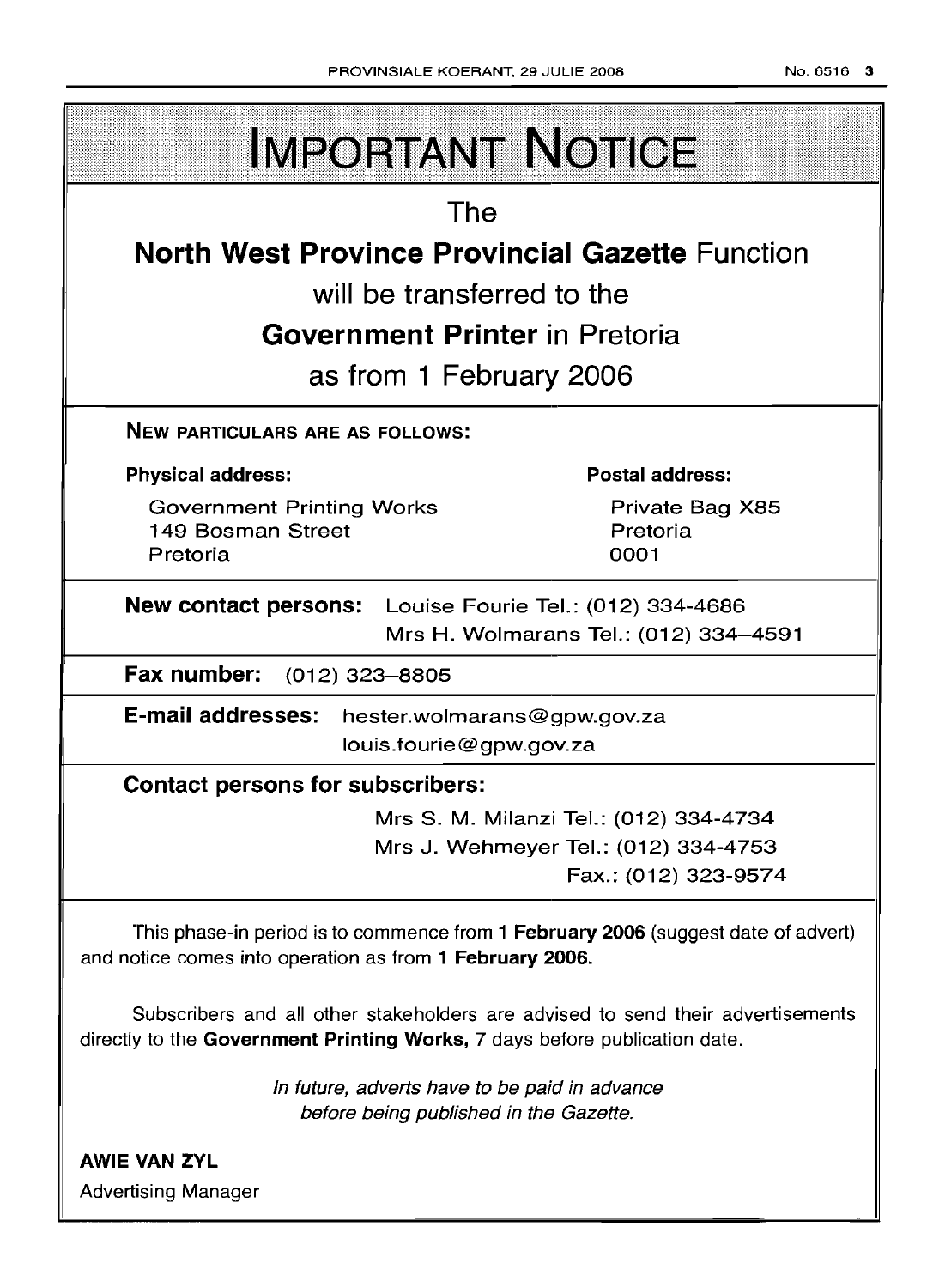IT IS THE CLIENTS RESPONSIBILITY TO ENSURE THAT THE CORRECT AMOUNT IS PAID AT THE CASHIER OR DEPOSITED INTO THE GOVERNMENT PRINTING WORKS BANK ACCOUNT AND ALSO THAT THE REQUISITION/COVERING LETTER TOGETHER WITH THE ADVERTISEMENTS AND THE PROOF OF DEPOSIT REACHES THE GOVERNMENT PRINTING WORKS IN TIME FOR INSERTION IN THE PROVINCIAL GAZETTE.

No ADVERTISEMENTS WILL BE PLACED WITHOUT PRIOR PROOF OF PRE-PAYMENT.

 $\frac{1}{4}$  page R 187.37 Letter Type: Arial Size: 10 Line Spacing: At: Exactly 11pt  $\frac{1}{4}$  page R 374.75 Letter Type: Arial Size: 10 Line Spacing: At: Exactly 11 pt **A PRICE INCREASE OF** 8,5% **WILL BE EFFECTIVE ON ALL TARIFFS FROM 1 MAY 2008**  $\frac{1}{4}$  page R 562.13 Letter Type: Arial Size: 10 Line Spacing: At: Exactly 11pt 1/4 page R 749.50 Letter Type: Arial Size: 10 Line Spacing: At: Exactly 11 pt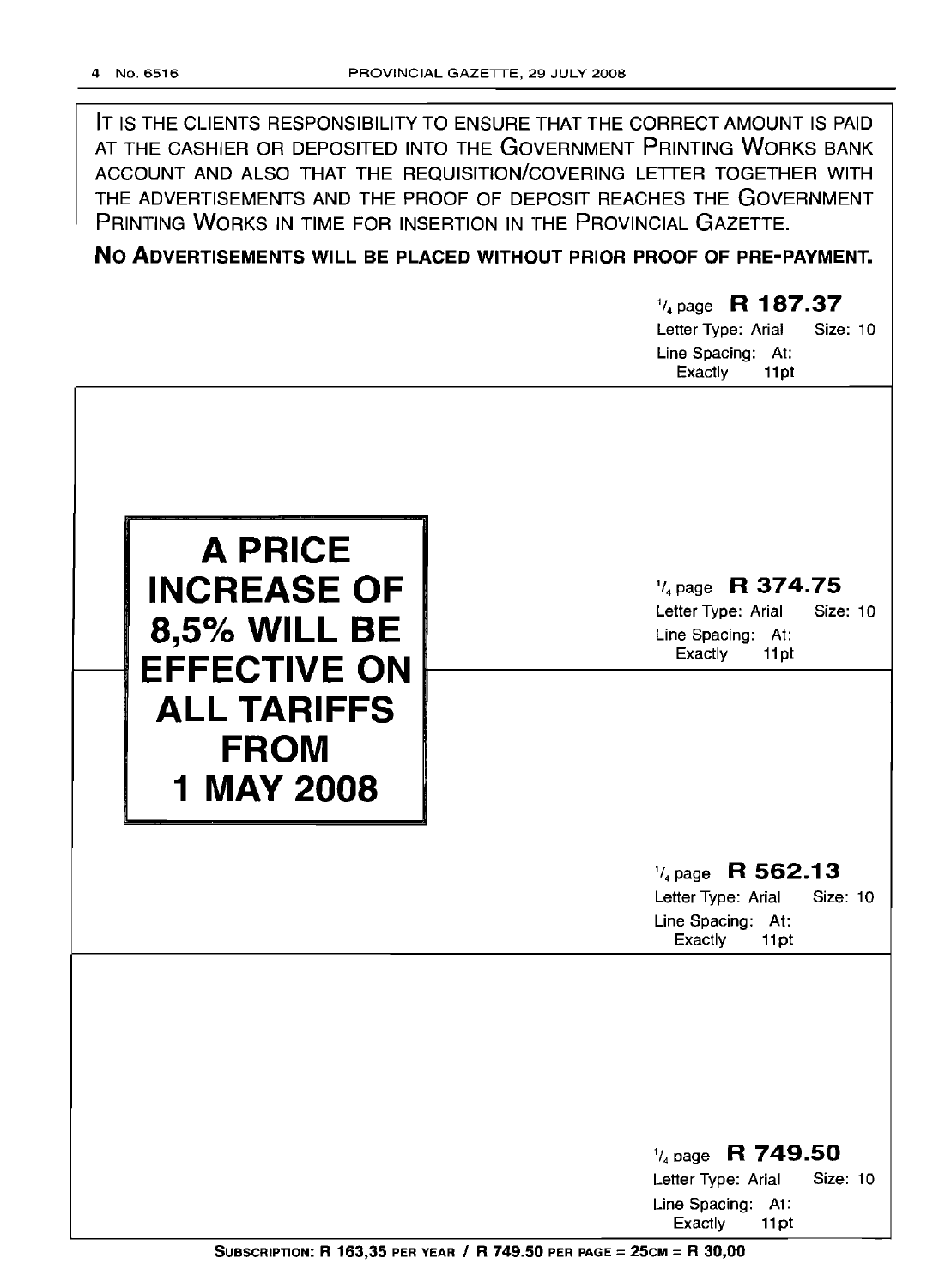

(2) erroneous classification of a notice, or the placement of such notice in any section or under any heading other than the section or heading stipulated by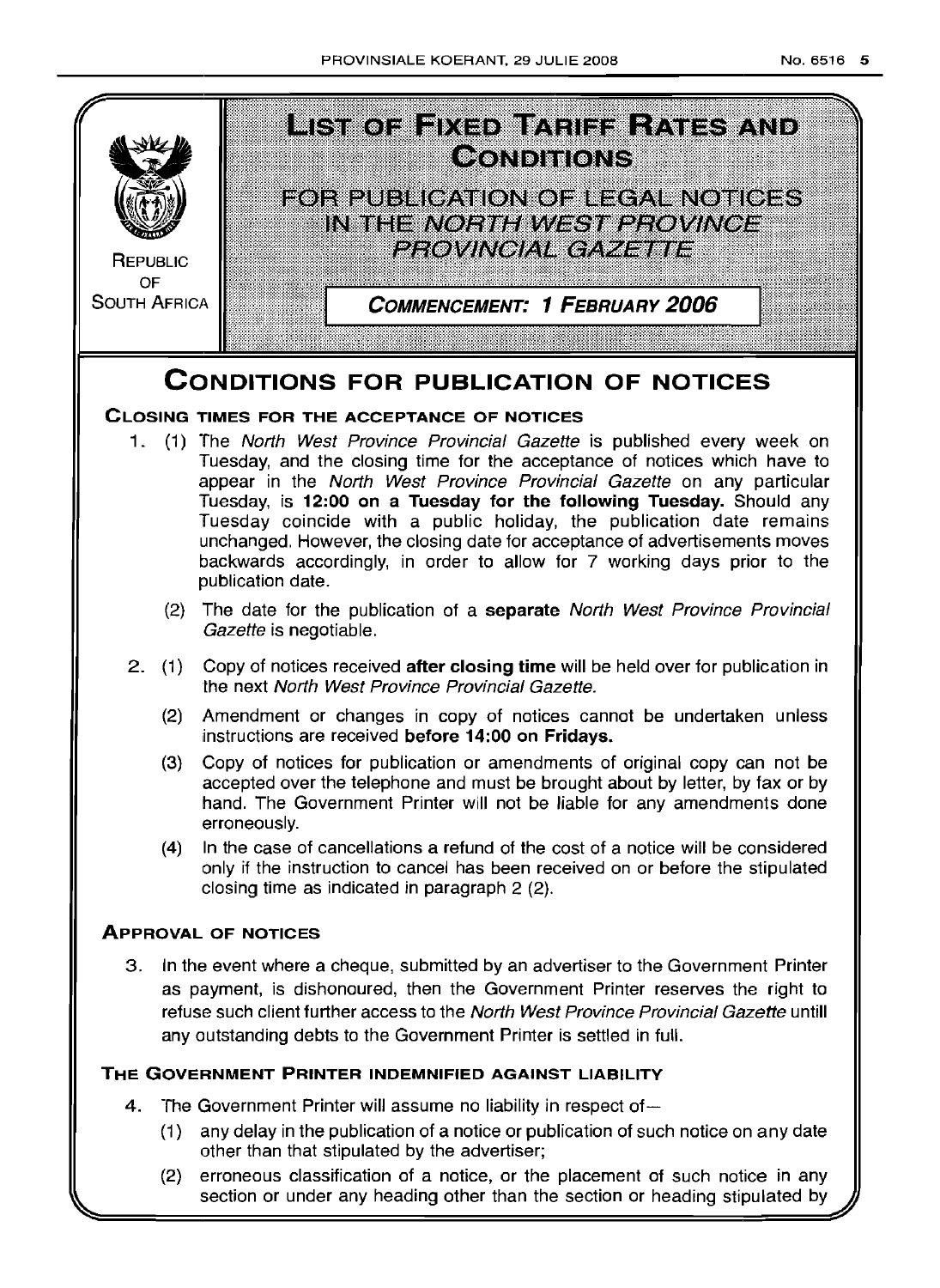- r (3) any editing, revision, omission, typographical errors or errors resulting from faint or indistinct copy.
- (4) The Government Printing Works is not responsible for any amendments.

# LIABILITY OF ADVERTISER

5. Advertisers will be held liable for any compensation and costs arising from any action which may be instituted against the Government Printer in consequence of the publication of any notice.

# **COPY**

- 6. Copy of notices must be typed on one side of the paper only and may not constitute part of any covering letter or document.
- 7. At the top of any copy, and set well apart from the notice, the following must be stated:

Where applicable

- (1) The heading under which the notice is to appear.
- (2) The cost of publication applicable to the notice, in accordance with the "Word Count Table".

# PAYMENT OF COST

- 9. With effect from 1 April 2005 no notice will be accepted for publication unless the cost of the insertion(s) is prepaid in CASH or by CHEQUE or POSTAL ORDERS. It can be arranged that money can be paid into the banking account of the Government Printer, in which case the deposit slip accompanies the advertisement before publication thereof.
- 10. (1) The cost of a notice must be calculated by the advertiser in accordance with the word count table.
	- (2) Where there is any doubt about the cost of publication of a notice, and in the case of copy, an enquiry, accompanied by the relevant copy, should be addressed to the Advertising Section, Government Printing Works, Private Bag X85, Pretoria, 0001 [Fax: (012) 323-8805], before publication.
- 11 . Overpayment resulting from miscalculation on the part of the advertiser of the cost of publication of a notice will not be refunded, unless the advertiser furnishes adequate reasons why such miscalculation occurred. In the event of underpayments, the difference will be recovered from the advertiser, and the notice(s) will not be published until such time as the full cost of such publication has been duly paid in cash or by cheque or postal orders, or into the banking account.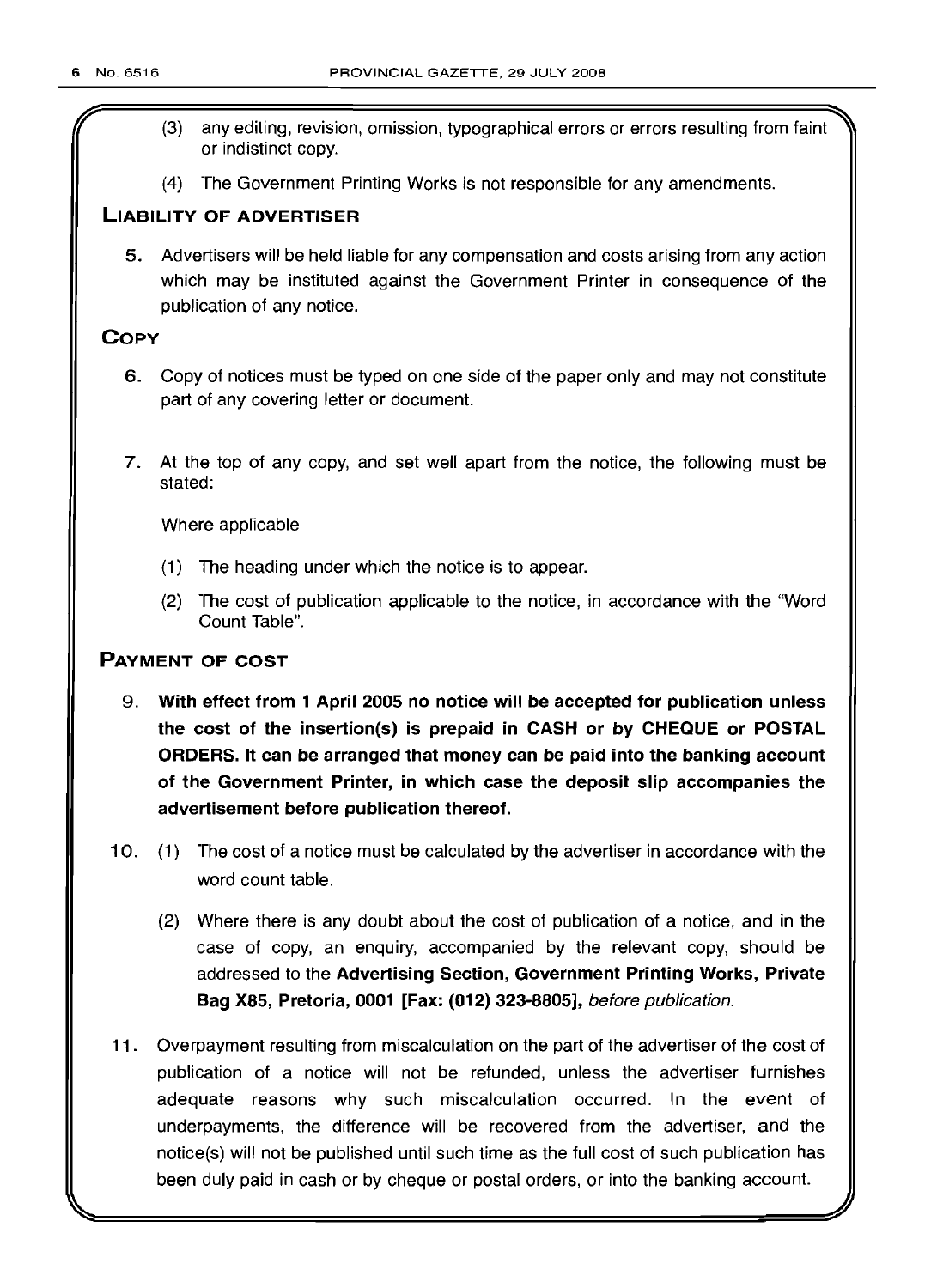- 12. In the event of a notice being cancelled, a refund will be made only if no cost regarding the placing of the notice has been incurred by the Government Printing Works.
- 13. The Government Printer reserves the right to levy an additional charge in cases where notices, the cost of which has been calculated in accordance with the Word Count Table, are subsequently found to be excessively lengthy or to contain overmuch or complicated tabulation.

# PROOF OF PUBLICATION

14. Copies of the North West Province Provincial Gazette which may be required as proof of publication, may be ordered from the Government Printer at the ruling price. The Government Printer will assume no liability for any failure to post such North West Province Provincial Gazette(s) or for any delay in despatching it/them.

# **GOVERNMENT PRINTERS BANK ACCOUNT PARTICULARS**

Bank:

ABSA

BOSMAN STREET

Account No.: 4057114016

Branch code: 632005

Reference No.: 00000050

Fax No.: (012) 323 8805 and (012) 323 0009

# Enquiries:

| Mrs. L. Fourie    | Tel.: (012) 334-4686 |
|-------------------|----------------------|
| Mrs. H. Wolmarans | Tel.: (012) 334-4591 |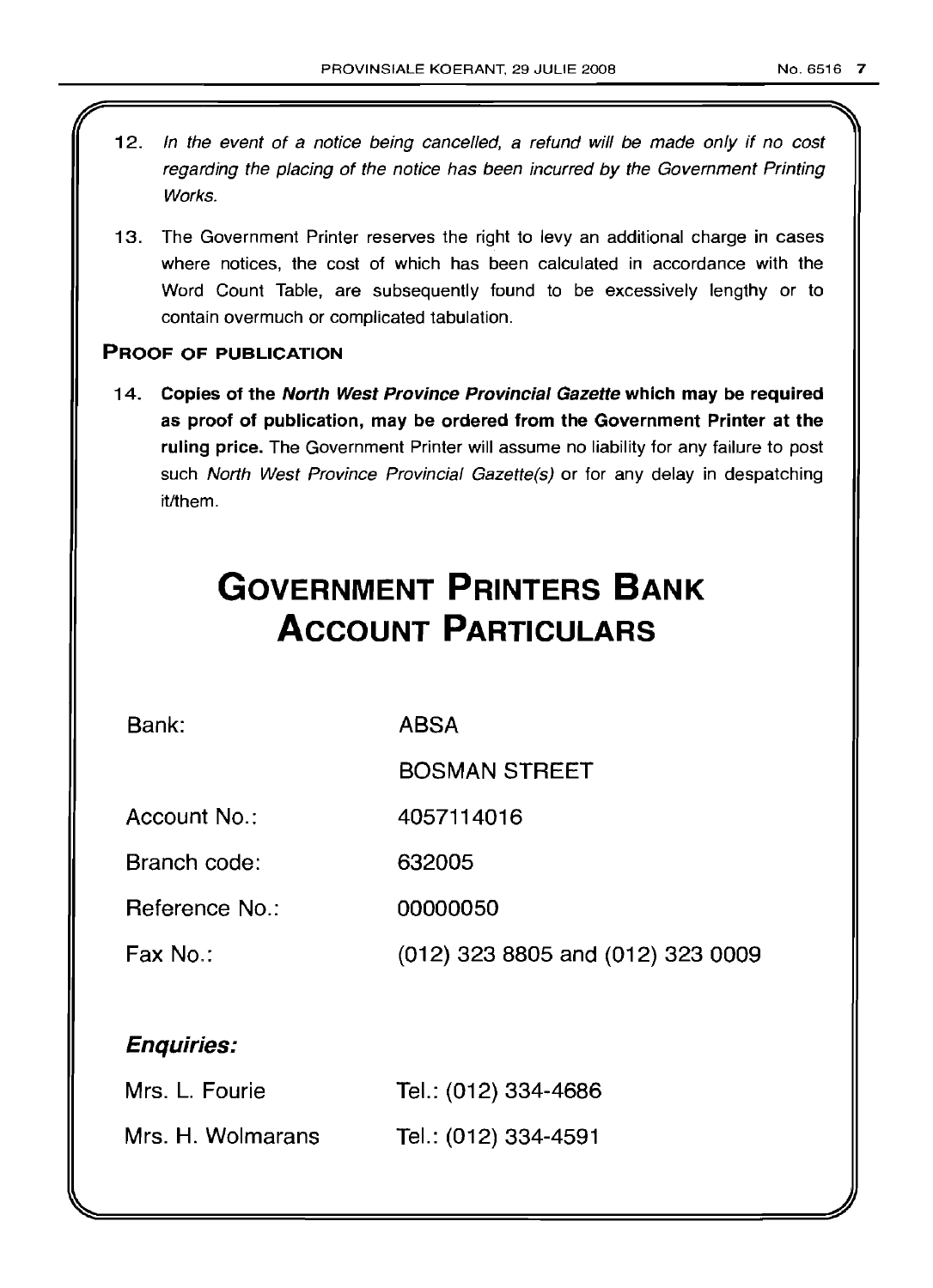# **GENERAL NOTICES • ALGEMENE KENNISGEWINGS**

# **NOTICE 418 OF 2008**

NOTICE OF APPLICATION FOR SUBDIVISION IN TERMS OF SECTION 6 (8) (a) OF ORDINANCE 20 OF 1986

We, Lombard du Preez Professional Landsurveyors (Pty) Ltd, the authorized agent of the registered owner of Holding 23, Ana Agricultural Holdings, hereby give notice in terms of section 6 (8) (a) of the Division of Land Ordinance, 1986 (Ordinance 20 of 1986), that we have applied to the Local Municipality of Madibeng to subdivide the above-mentioned property as follows:

(1) Proposed Portion  $1 \pm 8565$  m<sup>2</sup>.

(2) Proposed Remainder ±1,713 ha.

Particulars of the application will lie for inspection during normal office hours at the office of the Local Municipality of Madibeng, Van Velden Street, Brits, for a period of 28 days from 22 July 2008.

Objections to or representations in respect of the application must be lodged with or made in writing to the Municipal Manager at the above address or at PO Box 106, Brits, 0250, within a period of 28 days from 22 July 2008.

Address of agent: Lombard du Preez Professional Land Surveyors and Town Planners, P.O. Box 798, Brits, 0250 (30 Van Velden Street). Tel: (012) 252-5959. .**- .**

# **KENNISGEWING 418 VAN 2008**

KENNISGEWING VAN AANSOEK OM ONDERVERDELING INGEVOLGE ARTIKEL 6 (8) (a) VAN ORDONNANSIE 20 VAN 1986

Ons, Lombard du Preez Professionele Landmeters (Edms) Bpk, gemagtigde agent van die eienaar van die Hoewe 23, Ana Landbou Hoewes, gee hiermee ingevolge artikel 6 (8) (a) van Ordonnansie op die Verdeling van Grond, 1986 (Ordonnansie 20 van 1986), kennis dat ons by die Plaaslike Munisipaliteit van Madibeng aansoek gedoen het om die onderverdeling van die bogenoemde eiendom as volg:

(1) Voorgestelde Gedeelte 1  $\pm$  8 565 m<sup>2</sup>.

(2) Voorgestelde Restant  $\pm$  1,713 ha.

Besonderhede van die aansoek Ie ter insae gedurende gewone kantoorure by die Munisipale Kantore, Van Veldenstraat, Brits, vir 'n tydperk van 28 dae vanaf 22 Julie 2008.

Besware teen of vertoe ten opsigte van die aansoek moet binne 'n tydperk van 28 dae vanaf 22 Julie 2008 skriftelik by of tot die Munisipale Bestuurder by bovermelde adres of by Posbus 106, Brits, 0250, ingedien of gerig word.

Adres van gemagtigde agent van eienaar: Lombard du Preez Professionele Landmeters en Stadsbeplanners, Posbus 798, Brits, 0250 (Van Veldenstraat 30). Tel: (012) 252-5959.

22-29

# **NOTICE 419 OF 2008**

# NOTICE IN TERMS OF SECTION 56 OF THE TOWN-PLANNING AND TOWNSHIPS ORDINANCE, 1986 (ORDINANCE 15 OF 1986)

We, Midplan & Associates, Town and Regional Planners, hereby give notice in terms of section 56 of the Town-planning and Townships Ordinance, 1986 (Ordinance 15 of 1986), that application has been made to the Madibeng Local Municipality for the amendment of the Hartbeespoort Town-planning Scheme, 1993, by the rezoning of Portion 5 of Erf 608, Melodie Extension 22 Township, located on Power Road, Hartbeespoort, from "Business 3" to "Business 1",

All documents relevant to the application are open for inspection during normal office hours at the offices of the Madibeng Local Municipality, 53 Van Velden Street, Brits, 0250, for a period of 28 days from 22 July 2008 to 19 August 2008.

Any person who wishes to object to or make representations in respect of the application, must do so in writing at the above address, or direct it to the Municipal Manager, Madibeng Local Municipality, P.O. Box 106, Brits, on or before 19 August 2008.

Name and address of agent: Midplan & Associates, Town and Regional Planners, P.O. Box 21443, Helderkruin, 1733. Tel: (011) 764-5753/(082) 881 2563.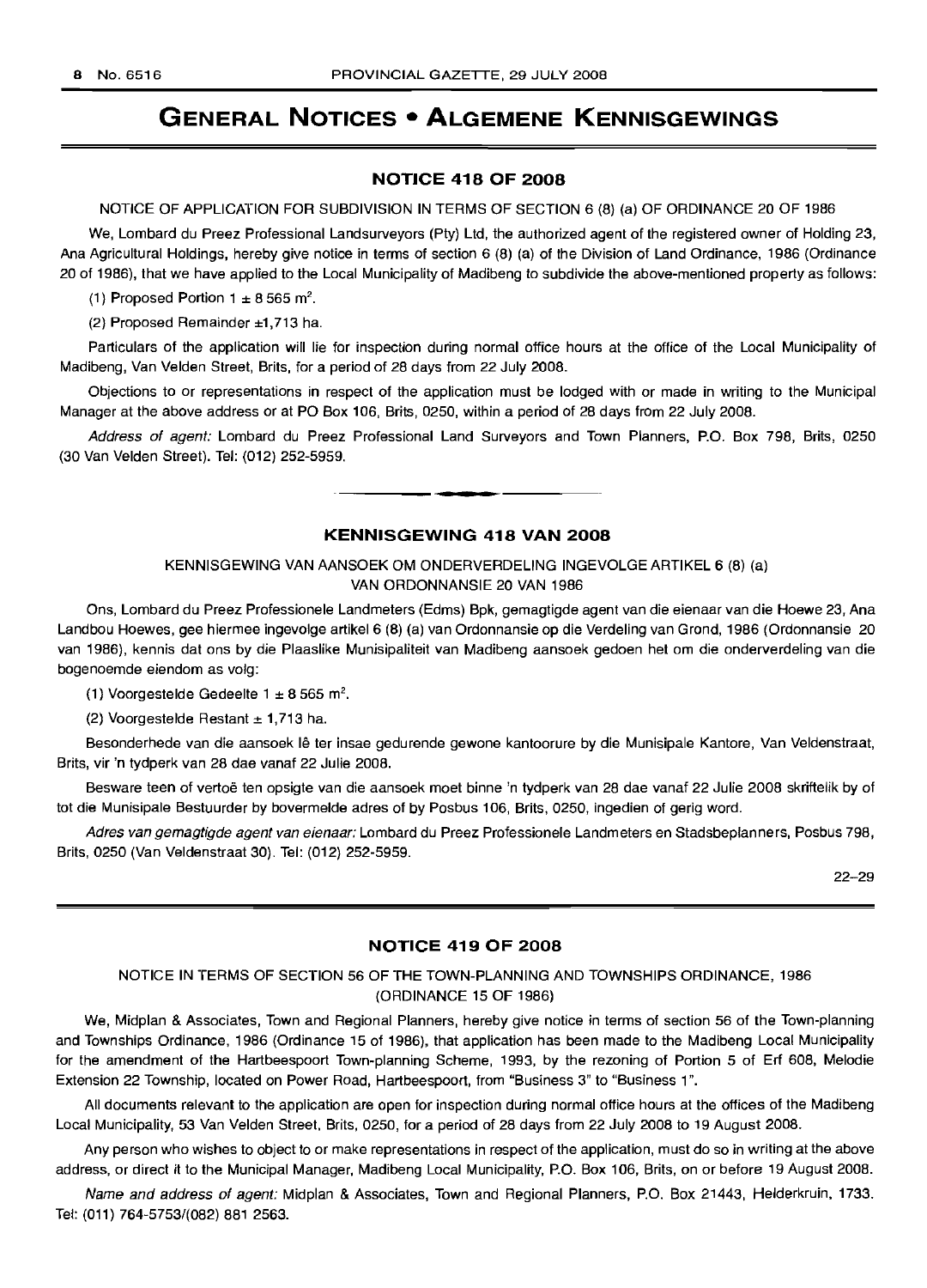# KENNISGEWING 419 VAN 2008

# KENNISGEWING INGEVOLGE ARTIKEL 56 VAN DIE ORDONNANSIE OP DORPSBEPLANNING EN DORPE, 1986 (ORDONNANSIE 15 VAN 1986)

Ons, Midplan & Medewerkers, Stads- en Streekbeplanners, gee hiermee ingevolge artikel 56 van die Ordonnansie op Dorpsbeplanning en Dorpe, 1986 (Ordonnansie 15 van 1986), kennis dat aansoek gedoen is by die Madibeng Plaaslike Munisipaliteit vir die wysiging van die Hartbeespoort Dorpsbeplanningskema, 1993, deur die hersonering van Gedeelte 5 van Erf 608, Melodie Uitbreiding 22 Dorpsgebied, gelee te Powerweg, Hartbeespoort, vanaf "Besigheid 3" na "Besigheid 1".

Aile dokumente wat op die aansoek betrekking het, is gedurende gewone kantoorure ter insae vir 'n tydperk van 28 dae vanaf 22 Julie 2008 tot 19 Augustus 2008 by die kantoor van die Madibeng Plaaslike Munisipaliteit, Van Veldenstraat 53, Brits.

Enige persoon wat beswaar wil maak of vertoë wil rig met betrekking tot die aansoek, moet dit skriftelik doen by bovermelde adres, of dit rig aan die Munisipale Bestuurder, Madibeng Plaaslike Munisipaliteit, Posbus 106, Brits, 0250, voor of op 19 Augustus 2008.

Naam en adres van agent: Midplan & Medewerkers, Stads- en Streekbeplanners, Posbus 21443, Helderkruin, 1733. Tel: (011) 764-5753/(082) 881 2563.

22-29

### NOTICE 420 OF 2008

# NOTICE OF APPLICATION FOR AMENDMENT OF TOWN-PLANNING SCHEME IN TERMS OF SECTION 56 (1) (b) (i) OF THE TOWN-PLANNING AND TOWNSHIPS ORDINANCE, 1986 (ORDINANCE 15 OF 1986)

# KLERKSDORP LAND USE MANAGEMENT SCHEME No. 448

I, K Marais, being the authorized agent of the owner of Erf 1685, Alabama Ext 2, hereby give notice in terms of section 56 (1) (b) (i) of the Town-planning and Townships Ordinance, 1986, that I have applied to the City Council of Klerksdorp for the amendment of the town-planing scheme known as the Klerksdorp Land Use Management Scheme 2005, as amended by the rezoning of the above-mentioned erf, situated adjacent Landsberg Avenue, Alabama, from "Residential 1" to "Business 2".

Particulars of the application will lie for inspection during normal office hours at the office of the Municipal Manager, Room 128, Civic Centre, Pretoria Street, Klerksdorp, for the period of 28 days from 22 July 2008.

Objections to or representations in respect of the application must be lodged with or made in writing to the Municipal Manager at the above address or at P.O. Box 99, Klerksdorp, 2570, within a period of 28 days from 22 July 2008.

Address of agent: Visi Town Planning Consultants, PO Box 6258, Flamwood, 2572. Tel: (018) 468-5519.

22-29

# NOTICE 421 OF 2008

NOTICE OF APPLICATION FOR AMENDMENT OF TOWN-PLANNING SCHEME IN TERMS OF SECTION 56 (1) (b) (i) OF THE TOWN-PLANNING AND TOWNSHIPS ORDINANCE, 1986 (ORDINANCE 15 OF 1986)

### RUSTENBURG LAND USE MANAGEMENT SCHEME, 2005

#### AMENDMENT SCHEME 495

Maxim Planning Solutions, being the authorised agent of the owner of Portion 62 (a portion of Portion 2) of the farm Kromrivier 347 JQ hereby gives notice in terms of section 56 (1) (b) (i) of the Town-planning and Townships Ordinance, 1986, that we have applied to the Rustenburg Local Municipality for the amendment of the town-planning scheme known as Rustenburg Land Use Management Scheme, 2005 by the rezoning of the property described above, situated at the farm Kromrivier in the North West Province, from "Agricultural" to "Special" for the purposes of a private resort comprising of a guesthouse, recreation facilities and a restaurant.

Particulars of the application will lie for inspection during normal office hours at the office of the Director Planning and Development, Room 313, Missionary Mpheni House, c/o Beyers Naude and Nelson Mandela Drive, Rustenburg for the period of 28 days from 22 July 2008.

Objections to or representations in respect of the application must be lodged with or made in writing to the Municipal Manager at the above address or at P.O. Box 16, Rustenburg, 0300 within a period of 28 days from 22 July 2008.

Address of authorised agent: Maxim Planning Solutions, 37 Von Wielligh Street, Rustenburg; P.O. Box 21114, Proteapark, 0305. Tel: (014) 592-9489. (2/1132).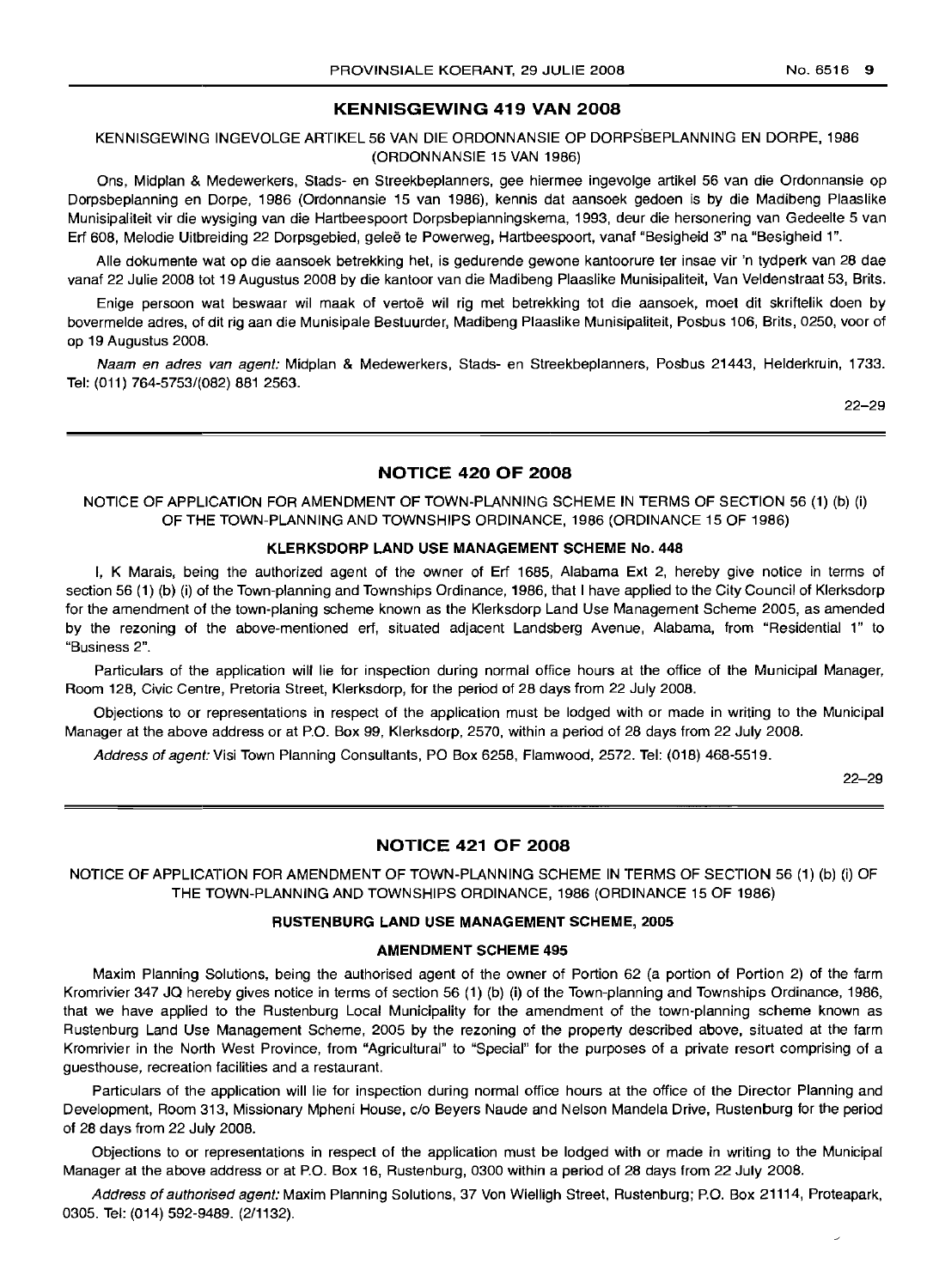# KENNISGEWING 421 VAN 2008

KENNISGEWING VAN AANSOEK OM WYSIGING VAN DORPSBEPLANNINGSKEMA INGEVOLGE ARTIKEL 56 (1) (b) (i) VAN DIE ORDONNANSIE OP DORPSBEPLANNING EN DORPE, 1986 (ORDONNANSIE 15 VAN 1986)

### RUSTENBURG LAND USE MANAGEMENT SCHEME, 2005

#### WVSIGINGSKEMA 495

Maxim Planning Solutions, synde die gemagtigde agent van die eienaar van Gedeelte 62 ('n gedeelte van Gedeelte 2) van die plaas Kromrivier No. 347 JQ, gee hiermee ingevolge artikel56 (1) (b) (i) van die Ordonnansie op Dorpsbeplanning en Dorpe, 1986, kennis dat ons by die Rustenburg Plaaslike Munisipaliteit aansoek gedoen het om die wysiging van die Dorpsbeplanningskema bekend as Rustenburg Land Use Management Scheme, 2005, deur die hersonering van die eiendom hierbo beskryf, geleë te die plaas Kromrivier in die Noordwes Provinsie, vanaf "Landbou" na "Spesiaal" vir die doeleindes van 'n privaat oord bestaande uit 'n gastehuis, rekreasie fasiliteite en 'n restaurant.

Besonderhede van die aansoek lê ter insae gedurende gewone kantoorure by die kantoor van die Direkteur Beplanning en Ontwikkeling, Kamer 313, Missionary Mpheni House, h/v Beyers Naude en Nelson Mandelarylaan, Rustenburg vir 'n tydperk van 28 dae vanaf 22 Julie 2008.

Besware teen of vertoë ten opsigte van die aansoek moet binne 'n tydperk van 28 dae vanaf 22 Julie 2008 skriftelik by of tot die Munisipale Bestuurder by bovermelde adres of by Posbus 16, Rustenburg, 0300 ingedien of gerig word.

Adres van gemagtigde agent: Maxim Planning Solutions, Von Wiellighstraat 37, Rustenburg; Posbus 21114, Proteapark, 0305. Tel: (014) 592-9489. (2/1132).

22-29

# NOTICE 422 OF 2008

# NOTICE OF APPLICATION FOR AMENDMENT OF THE POTCHEFSTROOM TOWN-PLANNING SCHEME, 2004, IN TERMS OF SECTION 56 (1) (b) (i) OF THE TOWN-PLANNING AND TOWNSHIPS ORDINANCE, 1986

# POTCHEFSTROOM AMENDMENT SCHEME 1548

We, Townscape Planning Solutions, being the authorised agent of the owner of Portion 4 (a portion of Portion 2) of Erf 5, Potchefstroom, Registration Division I.Q., Province North West, hereby give notice in terms of section 56 (1) (b) (i) of the Town-planning and Townships Ordinance, 1986, that I have applied to the Tlokwe Local Municipality for the amendment of the town-planning scheme known as the Potchefstroom Town-planning Scheme, 1980, by the rezoning of erf described above, situated on 52 Beyers Naude Street from "Residential 1" to "Educational" with Annexure 1106 for Institutional and Residential uses.

Particulars of the application will lie for inspection during normal office hours at the office of the Municipal Manager, Wolmarans Street for a period of 28 days from 22 July 2008.

Objections to or representations in respect of the application must be lodged with or made in writing to the Town Secretary at the above address or at P.O. Box 113, Potchefstroorn, 2520, within a period of 28 days from 22 July 2008.

Address of applicant: Townscape Planning Solutions, P.O. Box 20831, Noordbrug, 2522. Tel: 082 662 1105.

# I **• I** KENNISGEWING 422 VAN 2008

KENNISGEWING VAN AANSOEK OM WYSIGING VAN DIE POTCHEFSTROOM-DORPSBEPLANNINGSKEMA, 1980, INGEVOLGE ARTIKEL 56 (1) (b) (i) VAN DIE ORDONNANSIE OP DORPSBEPLANNING EN DORPE, 1986

#### POTCHEFSTROOM-WVSIGINGSKEMA 1548

Ons, Townscape Planning Solutions, synde die gemagtigde agent van die eienaar van Gedeelte 4 ('n gedeelte van Gedeelte 2) van Erf 5, Potchefstroom, Registrasie Afdeling I.Q., Noordwes Provinsie, gee hiermee ingevolge artikel 56 (1) (b) (i) van die Ordonnansie op Dorpsbeplanning en Dorpe, 1986, kennis dat ek by die Tlokwe Plaaslike Munisipaliteit aansoek gedoen het om die wysiging van die dorpsbeplanningskema bekend as die Potchefstroom-dorpsbeplanningskema, 1980, deur die hersonering van die eiendom hierbo beskryf, geleë te Beyers Naudéstraat 52, vanaf "Residensieel 1" na "Opvoedkundig" met Bylaag 1106 vir Institusioneel en Hesidensiele gebruike.

Besonderhede van die aansoek lê ter insae gedurende gewone kantoorure by die Munisipale Bestuurder, Wolmaransstraat, Potchefstroom, vir 'n tydperk van 28 dae vanaf 22 Julie 2008.

Besware teen of vertoë ten opsigte van die aansoek moet binne 'n tydperk van 28 dae vanaf 22 Julie 2008 skriftelik by of tot die Munisipale Bestuurder by bovermelde adres of by Posbus 113, Potchefstroom, 2520, ingedien of gerig word.

Adres van applikant: Townscape Planning Solutions, Posbus 20831, Noordbrug, 2522. Tel: 082 662 1105.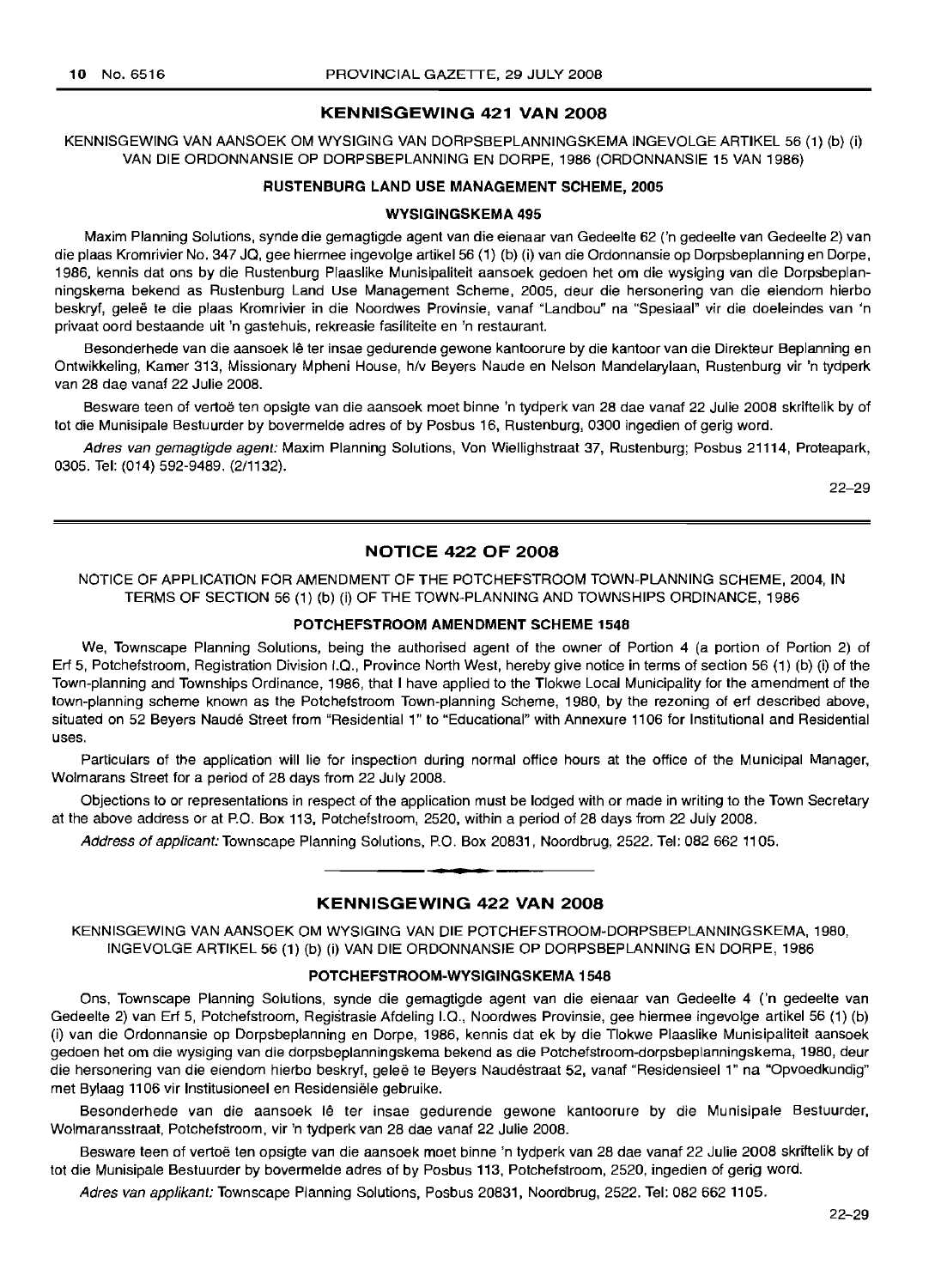# **NOTICE 423 OF 2008**

# **CARLETONVILLE TOWN-PLANNING SCHEME, 1993**

#### **AMENDMENT SCHEME: 153/2008**

NOTICE OF APPLICATION FOR AMENDMENT OF TOWN-PLANNING SCHEME IN TERMS OF SECTION 56 (1) (b) (i) OF **THE** TOWN-PLANNING AND TOWNSHIPS ORDINANCE, 1986 (ORDINANCE 15 OF 1986)

I, Joze Maleta, being the authorized agent of the owner of Erf 4078, Carletonville Extension 9, hereby give notice in terms of section 56 (1) (b) (i) of the Town-planning and Townships Ordinance, 1986, that I have applied to the Merafong City Local Municipality for the amendment of the town-planning scheme known as Carletonville Town-planning Scheme, 1993, for the rezoning of the property described above, situated at 3 Van der Westhuizen Street, Carletonville Extension 9, from "Residential 1" to "Special" for purposes of an accommodation enterprise, conference facilities, place of refreshment, recreation and related uses with the special consent of the Local Authority.

Particulars of the application will lie for inspection during normal office hours at the office of the Municipal Manager, P.O. Box 3, Carletonville, 2500, for a period of 28 days from 22 July 2008.

Objections to or representations in respect of the application must be lodged with or made in writing to the Municipal Manager, at the above address or at J. Maleta, Professional Land Surveyor, P.O. Box 1372, Klerksdorp, 2570, within a period of 28 days from 22 July 2008.

Address of authorized agent of the owner: J. Maleta, Professional Land Surveyor, P.O. Box 1372, Klerksdorp, 2570.

I **\_ I**

# **KENNISGEWING 423 VAN 2008**

# **CARLETONVILLE-DORPSBEPLANNINGSKEMA, 1993**

#### **WYSIGINGSKEMA: 153/2008**

KENNISGEWING VAN AANSOEK OM WYSIGING VAN DORPSBEPLANNINGSKEMA INGEVOLGE ARTIKEL 56 (1) (b) (i) VAN DIE ORDONNANSIE OP DORPSBEPLANNING EN DORPE, 1986 (ORDONNANSIE 15 VAN 1986)

Ek, Joze Maleta, synde die gemagtigde agent van die eienaar van Erf 4078, Carletonville Uitbreiding 9, gee hiermee ingevolge artikel 56 (1) (b) (i) van die Ordonnansie op Dorpsbeplanning en Dorpe, 1986, kennis dat ek by die Merafong Stad Plaaslike Munisipaliteit aansoek gedoen het om die wysiging van die dorpsbeplanningskema bekend as die Carletonville-dorpsbeplanningskema, 1993, deur die hersonering van die eiendom hierbo beskryf, welke eiendom geleë is te Van der Westhuizenstraat 13, Carletonville Uitbreiding 9, vanaf "Residensieel 1" na "Spesiaal" vir doeleindes van 'n akkomodasieonderneming, konferensiefasiliteite, eetplek, rekreasie en verwante gebruike met die spesiale toestemming van die Plaaslike Bestuur.

Besonderhede van die aansoek lê ter insae gedurende gewone kantoorure by die kantoor van die Munisipale Bestuurder, Posbus 3, Carletonville, 2500, vir 'n tydperk van 28 dae vanaf 22 Julie 2008.

Besware teen of vertoë ten opsigte van die aansoek moet binne 'n tydperk van 28 dae vanaf 22 Julie 2008 skriftelik by of tot die Munisipale Bestuurder by bovermelde adres of by J. Maleta, Professionele Landmeter, Posbus 1372, Klerksdorp, 2570, ingedien word.

Naam en adres van gemagtigde agent: J. Maleta, Professionele Landmeter, Posbus 1372, Klerksdorp, 2570.

22-29

# **NOTICE 426 OF 2008**

#### **PERI-URBAN AREAS TOWN-PLANNING SCHEME 1975**

NOTICE OF APPLICATION FOR AMENDMENT OF TOWN-PLANNING SCHEME IN TERMS OF SECTION 56 (1) (b) (i) OF **THE** TOWN-PLANNING AND TOWNSHIPS ORDINANCE, 1986 (ORDINANCE 15 OF 1986)

I, Peter John Dacomb, of the firm Planpractice Town Planners, being the authorised agent of the registered owner of Erven 440; 441; 444 up to and including 447; 449 up to and including 451; 454; 467; 468; 472; 484 up to and including 486; 488 up to and including 494; 498 up to and including 504; 512; 513; 516 up to and to and including 527; 529; 530; 532 up to and including 534; 536; 538 and 539 in the Township known as Bushveld View Extension 12, hereby give notice in terms of the provisions of section 56 (1) (b) (i) of the Town-planning and Townships Ordinance, 1986 (Ordinance 15 of 1986), that I have applied to the Local Municipality of Madibeng for the amendment of the Peri-Urban Areas Town-planning Scheme, 1975, by the rezoning of the above-mentioned properties, from "Residential 1" (1 dwelling unit per erf) to "Special" for two dwelling units per erf.

Particulars of the application will lie for inspection during normal office hours at the office of the Executive Director: Economic Development and Planning Department, Townplanning Division, Fourth Floor, Room 408, Van Velden Street, Brits, for a period of 28 days from 29 July 2008.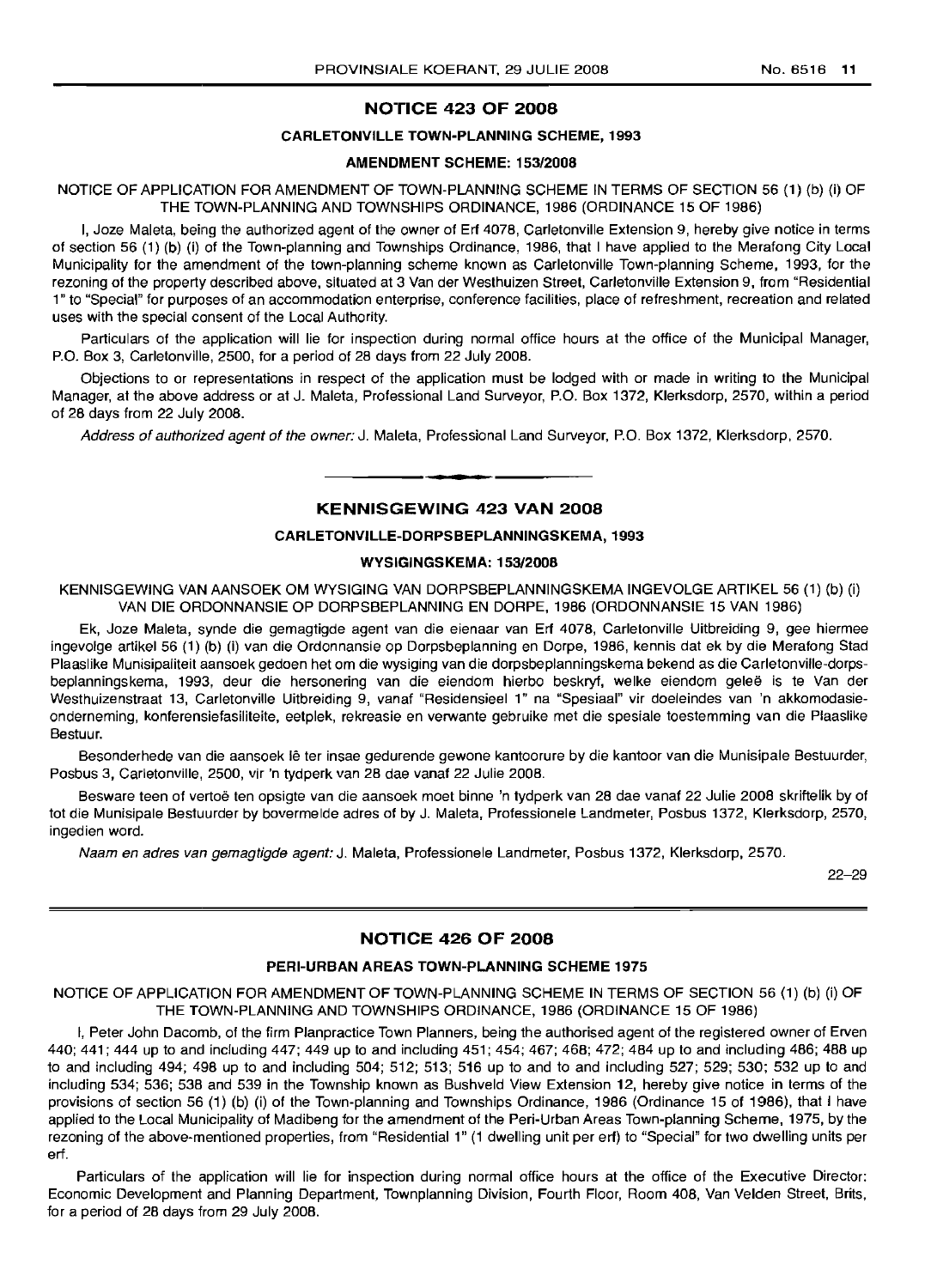Objections to or representations in respect of the application must be lodged with or made in writing to the Acting General Manager: Economy Development and Planning Department, Townplanning Division, at the above address or at PO Box 106, Brits, 0250, within a period of 28 days from 22 July 2008.

Date of first publication: 29 July 2008.

Date of second publication: 5 August 2008.

Particulars of applicant: PlanPractice Townplanners, PO Box 35895, Menlo Park, 0102. Tel: (012) 362-1741. Fax: (012) 362-0983.

# KENNISGEWING 426 VAN 2008

**•**

### BUITESTEDELIKE GEBIEDE DORPSBEPLANNINGSKEMA, 1975

KENNISGEWING VAN AANSOEK OM WYSIGING VAN DORPSBEPLANNINGSKEMA INGEVOLGE ARTIKEL 56 (1) (b) (i) VAN DIE ORDONNANSIE OP DORPSBEPLANNING EN DORPE, 1986 (ORDONNANSIE 15 VAN 1986)

Ek, Peter John Dacomb, van die firma Planpraktyk Stadsbeplanners, synde die gemagtigde agent van die eienaar van Erwe 440; 441; 444 tot en met en insluitend 447; 449 tot en met en insluitend 451; 454; 467; 468; 472; 484 en met en insluitend 486; 488 tot en met en insluitend 494; 498 en met en insluitend 504; 512; 513; 516 tot en met en insluitend 527; 529; 530; 532 tot en met en insluitend 534; 536; 538 en 539 tot en met insluitend 534; 536; 538 en 539 van die Dorp bekend as Bushveld View Uitbreiding 12, gee hiermee ingevolge die bepalings van artikel 56 (1) (b) (i) van die Ordonnansie op Dorpsbeplanning en Dorpe, 1986 (Ordonnansie 15 van 1986) kennis dat ek by die Plaaslike Munisipaliteit van Madibeng aansoek gedoen het vir die wysiging van die Buitestedelike Gebiede Dorpsbeplanningskema, 1975, deur die hersonering van bogenoemde eiendomme, vanaf "Residensieel 1" (1 woonhuis per eri) na "Spesiaal" twee wooneenhede per eri.

Besonderhede van die aansoek lê ter insae gedurende gewone kantoorure by die kantoor van die Uitvoerende Direkteur: Ekonomiese Ontwikkeling en Beplannings Departement, Stadsbeplanningsafdeling, Vierde Vloer, Kamer 408, Van Veldenstraat, Brits, vir 'n tydperk van 28 dae vanaf 29 Julie 2008.

Besware teen of vertoe ten opsigte van die aansoek moet binne 28 dae vanaf 22 Julie 2008 skriftelik tot die Waarnemende Aigemene Bestuurder: Ekonomiese Ontwikkeling en Beplanningsdepartment, Afdeling Stedelike Beplanning, by bovermelde adres of by Posbus 106, Brits, 0250, gerig word.

Datum van eerste publikasie: 29 Julie 2008.

Datum van Tweede publikasie: 5 Augustus 2008

Besonderhede van die applikant: PlanPraktyk Stadsbeplanners, Posbus 35895, Menlo Park. Tel (012) 362-1741. Fax (012) 362-0983.

29-05

# NOTICE 427 OF 2008

NOTICE OF APPLICATION FOR AMENDMENT OF TOWN-PLANNING SCHEME IN TERMS OF SECTION 56 (1) (b) (ii) OF THE TOWN-PLANNING AND TOWNSHIPS ORDINANCE, 1986 (ORDINANCE 15 OF 1986)

#### HARTBEESPOORT AMENDMENT SCHEME 1975

I, Jeff de Klerk, being the authorised agent of the owner of Erven Re/840 and 1/840, Schoemansville Extension, hereby give notice in terms of the provisions of section 56 (1) (b) (ii) of the Town-planning and Townships Ordinance, 1986, that I have applied to the Local Municipality of Madibeng for the amendment of the town planning scheme known as Hartbeespoort Townplanning Scheme, 1993, by the rezoning of the property described above, situated at 98 and 100 Karel Street, Schoemansville, from "Residential 1" to "Special" for a dwelling units with a maximum height of 2 storeys, coverage 60%, FAR of 1,2 and a combined maximum of 7 units.

Particulars of the application will lie for inspection during normal office hours at the Municipal Offices, Van Velden Street, Brits, for a period of 28 days from 29 July 2008.

Objections to or representations in respect of the application must be lodged with or made in writing to the Municipal Manager, at the above address or at PO Box 106, Brits, 0250, within a period of 28 days from 29 July 2008.

Address of authorised agent: PO Box 105, Ifafi, 0260. Tel (012) 259-1688.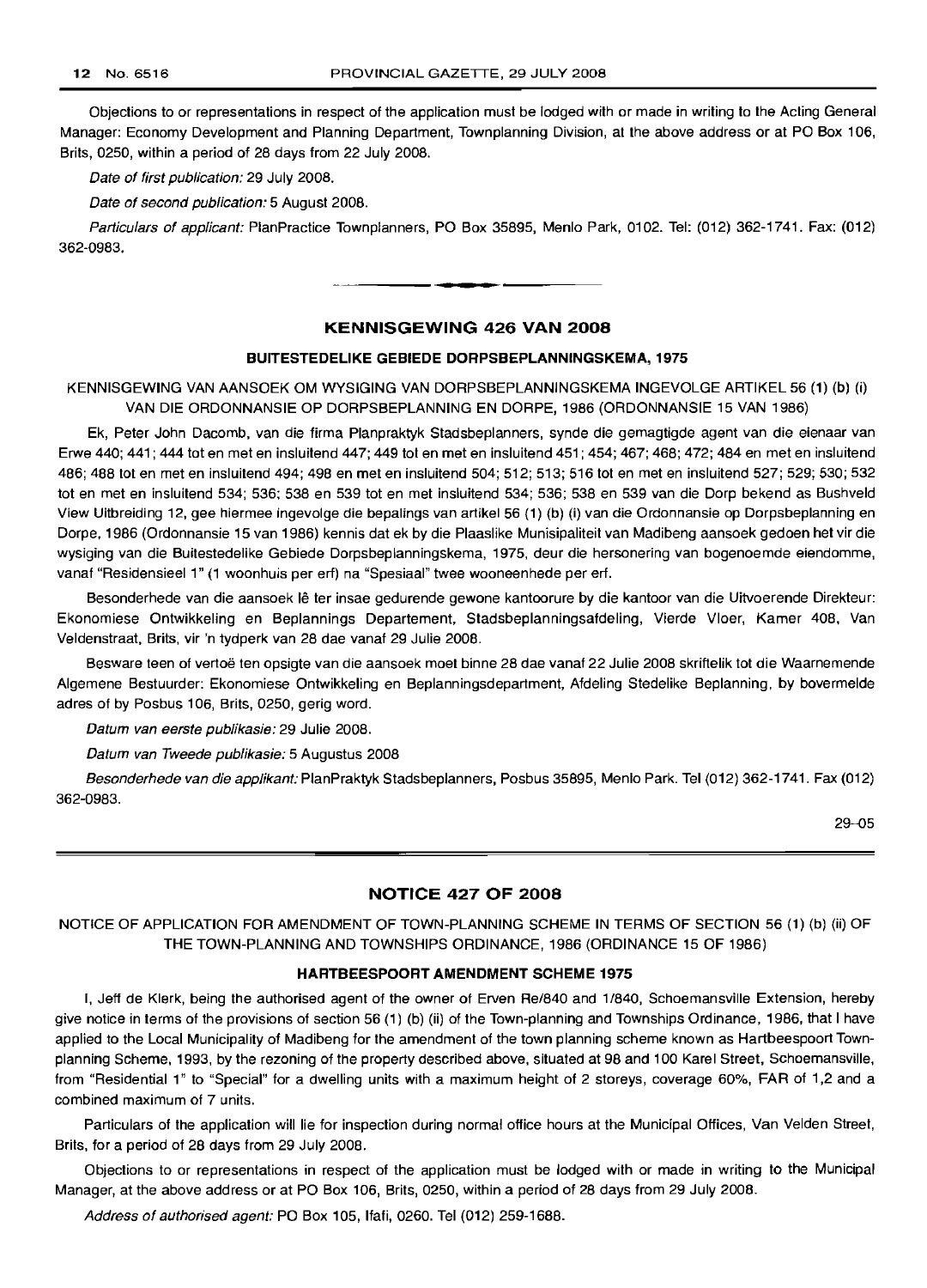# KENNISGEWING 427 VAN 2008

KENNISGEWING VAN AANSOEK OM WYSIGING VAN DORPSBEPLANNINGSKEMA INGEVOLGE ARTIKEL 56 (1) (b) (ii) VAN DIE ORDONNANSIE OP DORPSBEPLANNING EN DORPE, 1986 (ORDONNANSIE 15 VAN 1986)

#### HARTBEESPOORT WYSIGINGSKEMA 357

Ek, Jeff de Klerk, synde die gemagtigde agent van die eienaar van Erwe Re/840 en 1/840, Schoemansville Uitbreiding, gee hiermee ingevolge artikel 56 (1) (b) (ii) van die Ordonnansie op Dorpsbeplanning en Dorpe, 1986, kennis dat ek by die Plaaslike Munisipaliteit van Madibeng aansoek gedoen het om die wysiging van die dorpbeplanningskema bekend as Hartbeespoort Dorpsbeplanningskema, 1993, deur die hersonering van die eiendom hierbo beskryf, geleë te Karelstraat 98 en 100, Schoemansville, vanaf "Residensieel 1" na "Spesiaal" vir wooneenhede met 'n maksimum hoogte van 2 verdiepings, dekking van 60%, VRV van 1,2, en 'n gekombineerde maksimum van 7 eenhede.

Besonderhede van die aansoek Ie ter insae gedurende gewone kantoorure by die Munisipale Kantore, Van Veldenstraat, Brits, vir 'n tydperk van 28 dae vanaf 29 Julie 2008.

Besware of vertoë ten opsigte van die aansoek moet binne 'n tydperk van 28 dae vanaf 29 Julie 2008 skriftelik by of tot die Munisipale Bestuurder by bovermelde adrs of by Posbus 106, Brits, 0250, ingedien word.

Adres van gemagtigde agent: Posbus 105, Ifafi, 0260. Tel (012) 259-1688.

29-05

# NOTICE 428 OF 2008

NOTICE OF APPLICATION FOR AMENDMENT OF TOWN-PLANNING SCHEME IN TERMS OF SECTIION 56 (1) (b) (i) OF THE TOWN-PLANNING AND TOWNSHIPS ORDINANCE, 1986 (ORDINANCE 15 OF 1986)

### DITSOBOTLA AMENDMENT SCHEME 27

I, C.M. Grobbelaar, the owner of Portion 1 of Erf 479, Lichtenburg, hereby give notice in terms of section 56 (1) (b) (i) of the Town-planning and Townships Ordinance, 1986, that I have applied to the Ditsobotla Local Municipality for the amendment of the town planning scheme known as Ditsobotla Town-planning Scheme, 2007, by the rezoning of the property described above, situated at 4 Sixth Street, Lichtenburg, from "Residential 1" to "Residential 2" for the development of Town Houses.

Particulars of the application will lie for inspection during normal office hours at the office of the Municipal Manager, Room 4, from 29 July 2008.

Objections to or representations in respect of the application must be lodged with or made in writing to the Municipal Manager, at the above address or at PO Box 7, Lichtenburg, 2740, within a period of 28 days from 29 July 2008.

Address of Applicants: PO Box 137, Coligny, 2725.

# KENNISGEWING 428 VAN 2008

**• •**

KENNISGEWING VAN AANSOEK OM WYSIGING VAN DORPSBEPLANNINGSKEMA INGEVOLGE ARTIKEL 56 (1) (b) (i) VAN DIE ORDONNANSIE OP DORPSBEPLANNING EN DORPE, 1986 (ORDONNANSIE 15 VAN 1986)

# DITSOBOTLA WYSIGINGSKEMA 27

Ek, C. M. Grobbelaar, die eienaar van Gedeelte 1 van Erf 479, Lichtenburg, gee hiermee ingevolge artikel 56 (1) (b) (i) van die Ordonnansie op Dorpsbeplanning en Dorpe, 1986, kennis dat ek by die Ditsobotla Plaaslike Munisipaliteit aansoek gedoen het om die wysiging van die dorpbeplanningskema bekend as Ditsobotla Dorpsbeplanningskema, 2007, deur die hersonering van die eiendom hierbo beskryf, geleë te Sesdestraat 4, Lichtenburg, van "Residensieel 1" na "Residensieel 2" vir die ontwikkeling van Woon Eenhede.

Besonderhede van die aansoek lê ter insae gedurende gewone kantoorure by die kantoor van die Munisipale Bestuurder, Kamer 4, Eerste Vloer, Burgersentrum, hlv Dr. Nelson Mandelaweg en Transvaalstraat, Lichtenburg, Tel. No. (018) 632-5051, vir 'n tydperk van 28 dae vanaf 29 Julie 2008.

Besware teen of vertoë ten opsigte van die aansoek moet binne 'n tydperk van 28 dae vanaf 29 Julie 2008 skriftelik by of tot die Munisipale Bestuurder by bovermelde adres of by Posbus 7, Lichtenburg, 2740, ingedien word.

Adres van appfikant: Posbus 137, Coligny, 2725.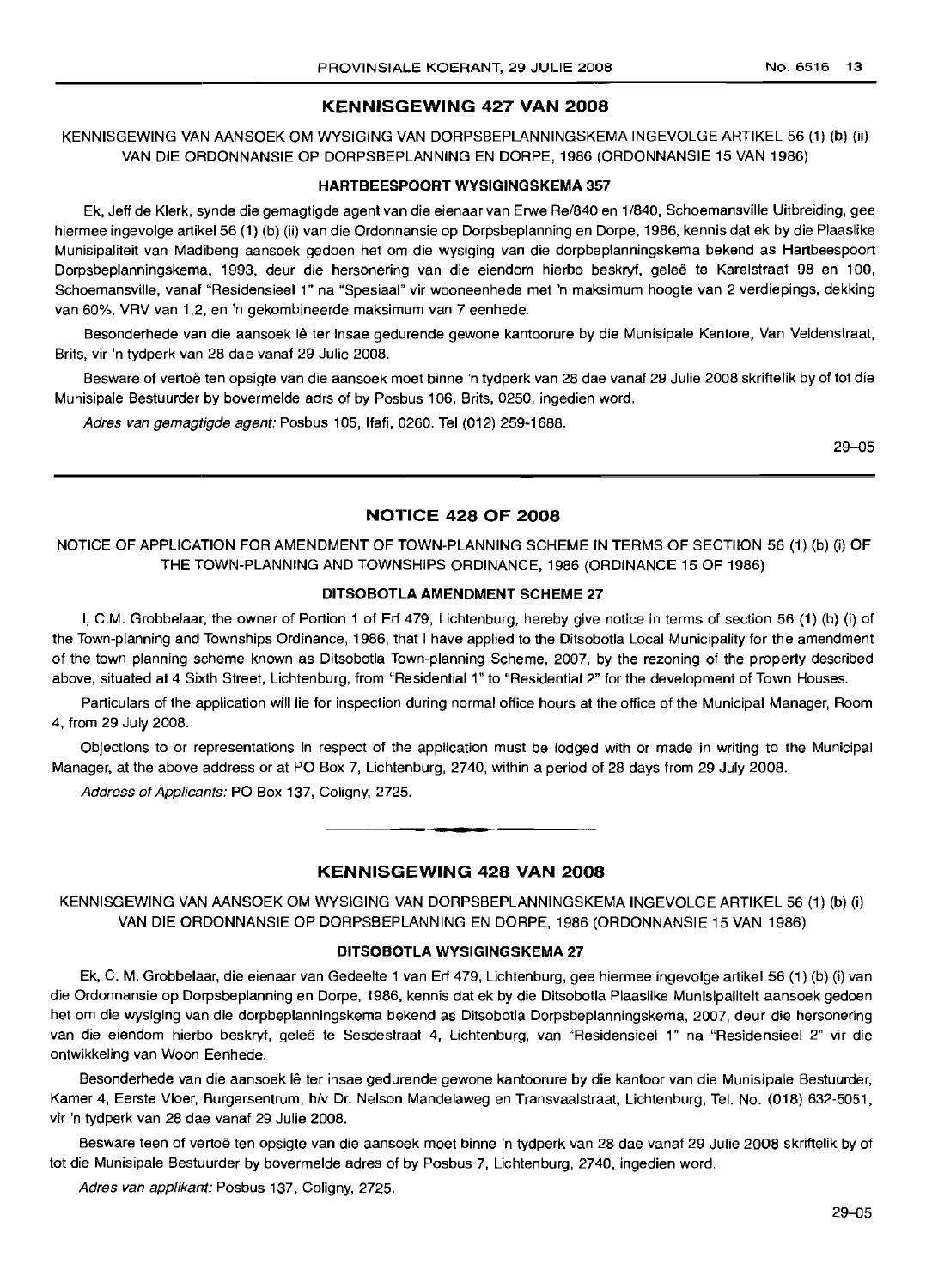# **NOTICE 429 OF 2008**

NOTICE OF APPLICATION FOR AMENDMENT OF TOWN-PLANNING SCHEME **IN** TERMS OF SECTION 56 (1) (b) (i) OF THE TOWN-PLANNING AND TOWNSHIPS ORDINANCE, 1986 (ORDINANCE 15 OF 1986)

### **RUSTENBURG LAND USE MANAGEMENT SCHEME, 2005**

#### **AMENDMENT SCHEME 500**

Maxim Planning Solutions, being the authorised agent of the owner of Portion 6 of Erf 1086, Rustenburg, hereby gives notice in terms of section 56 (1) (b) (i) of the Town-planning and Townships Ordinance, 1986, that we have applied to the Rustenburg Local Municipality for the amendment of the town-planning scheme known as Rustenburg Land Use Management Scheme, 2005 by the rezoning of the property described above, situated at 152A Klopper Street, from "Residential 1" to "Special" for the purposes of offices and medical consulting rooms.

Particulars of the application will lie for inspection during normal office hours at the office of the Director Planning and Development, Room 313, Missionary Mpheni House, c/o Beyers Naude and Nelson Mandela Drive, Rustenburg, for the period of 28 days from 29 July 2008.

Objections to or representations in respect of the application must be lodged with or made in writing to the Municipal Manager at the above address or at P.O. Box 16, Rustenburg, 0300, within a period of 28 days from 29 July 2008.

Address of authorised agent: Maxim Planning Solutions, 37 Von Wielligh Street, Rustenburg; P.O. Box 21114, Proteapark, 0305. Tel: (014) 592-9489. (2/1135).

# **KENNISGEWING 429 VAN 2008**

**• •**

KENNISGEWING VAN AANSOEK OM WYSIGING VAN DORPSBEPLANNINGSKEMA INGEVOLGE ARTIKEL 56 (1) (b) (i) VAN DIE ORDONNANSIE OP DORPSBEPLANNING EN DORPE, 1986 (ORDONNANSIE 15 VAN 1986)

## **RUSTENBURG LAND USE MANAGEMENT SCHEME, 2005**

#### **WYSIGINGSKEMA 500**

Maxim Planning Solutions, synde die gemagtigde agent van die eienaar van Gedeelte 6 van Erf 1086, Rustenburg, gee hiermee ingevolge artikel 56 (1) (b) (i) van die Ordonnansie op Dorpsbeplanning en Dorpe, 1986, kennis dat ons by die Rustenburg Plaaslike Munisipaliteit aansoek gedoen het om die wysiging van die Dorpsbeplanningskema bekend as Rustenburg Land Use Management Scheme, 2005, deur die hersonering van die eiendom hierbo beskryf, geleë te Klopperstraat 152A, Rustenburg, vanaf "Residensieel 1" na "Spesiaal" vir die doeleindes van kantore en mediese spreekkamers.

Besonderhede van die aansoek lê ter insae gedurende gewone kantoorure by die kantoor van die Direkteur Beplanning en Ontwikkeling, Kamer 313, Missionary Mpheni House, h/v Beyers Naude en Nelson Mandelarylaan, Rustenburg, vir 'n tydperk van 28 dae vanaf 29 Julie 2008.

Besware teen of vertoë ten opsigte van die aansoek moet binne 'n tydperk van 28 dae vanaf 29 Julie 2008 skriftelik by of tot die Munisipale Bestuurder by bovermelde adres of by Posbus 16, Rustenburg, 0300, ingedien of gerig word.

Adres van gemagtigde agent: Maxim Planning Solutions, Von Wiellighstraat 37, Rustenburg; Posbus 21114, Proteapark, 0305. Tel: (014) 592-9489. (2/1135).

29-05

# **NOTICE 430 OF 2008**

NOTICE OF APPLICATION FOR AMENDMENT OF TOWN-PLANNING SCHEME IN TERMS OF SECTION 56 (1) (b) (i) OF THE TOWN-PLANNING AND TOWNSHIPS ORDINANCE, 1986 (ORDINANCE 15 OF 1986)

# **RUSTENBURG LAND USE MANAGEMENT SCHEME, 2005**

#### **AMENDMENT SCHEME 503**

Maxim Planning Solutions, being the authorised agent of the owner of Portion 3 of Erf 1183, Rustenburg, and the Remaining Extent of Portion 1 of Erf 1183, Rustenburg, hereby gives notice in terms of section 56 (1) (b) (i) of the Town-planning and Townships Ordinance, 1986, that we have applied to the Rustenburg Local Municipality for the amendment of the townplanning scheme known as Rustenburg Land Use Management Scheme, 2005 by the rezoning of the properties described above, situated at 169A Kerk Street, Rustenburg, from "Residential 2" to "Special" for the purposes of offices and 171 Kerk Street, Rustenburg, from "Residential 1" to Special" for the purposes of office, with subsequent consolidation of the erven.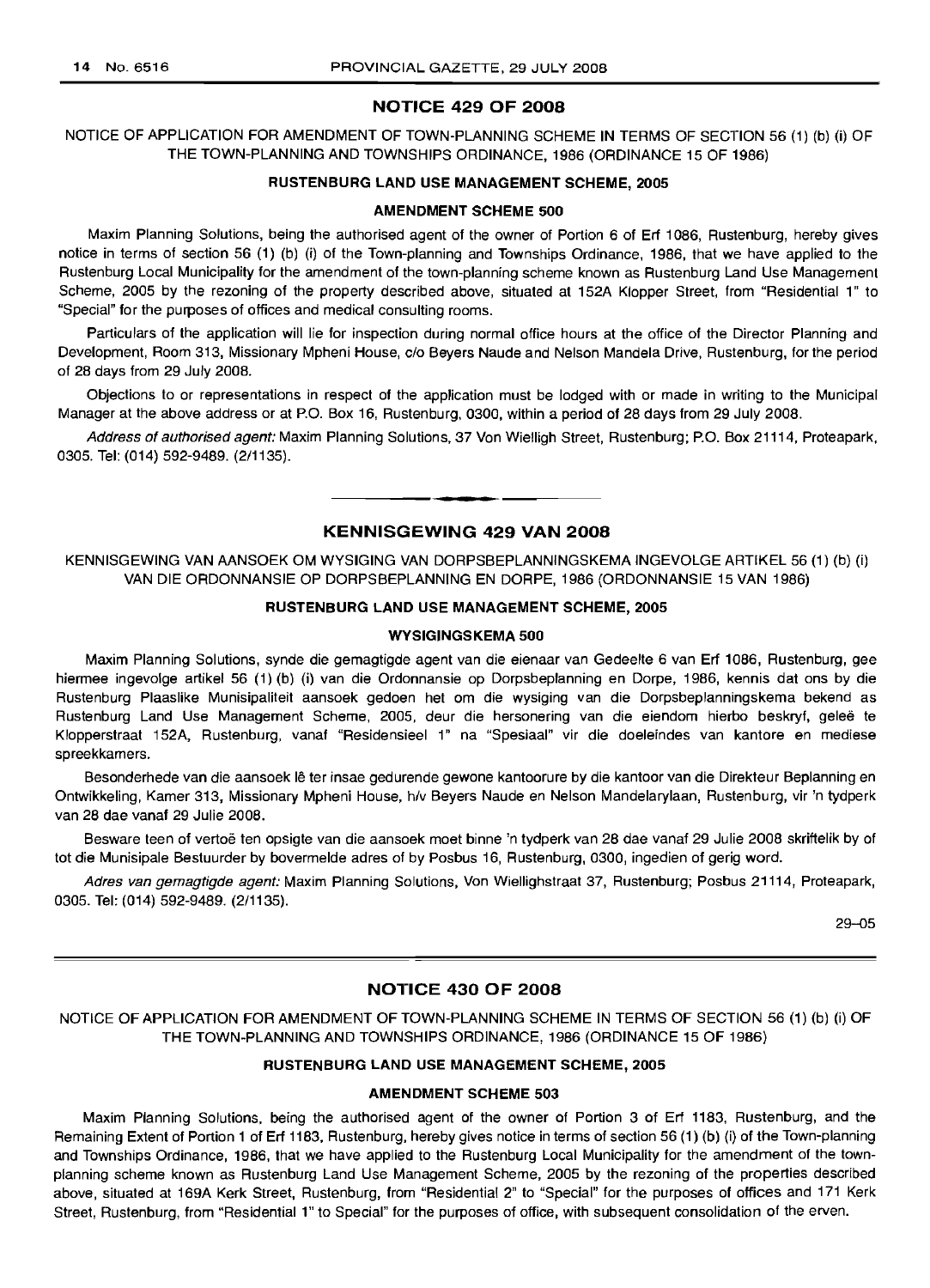Particulars of the application will lie for inspection during normal office hours at the office of the Director Planning and Development, Room 313, Missionary Mpheni House, c/o Beyers Naude and Nelson Mandela Drive, Rustenburg for the period of 28 days from 29 July 2008.

Objections to or representations in respect of the application must be lodged with or made in writing to the Municipal Manager at the above address or at P.O. Box 16, Rustenburg, 0300 within a period of 28 days from 29 July 2008.

Address of authorised agent: Maxim Planning Solutions, 37 Von Wielligh Street, Rustenburg; P.O. Box 21114, Proteapark, 0305. Tel: (014) 592-9489. (2/1137).

.**- .**

# KENNISGEWING 430 VAN 2008

KENNISGEWING VAN AANSOEK OM WYSIGING VAN DORPSBEPLANNINGSKEMA INGEVOLGE ARTIKEL 56 (1) (b) (i) VAN DIE ORDONNANSIE OP DORPSBEPLANNING EN DORPE, 1986 (ORDONNANSIE 15 VAN 1986)

### RUSTENBURG LAND USE MANAGEMENT SCHEME, 2005

#### WYSIGINGSKEMA 503

Maxim Planning Solutions, synde die gemagtigde agent van die eienaar van Gedeelte 3 van Erf 1183, Rustenburg, en die Resterende Gedeelte van Gedeelte 1 van Erf 1183, Rustenburg, gee hiermee ingevolge artikel 56 (1) (b) (i) van die Ordonnansie op Dorpsbeplanning en Dorpe, 1986, kennis dat ons by die Rustenburg Plaaslike Munisipaliteit aansoek gedoen het om die wysiging van die dorpsbeplanningskema bekend as Rustenburg Land Use Management Scheme, 2005, deur die hersonering van die eiendomme hierbo beskryf, geleë te Kerkstraat 169A, Rustenburg, vanaf "Residensieel 2" na "Spesiaal" vir die doeleindes van kantore en Kerkstraat 171, Rustenburg, vanaf "Residensieel 1" na "Spesiaal" vir die doeleindes van kantore, met daaropvolgende konsolidasie.

Besonderhede van die aansoek lê ter insae gedurende gewone kantoorure by die kantoor van die Direkteur Beplanning en Ontwikkeling, Kamer 313, Missionary Mpheni House, h/v Beyers Naude en Nelson Mandelarylaan, Rustenburg vir 'n tydperk van 28 dae vanaf 29 Julie 2008.

Besware teen of vertoë ten opsigte van die aansoek moet binne 'n tydperk van 28 dae vanaf 29 Julie 2008 skriftelik by of tot die Munisipale Bestuurder by bovermelde adres of by Posbus 16, Rustenburg, 0300 ingedien of gerig word.

Adres van gemagtigde agent: Maxim Planning Solutions, Von Wiellighstraat 37, Rustenburg; Posbus 21114, Proteapark, 0305. Tel: (014) 592-9489. (2/1137).

29-05

# NOTICE 431 OF 2008

NOTICE OF APPLICATION FOR AMENDMENT OF TOWN-PLANNING SCHEME IN TERMS OF SECTION 56 (1) (b) (i) OF THE TOWN-PLANNING AND TOWNSHIPS ORDINANCE, 1986 (ORDINANCE 15 OF 1986)

#### RUSTENBURG AMENDMENT SCHEME 442

I, Petrus Christiaan Cornelius de Jager, of the firm Towncomp BK 1995/024157/23, being the authorised agent of the owner of Erf 2165, Cashan Extension 20, hereby gives notice in terms of section 56 (1) (b) (i) of the Town-planning and Townships Ordinance, 1986, that I have applied to the Rustenburg Local Municipality for the amendment of the town-planning scheme known as Rustenburg Land Use Management Scheme, 2005 by the rezoning of the properties described above, situated at Cuckoo Drive, Rustenburg, from "Recreational" to "Residential 2 with a density of 40 units per hectare" subject to conditions as per Annexure 724.

Particulars of the application will lie for inspection during normal office hours at the office of the Director Planning and Development, Room 319, Missionary Mpheni House, c/o Beyers Naude and Nelson Mandela Drives, Rustenburg for the period of 28 days from 29 July 2008.

Objections to or representations in respect of the application must be lodged with or made in writing to the Director Planning and Developmnt at the above address or at P.O. Box 16, Rustenburg, 0300 within a period of 28 days from 29 July 2008.

Address of owner: P/a Towncomp CC, PO Bocx 20145, Proteapark, 0305. Tel: (014) 533-2950. Fax: (014) 533-3733.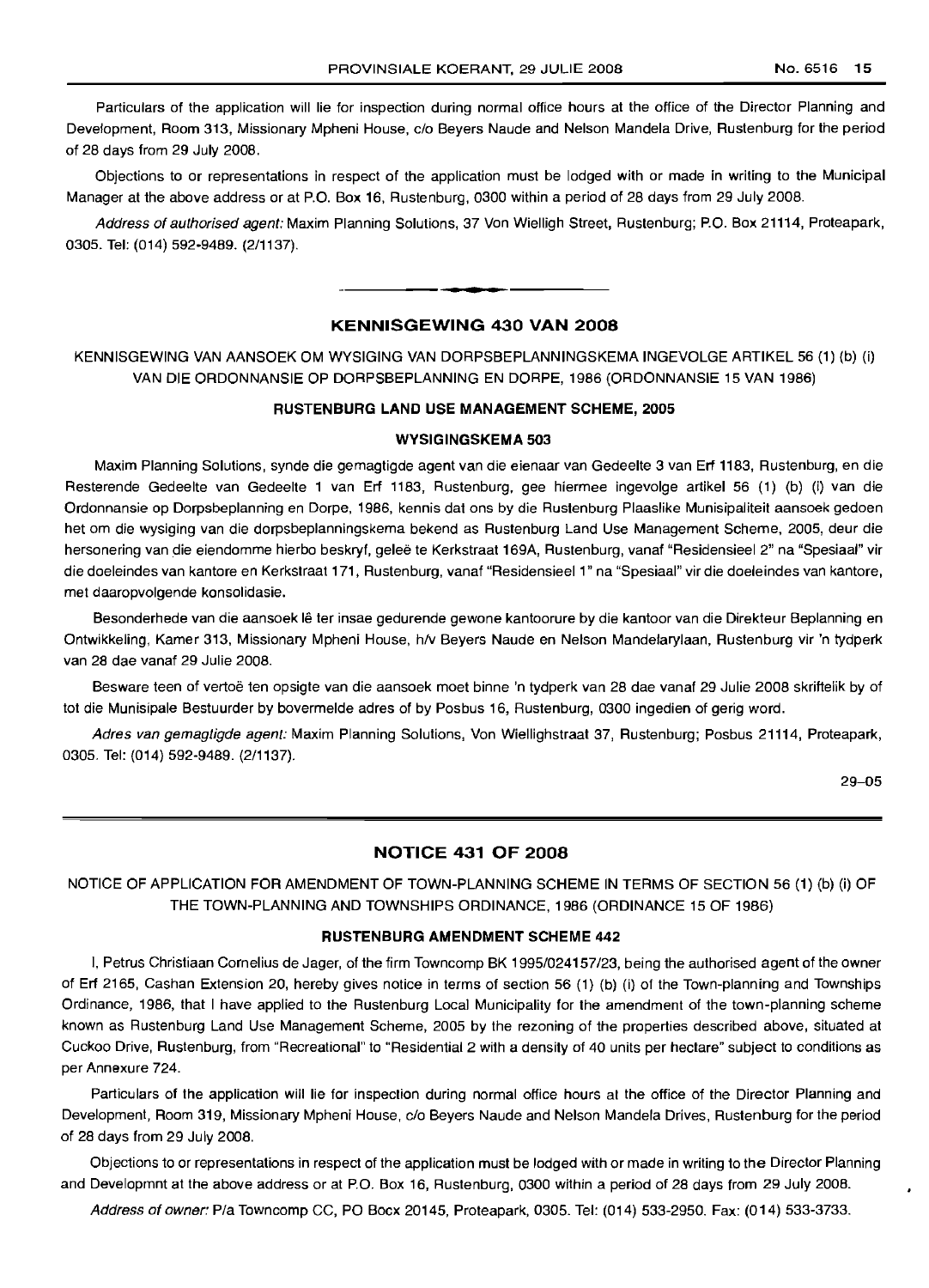### KENNISGEWING 431 VAN 2008

KENNISGEWING VAN AANSOEK OM WYSIGING VAN DORPSBEPLANNINGSKEMA INGEVOLGE ARTIKEL 56 (1) (b) (i) VAN DIE ORDONNANSIE OP DORPSBEPLANNING EN DORPE, 1986 (ORDONNANSIE 15 VAN 1986)

#### RUSTENBURG WYSIGINGSKEMA 442

Ek, Petrus Christiaan Cornelius de Janger, van die firma Towncomp BK 1995/024157/23, synde die gemagtigde agent van die eienaar van Erf 2165, Cashan Uitbreiding 20, gee hiermee ingevolge artikel 56 (1) (b) (i) van die Ordonnansie op Dorpsbeplanning en Dorpe, 1986, kennis dat ons by die Rustenburg Plaaslike Munisipaliteit aansoek gedoen het om die wysiging van die dorpsbeplanningskema bekend as Rustenburg Land Use Management Scheme, 2005, deur die hersonering van die eiendom hierbo beskryf, geleë te Cuckooweg, Rustenburg, vanaf "Ontspanningsdoeleindes" na "Residensieel 2 met 'n digtheid van 40 eenhede per hektaar", onderhewig aan voorwaardes soos per Bylae 724.

Besonderhede van die aansoek lê ter insae gedurende gewone kantoorure by die kantoor van die Direkteur Beplanning en Ontwikkeling, Kamer 319, Missionary Mpheni House, hlv Beyers Naude- en Nelson Mandelarylaan, Rustenburg vir 'n tydperk van 28 dae vanaf 29 Julie 2008.

Besware teen of vertoë ten opsigte van die aansoek moet binne 'n tydperk van 28 dae vanaf 29 Julie 2008 skriftelik by of tot die Direkteur Beplanning en Ontwikkeling by bovermelde adres of by Posbus 16, Rustenburg, 0300 ingedien of gerig word.

Adres van eienaar: PIa Towncomp CC, Posbus 20145, Proteapark, 0305. Tel: (014) 533-2950. Faks: (014) 533-3733.

29-05

# NOTICE 432 OF 2008

NOTICE OF APPLICATION FOR AMENDMENT OF THE POTCHEFSTROOM TOWN-PLANNING SCHEME 2004 IN TERMS OF SECTION 56 (1) (b) (i) OF THE TOWN-PLANNING AND TOWNSHIPS ORDINANCE, 1986

### POTCHEFSTROOM AMENDMENT SCHEME 1559

We, TownScape Planning Solutions, being the authorised agent of the owner of Portion 1 of Erf 1104, Remainder of Erf 1101 and Portion 2 of Erf 1101, Potchefstroom, Registration Division I.Q., Provincve North-West, hereby give notice in terms of section 56 (1) (b) (i) of the Town-planning and Townships Ordinance, 1986, that we have applied to the Tlokwe Local Municipality for the amendment of the town-planning scheme known as the Potchefstroom Town-planning Scheme, 1980 by the rezoning of the erf described above, situated on 45 & 47 Dwars Street and 53 Essellen Street, from "Residential 1" to "Residential 3" with Annexure 1112 for 50% coverage.

Particulars of the application will lie for inspection during normal office hours at the office of the Municipal Manager, Wolmarans Street, for a period of 28 days from 29 July 2008.

Objections to or representations in respect of the application must be lodged with or made in writing to the Town Secretary at the above address or at P.O. Box 113, Potchefstroom, 2520, within a period of 28 days from 29 July 2008.

Address of applicant: TownScape Planningh Solutions, P.O. Box 20831, Noordbrug, 2522. Tel: 082 662 1105. Our Ref: P0878.

# KENNISGEWING 432 VAN 2008

**•**

KENNISGEWING VAN AANSOEK OM WYSIGING VAN DIE POTCHEFSTROOM DORPSBEPLANNINGSKEMA 1980 INGEVOLGE ARTIKEL 56 (1) (b) (i) VAN DIE ORDONNANSIE OP DORPSBEPLANNING EN DORPE, 1986

# POTCHEFSTROOM WYGISINGSKEMA 1559

Ons, TownScape Planning Solutions, synde die gemagtigde agent van die eienaar van Gedeelte 1 van Erf 1104, Restant van Gedeelte van Erf 1101 en Gedeelte 2 van Erf 1101, Potchefstroom, Registrasie Afdeling I.Q., Noord-Wes Provinsie, gee hiermee ingevolge artikel 56 (1) (b) (i) van die Ordonnansie op Dorpsbeplanning en Dorpe, 1986, kennis dat ons by die Tlokwe Plaaslike Munisipaliteit aansoek gedoen het om die wysiging van die Dorpsbeplanningskema bekend as die Potchefstroom Dorpsbeplanningskema 1980 deur die hersonering van die eiendom hierbo beskryf, geleë te Dwarsstraat 45 & 47 en Essellenstraat 53, vanaf "Residensieel 1" na "Residensieel 3" met Bylaag 1112 vir 50% dekking.

Besonderhede van die aansoek lê ter insae gedurende gewone kantoorure by die Munisipale Bestuurder, Wolmaransstraat, Potchefstroom, vir 'n tydperk van 28 dae vanaf 29 Julie 2008.

Besware teen of vertoë ten opsigte van die aansoek moet binne 'n tydperk van 28 dae vanaf 29 Julie 2008 skriftelik by of tot die Munisipale Bestuurder by bovermelde adres of by Posbus 113, Potchefstroom, 2520, ingedien of gerig word.

Adres van applikant: TownScape Planning Solutions, Posbus 20831, Noordbrug, 2522. Tel: 082 662 1105.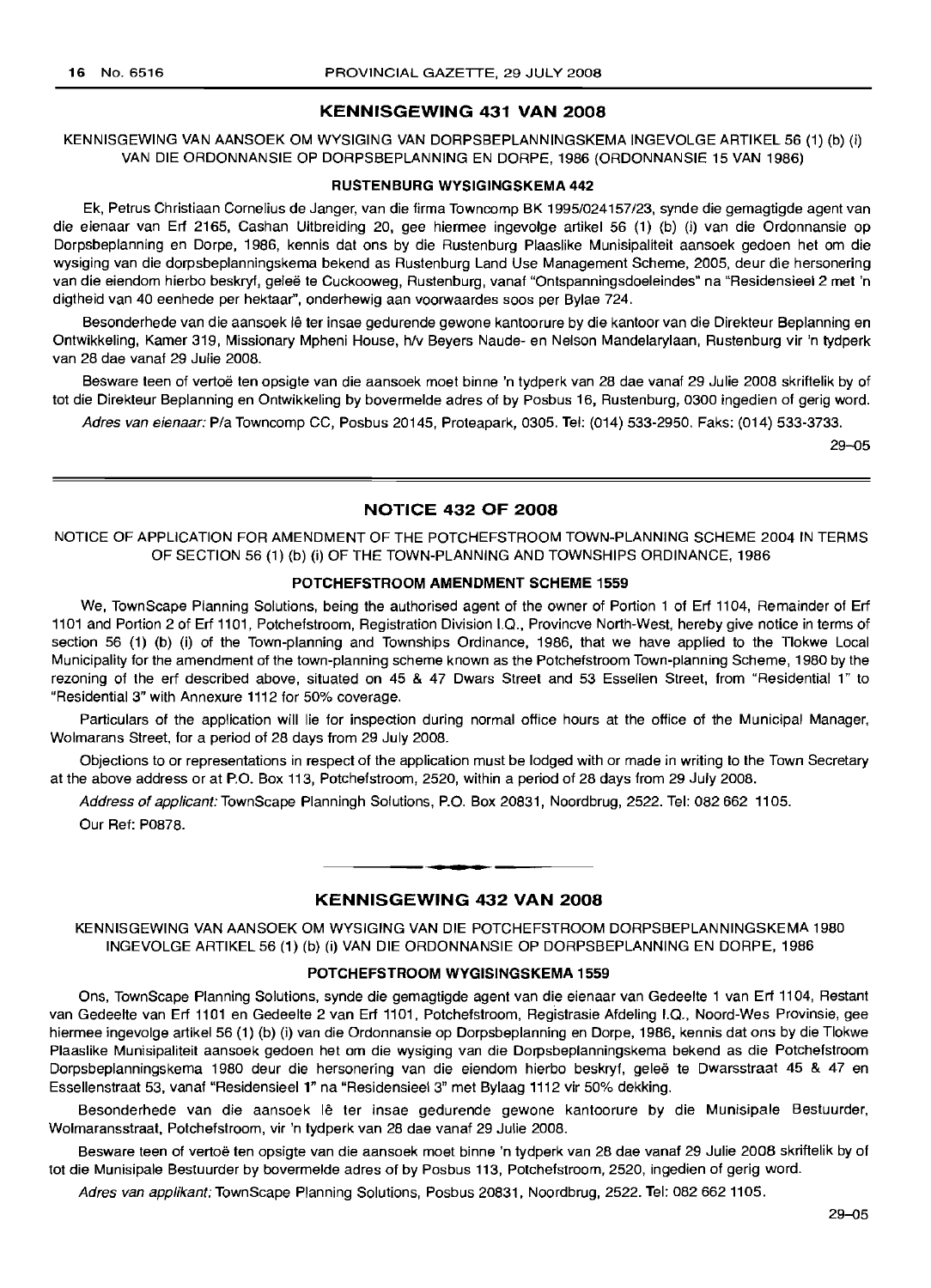# **NOTICE 433 OF 2008**

NOTICE OF APPLICATION FOR AMENDMENT OF THE POTCHEFSTROOM TOWN-PLANNING SCHEME, 1980 IN TERMS OF SECTION 56 (1) (b) (i) OF THE TOWN-PLANNING AND TOWNSHIPS ORDINANCE, 1986 (ORDINANCE 15 OF 1986)

# **POTCHEFSTROOM AMENDMENT SCHEME 1538**

PLANCENTRE, being the authorized agent of the owners of Erf 420, Dassierand, Potchefstroom, Registration Division IQ, hereby give notice in terms of section 56 (1) (b) (i) of the Town-planning and Townships Ordinance, 1986, that we have applied to the Potchefstroom Local Municipality for the amendment of the town-planning scheme known as the Potchefstroom Townplanning Scheme, 1980, as amended, by the rezoning of the above-mentioned property, situated on 25 Michael Heyns Street, from "Residential 1" with a density of one dwelling house per erf to "Residential 3" with annexure 1098 in order to make provision for a beauty salon and place of refreshment.

Particulars of the application will lie for inspection during normal office hours at the office of the Municipal Manager, Potchefstroom Municipal Offices, Wolmarans Street, Potchefstroom, for a period of 28 days from 29 July 2008.

Objections to or representations in respect of the application must be lodged with or made in writing to the Municipal Manager, at the above address or posted to him at PO Box 113, Potchefstroom, 2520, within a period of 28 days from 29 July 2008.

Address of authorised agent: PLANCENTRE, PO Box 21108, Noordburg, 2522. Tel. (018) 297-0100 (2809).

# **• KENNISGEWING 433 VAN 2008**

KENNISGEWING VAN AANSOEK OM WYSIGING VAN POTCHEFSTROOM, DORPSBEPLANNINGSKEMA, 1980. INGEVOLGE ARTIKEL 56 (1)(b) (i) VAN DIE ORDONNANSIE OP DORPSBEPLANNING EN DORPE, 1986 (ORDONNANSIE 15 VAN 1986)

# **POTCHEFSTROOM-WYSIGINGSKEMA 1538**

PLANCENTRE, synde die gemagtigde agent van die eienaar van Erf 420, Dassierand, Potchefstroom, Registrasie Afdeling IQ, gee hiermee ingevolge artikel 56 (1) (b) (i) van die Ordonnansie op Dorpsbeplanning en Dorpe, 1986, kennis dat ons by die Potchefstroom Plaaslike Munisipaliteit aansoek gedoen het om die wysiging van die dorpsbeplanningskema bekend as die Potchefstroom-dorpsbeplanningskema, 1980, soos gewysig deur die hersonering van die bogenoemde eiendom geleë te Michael Heynsstraat, vanaf "Residensieel 1" met 'n digtheid van een woonhuis per erf na "ResidensieeJ 3" met bylae 1098 om voorsiening te maak vir 'n skoonheidsalon en verversingsplek.

Besonderhede van die aansoek lê ter insae gedurende gewone kantoorure by die kantoor van die Munisipale Bestuurder, Potchefstroom Munisipale Kantore, Wolmaransstraat, Potchefstroom, vir 'n tydperk van 28 dae vanaf 29 Julie 2008.

Besware teen of vertoë ten opsigte van die aansoek moet binne 'n tydperk van 28 dae vanaf 29 Julie 2008 skriftelik by of tot die Munisipale Bestuurder by bovermelde adres of by Posbus 113, Potchefstroom, 2520, ingedien of gerig word.

Adres van gemagtigde agent: PLANCENTRE, Posbus 21108, Noordburg, 2522. Tel. (018) 297-0100 (2809).

29-05

# **NOTICE 434 OF 2008**

NOTICE OF APPLICATION FOR ESTABLISHMENT OF TOWNSHIP

The Local Municipality of Madibeng hereby give notice in terms of section 96, read with section 69 (6) (a), of the Town-planning and Townships Ordinance, 1986 (Ordinance 15 of 1986), that an application to establish the township referred to in the Annexure attached hereto, has been received by it.

Particulars of the application will lie for inspection during normal office hours at the Municipal Offices, Van Velden Street, Brits, for a period of 28 days from 29 July 2008, being the date of the first publication of this notice.

Objections to or representations in respect of the application must be lodged with or made in writing to the Municipal Manager at the above address or at P O Box 106, Brits, 0250, within a period of 28 days from 29 July 2008.

# **ANNEXURE**

Name of township: **Melodie Extension** 58.

Full name of applicant: Van de Wetering Konstruksie (Pty) Ltd.

Number of erven in proposed township: Residential 1: 212 erven.

Residential 3: 6 erven.

Special for access and access control: 1 erf.

Private Open Space: 1 erf.

Private Roads: 1 erf.

# TOTAL: 221 erven.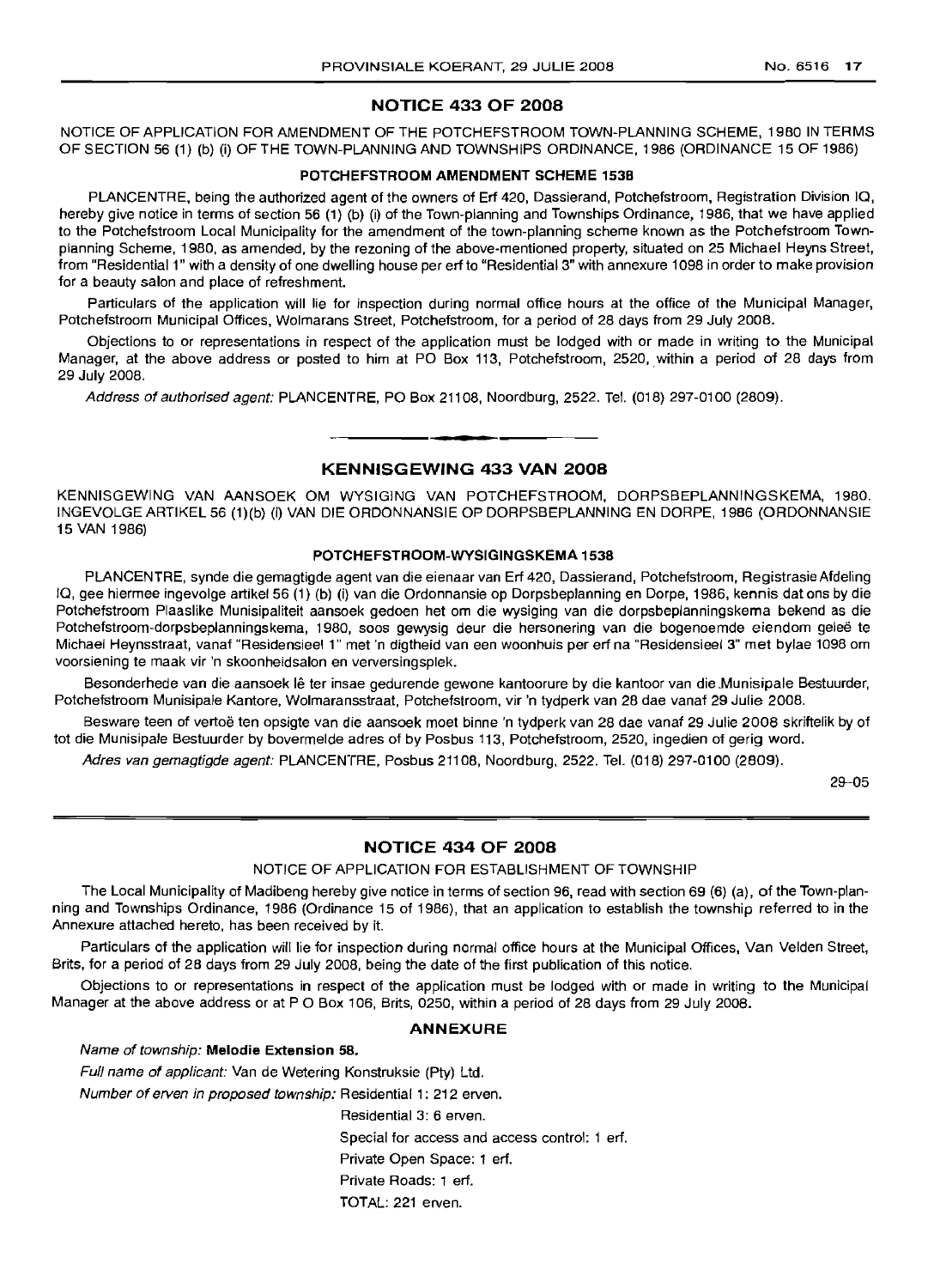Description of land on which the township is to be established: Portions 40 and 101 of the farm Rietfontein 485-JQ.

Locality of proposed township: The property is situated directly north of the existing "school road" and east of the proposed K27. The property is also to the north of Xanadu and La Camargue and east of Melodie Agricultural Holdings.

Address of applicant: Plandev Town and Regional Planners, P O Box 7710, Centurion, 0046. Tel. (012) 665-2330. Fax (012) 665-2333.

Ref: D1612Notice

# KENNISGEWING 434 VAN 2008

**I •**

KENNISGEWING VAN AANSOEK OM STIGTING VAN DORP

Die Plaaslike Munisipaliteit van Madibeng gee hiermee ingevolge artikel 96, saamgelees met artikel 69 (6) (a), van die Ordonnansie op Dorpsbeplanning en Dorpe, 1986, kennis dat 'n aansoek om die dorp in die Bylae hierby genoem, te stig, deur hom ontvang is.

Besonderhede van die aansoek lê ter insae gedurende gewone kantoorure by die Munisipale Kantore, Van Veldenstraat, Brits, vir 'n tydperk van 28 dae vanaf 29 Julie 2008, synde die datum van die eerste publikasie van hierdie kennisgewing.

Besware teen of vertoë ten opsigte van die aansoek moet binne 'n tydperk van 28 dae vanaf 29 Julie 2008 (datum soos hierbo) skriftelik by of tot die Munisipale Bestuurder by bovermelde adres of by Posbus 106, Brits, 0250, ingedien word.

#### BYLAE

#### Naan van dorp: Melodie Uitbreiding 58.

Volle naam van aansoeker: Van de Wetering Konstruksie (Pty) Ltd.

Aantal erwe in voorgestelde dorp: Residensieel 1: 212 erwe.

Residensieel 3: 6 erwe.

Spesiaal vir toegang en toegangsbeheer: 1 erf.

Privaat Oop Ruimte: 1 erf

Private Strate: 1 erf

TOTAAL: 221 erwe

Beskrywing van grond waarop dorp gestig staan te word: Gedeeltes 40 en 101 van die plaas Rietfontein 485-JQ.

Ligging van die voorgestelde dorp: Die eiendom is geleë direk noord van die bestaande "skoolpad" en direk oos van die voorgestelde K27. Die eiendom is ook noord van La Camargue en Xanadu en oos van Melodie Landbouhoewes.

Adres van applikant: Plandev Stads- en Streekbeplannners, Posbus 7710, Centurion, 0046. Tel. (012) 665-2330. Faks (012) 665-2333.

Verw: D1612Kennisgewing

29-5

# NOTICE 435 OF 2008

NOTICE OF THE SUBDIVISION OF LAND FOR THE ATTENTION OF THE PUBLIC AND JAN HARM VAN VUUREN

### (Certificate of Mineral Rights 800/1947 R.M.)

The Tlokwe City Council hereby give notice in terms of section 6 (8) (a) of the Division of Land Ordinance, 1986 (Ordinance 20 of 1986), that an application to divide the land described hereunder has been received:

• Holding 48, Wilgeboom Agricultural Holdings, situated in Wildge Road, into two portions, measuring 1,32 ha and 1,25 ha respectively.

Particulars of the application will lie for inspection during normal office hours at the office of the Municipal Manager, Room 210, 2nd Floor, Dan Tloome Complex, corner of Soli Plaatjie and Wolmarans Streets, Potchefstroom, for a period of 28 days from 1 August 2008.

Any person who wishes to object to the granting of the application or who wishes to make representations in regard thereto and any holder, usufructuary or lessee of the rights to minerals in respect of the said land, or holders of rights in terms of the Precious Stones Act or in terms of the Mining Rights Act by virtue of a prospecting contract or notarial deed, who wishes to object to the granting of the application or who wishes to make representations in respect of such rights, shall submit his objections or representations in writing and in duplicate to the above or to Tlokwe City Council, P.O. Box 113, Potchefstroom, 2520, within a period of 28 days from 1 August 2008.

Address of agent: CDJ Land Surveyors, P.O. Box 1638, Magaliessig, 2067. Tel. (011) 768-1233. Fax (011) 768-1241.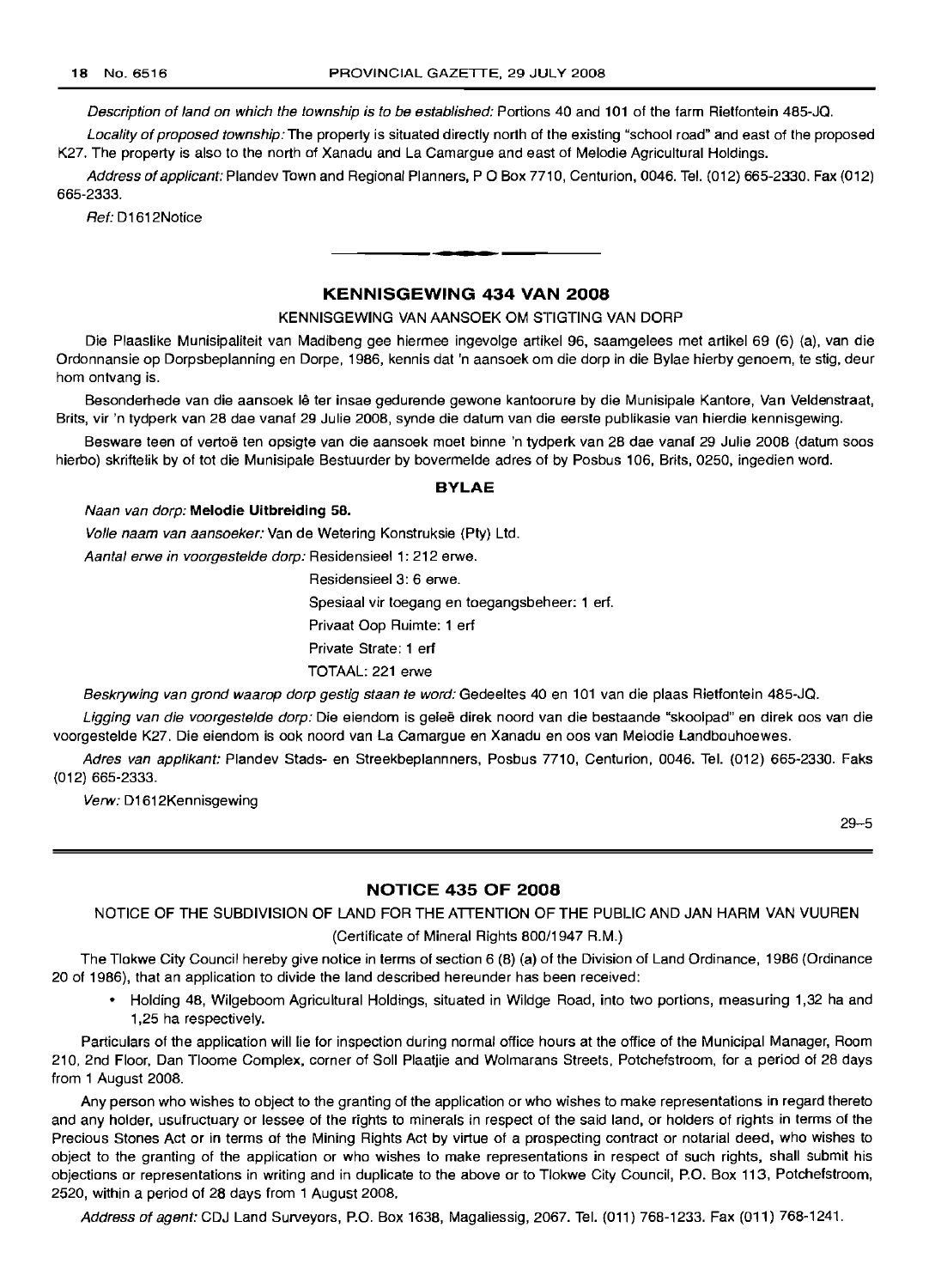# KENNISGEWING 435 VAN 2008

KENNISGEWING VAN AANSOEK OM GROND TE VERDEEL VIR DIE AANDAG VAN DIE ALGEMENE PUBLIEK ASOOK JAN HARM VAN VUUREN

(Sertifikaat van Mineraal Regte 800/1947 R.M.)

Die Tlokwe Stadsraad gee hiermee, ingevolge artikel 6 (8) (a) van die Ordonnansie op die Verdeling van Grond, 1986 (Ordonnansie 20 van 1986), kennis dat 'n aansoek ontvang is om die grond hieronder beskryf, te verdeel:

• Hoewe 48, Wilgeboom Landbouhoewes, geleë in Wilgestraat, in twee gedeeltes, wat onderskeidelik 1,32 ha en 1,25 ha meet.

Besonderhede van die aansoek lê ter insae gedurende gewone kantoorure by die kantoor van die Munisipale Bestuurder: Kamer 210, Vloer 2, Dan Tloome Compleks, hoek van Soli Plaatjie- en, Wolmaransstraat, Potchefstroom, vir 'n tydperk van 28 dae vanaf 1 Augustus 2008.

Enige persoon wat teen die toestaan van die aansoek beswaar wil maak of vertoë in verband daarmee wil rig en enige houer, vruggebruiker of huurder van die regte op minerale ten opsigte van genoemde grond, of houers van regte kragtens die Wet op Edelgesteentes of kragtens die Wet op Mynregte ingevolge 'n prospekteerkontrak of notariele akte, wat teen die toestaan van die aansoek beswaar wil maak of vertoë ten opsigte van die sodanige regte wil rig, moet sy besware of vertoë skriftelik en in tweevoud by die Munisipale Bestuurder by bogenoemde adres inhandig of aan hom rig te Posbus 113, Potchefstroom, 2520, binne 28 dae vanaf die datum van 1 Augustus 2008.

Adres van agent:CDJ Landmeters, Posbus 1638, Magaliessig, 2067. Tel. (011) 768-1233. Faks (011) 768-1241.

29-5

# NOTICE 436 OF 2008

#### REMOVAL OF RESTRICTIONS ACT, 1967

# REMOVAL OF RESTRICTIONS ON PORTION 1183 OF THE FARM VYFHOEK 4281Q: PROPOSED TOWNSHIP BAILLIE PARK EXTENSION 28

It is hereby notified in terms of section 2 (1) of the Removal of Restrictions Act, 1967 (Act No. 84 of 1967), that the Premier has approved the following:

• The removal of conditions A p.3; C(i) to C(iii) pA in Deed of Consolidated Title T9942/2007 for the purpose of township establishment.

GO 15/4/2/1/26/102

# KENNISGEWING 436 VAN 2008

.**- .**

WET OP OPHEFFING VAN BEPERKINGS, 1967

# DIE OPHEFFING VAN TITEL VOORWAARDES VAN GEDEELTE 1183 VAN DIE PLAAS VYFHOEK 428 IQ: VOORGESTELDE DORP BAILLIE PARK UITBREIDING 28

Hierby word ingevolge die bepalings van artikel 2 (1) van die Wet op Opheffing an Beperkings, 1967 (Wet No. 84 van 1967), bekendgemaak dat die Premier die volgende goedgekeur het

• Die opheffing van voorwaardes A p.3; paragraaf C(i) tot C(iii) pA in Akte van Gekonsolideerde Titel T9942/2007 met die doeI om dorp te stig.

GO 15/4/2/26/102

# NOTICE 437 OF 2008

REMOVAL OF RESTRICTIONS ACT, 1967

### REMOVAL OF RESTRICTIONS ON PORTION 1130 (A PORTION OF PORTION 119) OF THE FARM VYFHOEK 4281Q: PROPOSED TOWNSHIP FERDINAND POSTMA PARK EXTENTION 5

It is hereby notified in terms of section 2 (1) of the Removal of Restrictions Act, 1967 (Act No. 84 of 1967), that the Premier has approved the following:

 $\cdot$  The removal of Conditions A2 p.3; A3.1 and A3.2 p.3; B.(i) and B(ii) p.3 and 4; C(a) and C(b) p.4 and 5; D(a) p.5; D(b) p.5; E. 1(a) and E.1(b) p.5 and 6; F(a) and F(b) p.6 in Deed of Transfer T060415/2003 for the purpose of township establishment.

G015/4/2/1 /26/105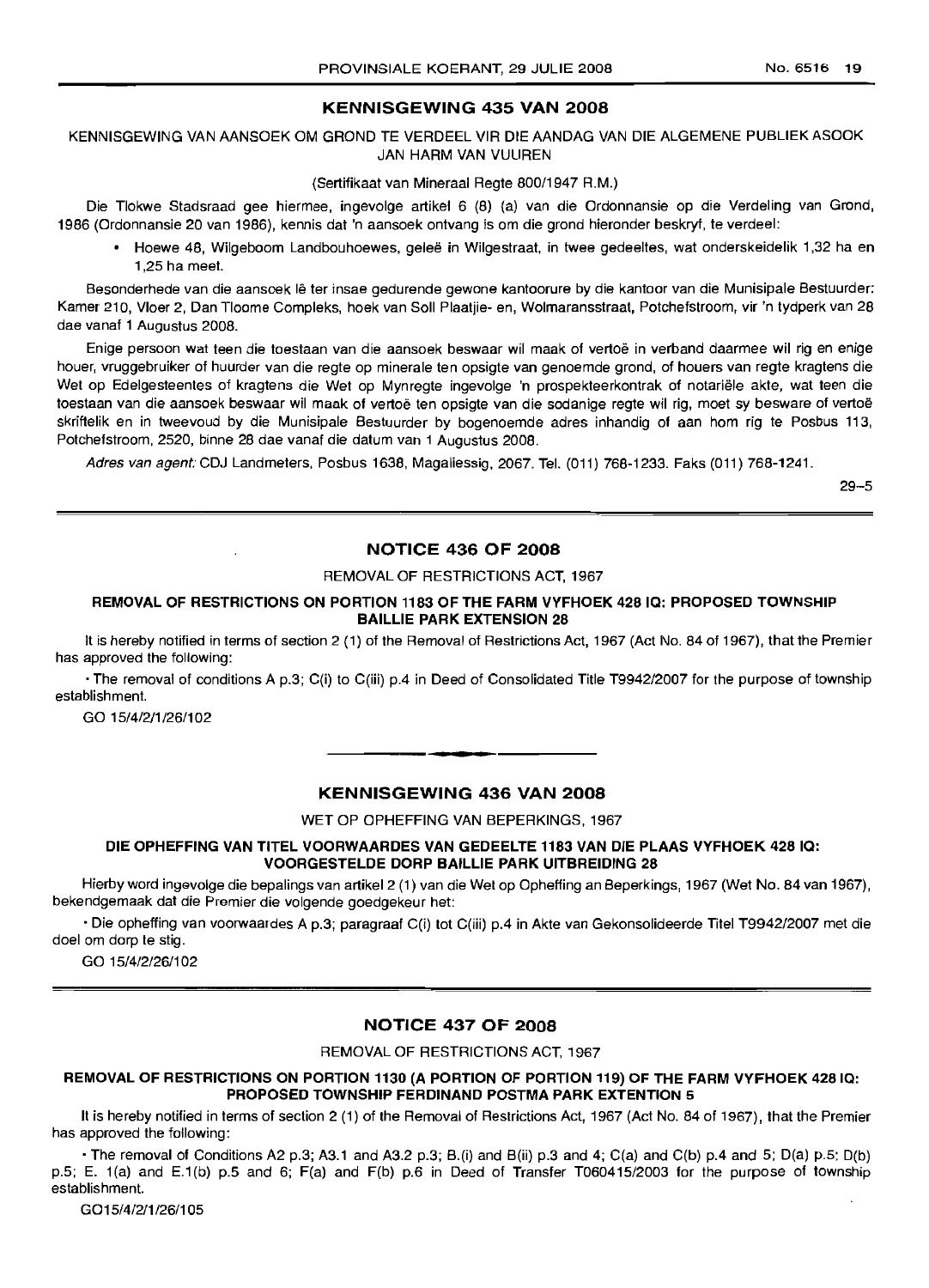# KENNISGEWING 437 VAN 2008

WET OP OPHEFFING VAN BEPERKINGS, 1967

# DIE OPHEFFING VAN TITEL VOORWAARDES VAN GEDEELTE 1130 ('N GEDEELTE VAN GEDEELTE 1119) VAN DIE PLAAS VYFHOEK 428 1.0; VOORGESTELDE DORP FERDINAND POSTMAPARK UITBREIDING 5

Hierby word ooreenkomstig die bepalings van artikel2 (1) van die Wet op Opheffing an Beperkings, 1967 (Wet No. 84 van 1967), bekendgemaak dat die Premier die volgende goedgekeur het:

 $\cdot$  Die opheffing van voorwaardes A2 p.3; A3.1 en A3.2 p.3; B.(i) en B(ii) p.3 and 4; C(a) and C(b) p.4 en 5; D(a) p.5; D(b) p.5; E. 1(a) and E.1(b) p.5 en 6; F(a) en F(b) p.6 in Akte van Transport T060415/2003 met die doel om dorp te stig. G015/4/2/1 /26/105

# NOTICE 438 OF 2008

REMOVAL OF RESTRICTIONS ACT, 1967

# REMOVAL OF RESTRICTIONS ON PORTION OF THE REMAINDER OF HOLDING 30 OF THE VYFHOEK AGRICULTURAL HOLDINGS, REGISTRATION DIVISION 1.0: PROPOSED TOWNSHIP VAN DER HOFF PARK EXTENSION 27

It is hereby notified in terms of section 2 (1) of the Removal of Restrictions Act, 1967 (Act No. 84 of 1967), that the Premier has approved the following:

• The removal of Conditions A; C and D in Deed of Transfer T113865/2005 for the purpose of township establishment. G015/4/2/1/26/112

# KENNISGEWING 438 VAN 2008

•

WET OP OPHEFFING VAN BEPERKINGS, 1967

# DIE OPHEFFING VAN TITEL VOORWAARDES VAN 'N GEDEELTE VAN DIE RESTANT VAN HOEWE 30 VAN DIE VYFHOEK LANDBOUHOEWES REGISTRASIE AFDELING 1.0.: VOORGESTELDE DORP VAN DER HOFFPARK UITBREIDING 27

Hierby word ooreenkomstig die bepalings van artikel 2 (1) van die Wet op Opheffing an Beperkings, 1967 (Wet No. 84 van 1967), bekendgemaak dat die Premier die volgende goedgekeur het:

• Die opheffing van voorwaardes A; C en D in Akte van Transport T113865/2005 met die doel om dorp te stig.

G015/4/2/26/112

# LOCAL AUTHORITY NOTICES PLAASLIKE BESTUURSKENNISGEWINGS

# LOCAL AUTHORITY NOTICE 314

# NOTICE OF APPLICATION FOR ESTABLISHMENT OF TOWNSHIP

The City of Matlosana hereby gives notice in terms of section 69 (6) (a) read with section 96 (3) of the Town Planning and Townships Ordinance, 1986 (Ordinance 15 of 1986), that an application to establish the township referred to in the Annexure hereto, has been received by it.

Particulars of the application will lie for inspection during normal office hours at the office of the Municipal Manager, Room 101, Municipal Offices, Bram Fischer Street, Klerksdorp, for a period of 28 days from 22 July 2008.

Objections to or representations in respect of the application must be lodged with or made in writing and in duplicate to the Municipal Manager at the above address or at P.O. Box 99, Klerksdorp, 2570, within a period of 28 days from 22 July 2008.

# ANNEXURE

#### Name of township: Stilfontein Extension 12.

Full name of applicant: Maxim Planning Solutions on behalf of Silver Knight Properties 55 (Proprietary) Limited (2002/031497/07).

Number of erven in proposed township: Industrial 2: 2 erven.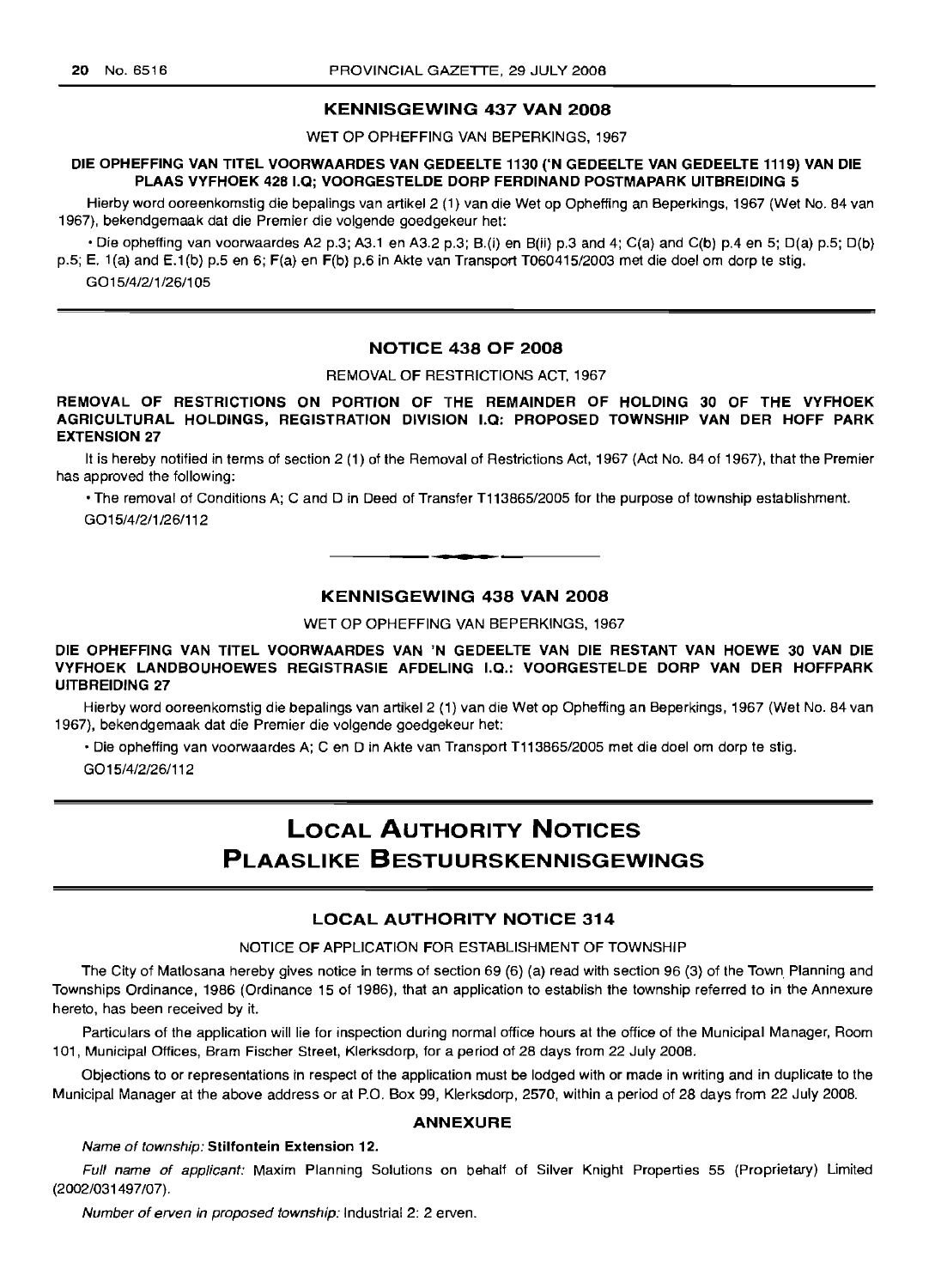Description of land on which township is to be established: Portion 163 (a portion of Portion 122) of the farm Stilfontein No.408-IP.

Situation of proposed township: Located adjacent and to the north of the Klerksdorp-Potchefstroom Road (N12), north of the existing township area of Stilfontein Extension 2 and west of the existing Goue Weste Sport Club.

#### M.M. MOADIRA, Municipal Manager

Civic Centre, Bram Fischer Street (P.O. Box 99), Klerksdorp, 2570

(Reference No. 3/122)

# PLAASLIKE BESTUURSKENNISGEWING 314

**- .**

#### KENNISGEWING VAN AANSOEK OM STIGTING VAN DORP

Die Stadsraad van Matlosana gee hiermee ingevolge artikel 69 (6) (a) saamgelees met artikel 96 (3) van die Ordonnansie op Dorpsbeplanning en Dorpe, 1986 (Ordonnansie 15 van 1986) kennis dat 'n aansoek om die dorp in die Bylae hierby genoem te stig, deur hom ontvanq is.

Besonderhede van die aansoek lê ter insae gedurende gewone kantoorure by die kantoor van die Munisipale Bestuurder, Kamer 101, Munisipale Kantore, Bram Fischerstraat, Klerksdorp, vir 'n tydperk van 28 dae vanaf 22 Julie 2008.

Besware teen of vertoë ten opsigte van die aansoek moet binne 'n tydperk van 28 dae vanaf 22 Julie 2008 skriftelik en in tweevoud by of tot die Munisipale Bestuurder by bovermelde adres of by Posbus 99, Klerksdorp, 2570, ingedien of gerig word.

### BYLAE

#### Naam van dorp: Stilfontein Uitbreiding 12.

Volle naam van aansoeker: Maxim Planning Solutions namens Silver Knight Properties 55 (Eiendoms) Beperk (2002/031497/07).

Aantal erwe in voorgestelde dorp: Nywerheid 2: 2 erwe.

Beskrywing van grond waarop dorp gestig staan te word: Gedeelte 163 ('n gedeelte van Gedeelte 122) van die plaas Stilfontein No. 408-IP.

Ligging van voorgestede dorp: Geleë aanliggend en ten noorde van die Klerksdorp-Potchefstroom Pad (N12), noord van die bestaande woongebied Stilfontein Uitbreiding 2 en wes van die bestaande Goue Weste Sportklub.

#### M.M. MOADIRA, Munisipale Bestuurder

Burgersentrum, Bram Fischerstraat (Posbus 99), Klerksdorp, 2570

(Verwysings No. 3/122)

22-29

# LOCAL AUTHORITY NOTICE 315

### MAQUASSI HILLS LOCAL MUNICIPALITY

# CORRECTION NOTICE

Local Authority Notice 158 published in the North West Provincial Gazette Nos. 6485 and 6486 dated 6 May 2008 and 13 May 2008, respectively in respect of the establishment of the proposed township Tswelelang Extension 5 is hereby corrected by the substitution of the expression "on a portion of the Remaining Extent of Portion 98 of the farm Wolmaransstad Town and Townlands No. 184-HO" in paragraph 1 of the Notice in the English text with the expression "on a portion of the Remaining Extent of Portion 98 and a portion of the Remaining Extent of Portion 2 of the farm Wolmaransstad Town and Townlands No. 184-HO".

# ADV. A DLAVANE, Acting Municipal Manager

Maquassi Hills Local Municipality, Private Bag X3, Wolmaransstad, 2630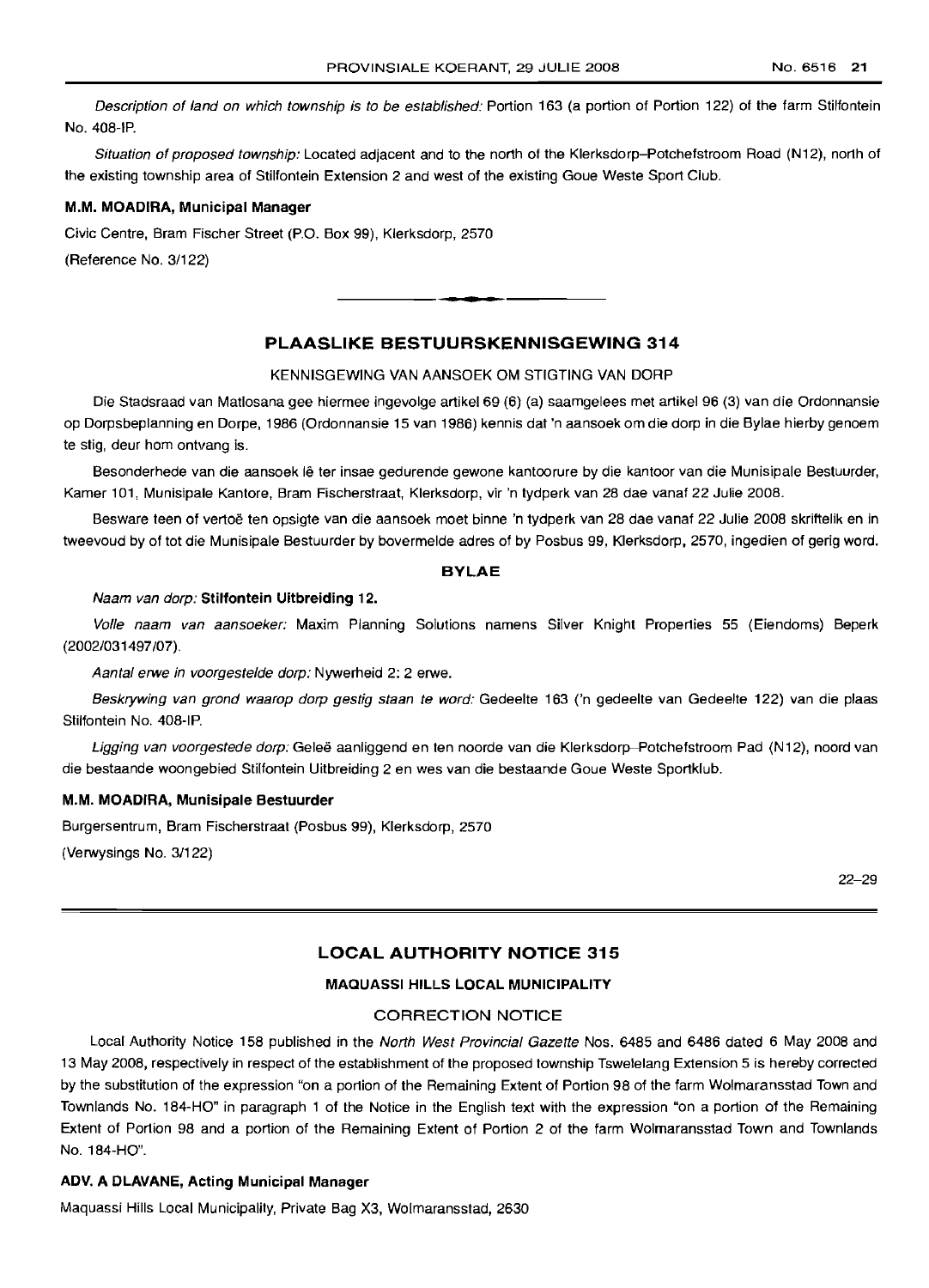### PLAASLIKE BESTUURSKENNISGEWING 315

#### MAQUASSI HILLS PLAASLIKE MUNISIPALITEIT

### **REGSTELLINGSKENNISGEWING**

Plaaslike Bestuurskennisgewing 158 gepubliseer in die Noordwes Provinsiale Koerant Nos. 6485 en 6486 gedateer onderskeidelik 6 Mei 2008 en 13 Mei 2008 ten opsigte van die stigting van die voorgestelde dorp Tswelelang Uitbreiding 5 word hiermee verbeter deur die uitdrukking "op 'n gedeelte van die Resterende Gedeelte van Gedeelte 98 van die plaas Wolmaransstad Town and Twnlands No. 184-HO" in paragraaf 1 van die Kennisgewing in die Afrikaanse teks met die uitdrukking "op 'n gedeelte van die Resterende Gedeelte van Gedeelte 98 en 'n gedeelte van die Resterende Gedeelte van Gedeelte 2 van die plaas Wolmaransstad Town and Townlands No. 184-HO" te vervang.

#### ADV. A DLAVANE, Waarnemende Munisipale Bestuurder

Maquassi Hills Plaaslike Munisipaliteit, Privaatsak X3, Wolmaransstad, 2630

22-29

# LOCAL AUTHORITY NOTICE 323

#### LOCAL MUNICIPALITY OF MADIBENG

#### NOTICE OF APPLICATION FOR ESTABLISHMENT OF TOWNSHIP

The Local Municipality of Madibeng hereby gives notice in terms of section 96 read with section 69 (6) (a) of the Townplanning and Townships Ordinance, 1986 (Ordinance 15 of 1986), that an application to establish the township referred to in the Annexure attached hereto, has been received by it.

Particulars of the application will lie for inspection during normal office hours at the office of the Municipal Offices, Van Velden Street, Brits, for a period of 28 days from 29 July 2008, being the date of first publication of this notice.

Objections to or representations in respect of the application must be lodged with or made in writing to the Municipal Manager at the above address or at P.O. Box 106, Brits, 0250 within a period of 28 days from 29 July 2008.

# ANNEXURE A

#### Name of township: Brits Extension 113.

Full name of applicant: Plandev Town and Regional Planners on behalf Die Stadsraad van Brits.

Number of erven in proposed township:

General Residential: 13 erven (40 units per ha).

Special for parking: 1 erf.

TOTAL: 4 erven.

Description of land on which township is to be established: A part of the Remainder of Portion 15, A part of the Remainder of Portion 84, A part of the Remainder of Portion 309 and Portion 419 all of the farm Krokodildrift 446-JQ.

Locality of proposed township: The township is situated respectively north east and south west of the Crocodile River and Road P35-1 also known as Hendrik Verwoerd Avenue. Furthermore the property is situated south east of the existing township of Primindia.

Address of applicant: Plandev Town and Regional Planners, PO Box 7710, Centurion, 0046. Tel No. (012) 665-2330. Fax (012) 665-2333. Ref: D1426\_Notice.

• **- I**

# PLAASLIKE BESTUURSKENNISGEWING 323

KENNISGEWING VAN AANSOEK OM STIGTING VAN DORP

#### PLAASLIKE MUNISIPALITEIT VAN MADIBENG

Die Plaaslike Munisipaliteit van Madibeng gee hiermee ingevolge artikel 96, saamgelees met artikel 69 (6) (a) van die Ordonnansie op Dorpsbeplanning en Dorpe, 1986, kennis dat 'n aansoek om die dorp in die Bylae hierby genoem te stig, deur hom ontvang is.

Besonderhede van die aansoek Ie ter insae gedurende gewone kantoorure by die Munisipale Kantore, Van Veldenstraat, Brits, vir 'n tydperk van 28 dae vanaf 29 Julie 2008, synde die datum van eerste publikasie van hierdie kennisgewing.

Besware teen of vertoe ten opsigte van die aansoek moet binne 'n tydperk van 28 dae vanaf 29 Julie 2008 skriftelik by of tot die Munisipale Bestuurder by bovermelde adres of by Posbus 106, Brits, 0250, ingedien of gerig word.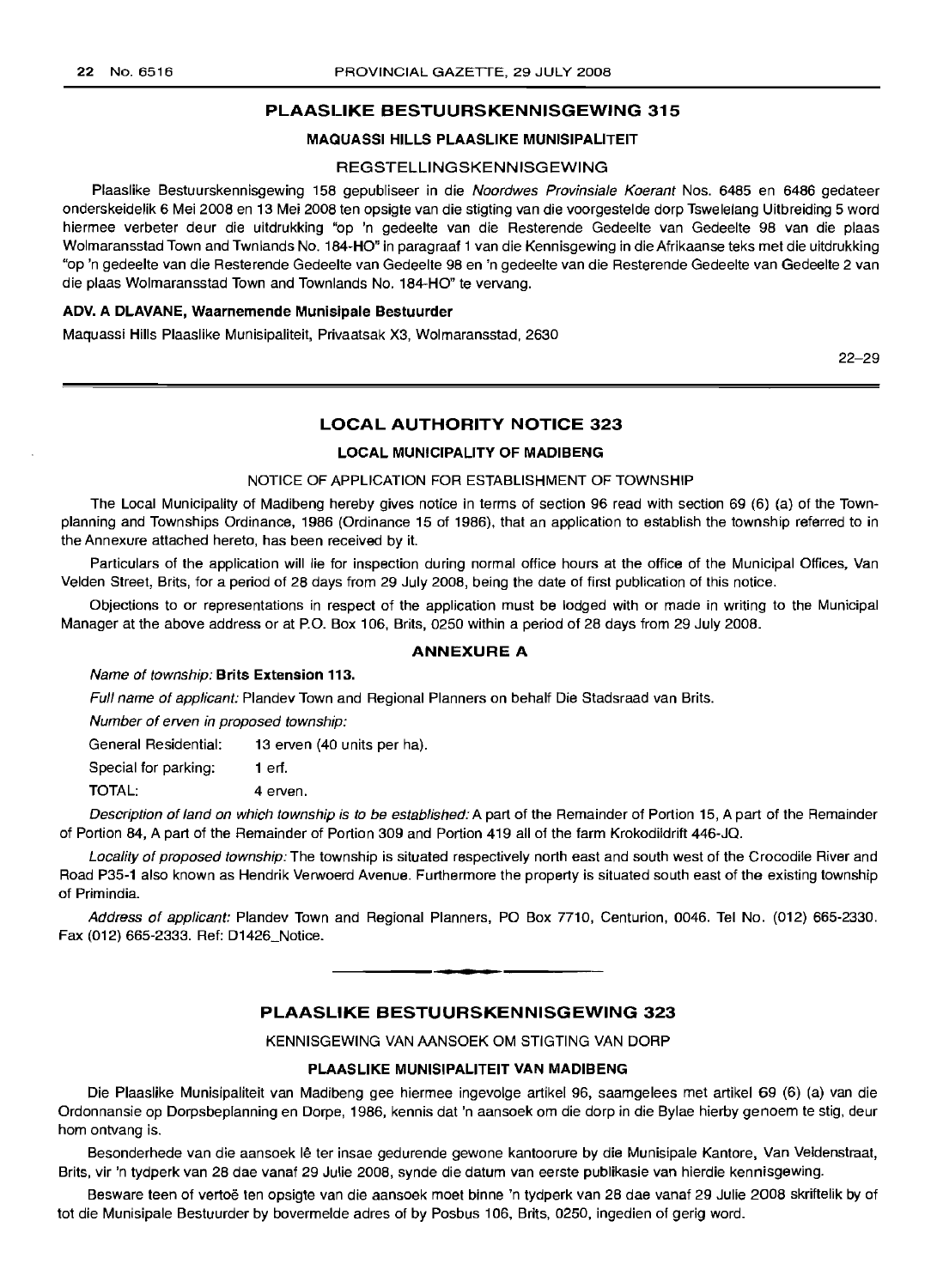# BYLAEA

# Naam van dorp: Brits Uitbreiding 113.

Volle naam van aansoeker: Plandev Stads- en Streekbeplanners namens Die Stadsraad van Brits.

Aantal erwe in voorgestelde dorp:

| Algemene Woon:          | 3 erwe (40 eenhede per ha). |
|-------------------------|-----------------------------|
| Spesiaal vir parkering: | 1 ert.                      |
| TOTAAL:                 | 4 erwe.                     |

Beskrywing van grond waarop dorp gestig staan te word: 'n Deel van die Restant van Gedeelte 15, 'n deel van die Restant van Gedeelte 84, 'n deel van die Restant van Gedeelte 309 en Gedeelte 419 almal van die plaas Krokodildrift 446-JQ.

Ligging van die voorgestelde dorp: Die eiendom is geleë onderskeidelik noordoos en suidwes van die Krokodilrivier en Pad P35-1 ook bekend as Hendrik Verwoerdlaan. Voorts is die eiendom gelee suidoos van die bestaande dorp van Primindia.

Adres van applikant: Plandev Stads- en Streekbeplanners, Posbus 7710, Centurion, 0046. Tel: (012) 665-2330. Faks: (012) 665-2333. Verw: D1426\_Notice.

 $29 - 05$ 

# LOCAL AUTHORITY NOTICE 324

# RUSTENBURG AMENDMENT SCHEME 462

Notice is hereby given in terms of the provisions of section 57 (1) (a) of the Town-planning and Townships Ordinance, 1986, that the Rustenburg Local Municipality has approved the amendment of the Rustenburg Land Use Management Scheme, 2005, by the rezoning of Portion 2 of Erf 1037, Rustenburg, from "Residential 1" to "Business 1".

Map 3 and the scheme clauses of the amendment scheme are filed with the Regional Director, North West Provincial Administration, Private Bag X1213, Potchefstroom, 2520, and the Municipal Manager, Room 620, Municipal Offices, Beyers Naude Drive, Rustenburg, and are open for inspection at all reasonable times.

This amendment is known as Rustenburg Amendment Scheme 462 restricted to Annexure 743 and shall come into operation on the date of the publication hereof.

# Mr. A. BOSHOFF, Municipal Manager

Municipal Offices, PO Box 16, Rustenburg, 0300. (Notice Number 141/2008)

# PLAASLIKE BESTUURSKENNISGEWING 324

# RUSTENBURG-WYSIGINGSKEMA 462

Kennis geskied hiermee ingevolge die bepalings van artikel 57 (1) (a) van die Ordonnansie op Dorpsbeplanning en Dorpe, 1986, dat die Rustenburg Plaaslike Munisipaliteit die wysiging van die Rustenburg Land Use Management Scheme, 2005, goedgekeur het, deur die hersonering van Gedeelte 2 van Erf 1037, Rustenburg, vanaf "Residensieel 1" na "Besigheid 1".

Kaart 3 en die skemaklousules van die wysigingskema word in bewaring gehou deur die Streekdirekteur, Noordwes Provinsiale Administrasie, Privaatsak X1213, Potchefstroom, 2520, en die Munisipale Bestuurder, Kamer 620, Stadskantore, Beyers Naude Drive, Rustenburg, en is te aile redelike tye ter insae beskikbaar.

Hierdie wysiging staan bekend as Rustenburg-wysigingskema 462 beperk tot Bylae 743 en sal in werking tree op die datum van publikasie hiervan.

# Mm. A. BOSHOFF, Munisipale Bestuurder

Munisipale Kantore, Posbus 16, Rustenburg, 0300 (Kennisgewing No. 141/2008)

#### LOCAL AUTHORITY NOTICE 325

#### RUSTENBURG AMENDMENT SCHEME 455

Notice is hereby given in terms of the provisions of section 57 (1) (a) of the Town-planning and Townships Ordinance, 1986, that the Rustenburg Local Municipality has approved the amendment of the Rustenburg Land Use Management Scheme, 2005, by the rezoning of the Remaining Extent of Erf 990, Rustenburg, from "Residential 1" to "Residential 2".

Map 3 and the scheme clauses of the amendment scheme are filed with the Regional Director, North West Provincial Administration, Private Bag X1213, Potchefstroom, 2520, and the Municipal Manager, Room 620, Municipal Offices, Beyers Naude Drive, Rustenburg, and are open for inspection at all reasonable times.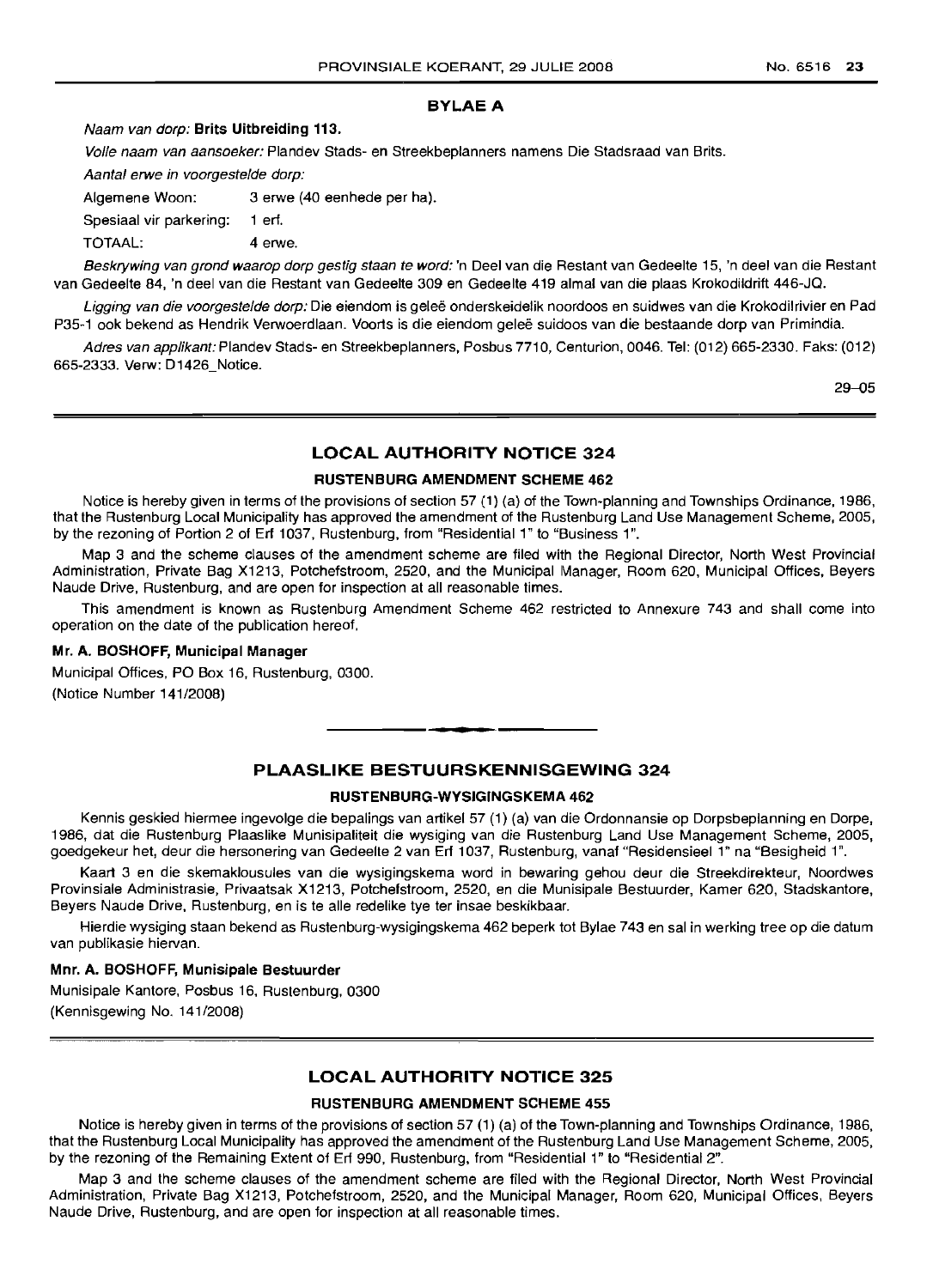This amendment is known as Rustenburg Amendment Scheme 455 restricted to Annexure 737 and shall come into operation on the date of the publication hereof.

# Mr. A. BOSHOFF, Municipal Manager

Municipal Offices, PO Box 16, Rustenburg, 0300. (Notice Number 140/2008)

# PLAASLIKE BESTUURSKENNISGEWING 325

**•**

# RUSTENBURG-WVSIGINGSKEMA 455

Kennis geskied hiermee ingevolge die bepalings van artikel 57 (1) (a) van die Ordonnansie op Dorpsbeplanning en Dorpe, 1986, dat die Rustenburg Plaaslike Munisipaliteit die wysiging van die Rustenburg Land Use Management Scheme, 2005, goedgekeur het, deur die hersonering van die Resterende Gedeelte van Erf 990, Rustenburg, vanaf "Residensieel 1" na "Besigheid 1".

Kaart 3 en die skemaklousules van die wysigingskema word in bewaring gehou deur die Streekdirekteur, Noordwes Provinsiale Administrasie, Privaatsak X1213, Potchefstroom, 2520, en die Munisipale Bestuurder, Kamer 620, Stadskantore, Beyers Naude Drive, Rustenburg, en is te aile redelike tye ter insae beskikbaar.

Hierdie wysiging staan bekend as Rustenburg-wysigingskema 455 beperk tot Bylae 737 en sal in werking tree op die datum van publikasie hiervan.

#### Mnr. A. BOSHOFF, Munisipale Bestuurder

Munisipale Kantore, Posbus 16, Rustenburg, 0300

(Kennisgewing No. 140/2008)

# LOCAL AUTHORITY NOTICE 326

#### RUSTENBURG AMENDMENT SCHEME 452

Notice is hereby given in terms of the provisions of section 57 (1) (a) of the Town-planning and Townships Ordinance, 1986, that the Rustenburg Local Municipality has approved the amendment of the Rustenburg Land Use Management Scheme, 2005, by the rezoning of Portion 1 of Erf 1370, Rustenburg, from "Residential 1" to "Special" for the purposes of offices.

Map 3 and the scheme clauses of the amendment scheme are filed with the Regional Director, North West Provincial Administration, Private Bag X1213, Potchefstroom, 2520, and the Municipal Manager, Room 620, Municipal Offices, Beyers Naude Drive, Rustenburg, and are open for inspection at all reasonable times.

This amendment is known as Rustenburg Amendment Scheme 452 restricted to Annexure 734 and shall come into operation on the date of the publication hereof.

# Mr. A. BOSHOFF, Municipal Manager

Municipal Offices, PO Box 16, Rustenburg, 0300.

(Notice Number 142/2008)

# PLAASLIKE BESTUURSKENNISGEWING 326

**• •**

#### RUSTENBURG-WVSIGINGSKEMA 452

Kennis geskied hiermee ingevolge die bepalings van artikel 57 (1) (a) van die Ordonnansie op Dorpsbeplanning en Dorpe, 1986, dat die Rustenburg Plaaslike Munisipaliteit die wysiging van die Rustenburg Land Use Management Scheme, 2005, goedgekeur het, deur die hersonering van Gedeelte 1 van Erf 1370, Rustenburg, vanaf "Residensieel 1" na "Spesiaal" vir die doeleindes van kantore.

Kaart 3 en die skemaklousules van die wysigingskema word in bewaring gehou deur die Streekdirekteur, Noordwes Provinsiale Administrasie, Privaatsak X1213, Potchefstroom, 2520, en die Munisipale Bestuurder, Kamer 620, Stadskantore, Beyers Naude Drive, Rustenburg, en is te aile redelike tye ter insae beskikbaar.

Hierdie wysiging staan bekend as Rustenburg-wysigingskema 452 beperk tot Bylae 734 en sal in werking tree op die datum van publikasie hiervan.

#### Mnr. A. BOSHOFF, Munisipale Bestuurder

Munisipale Kantore, Posbus 16, Rustenburg, 0300 (Kennisgewing No. 142/2008)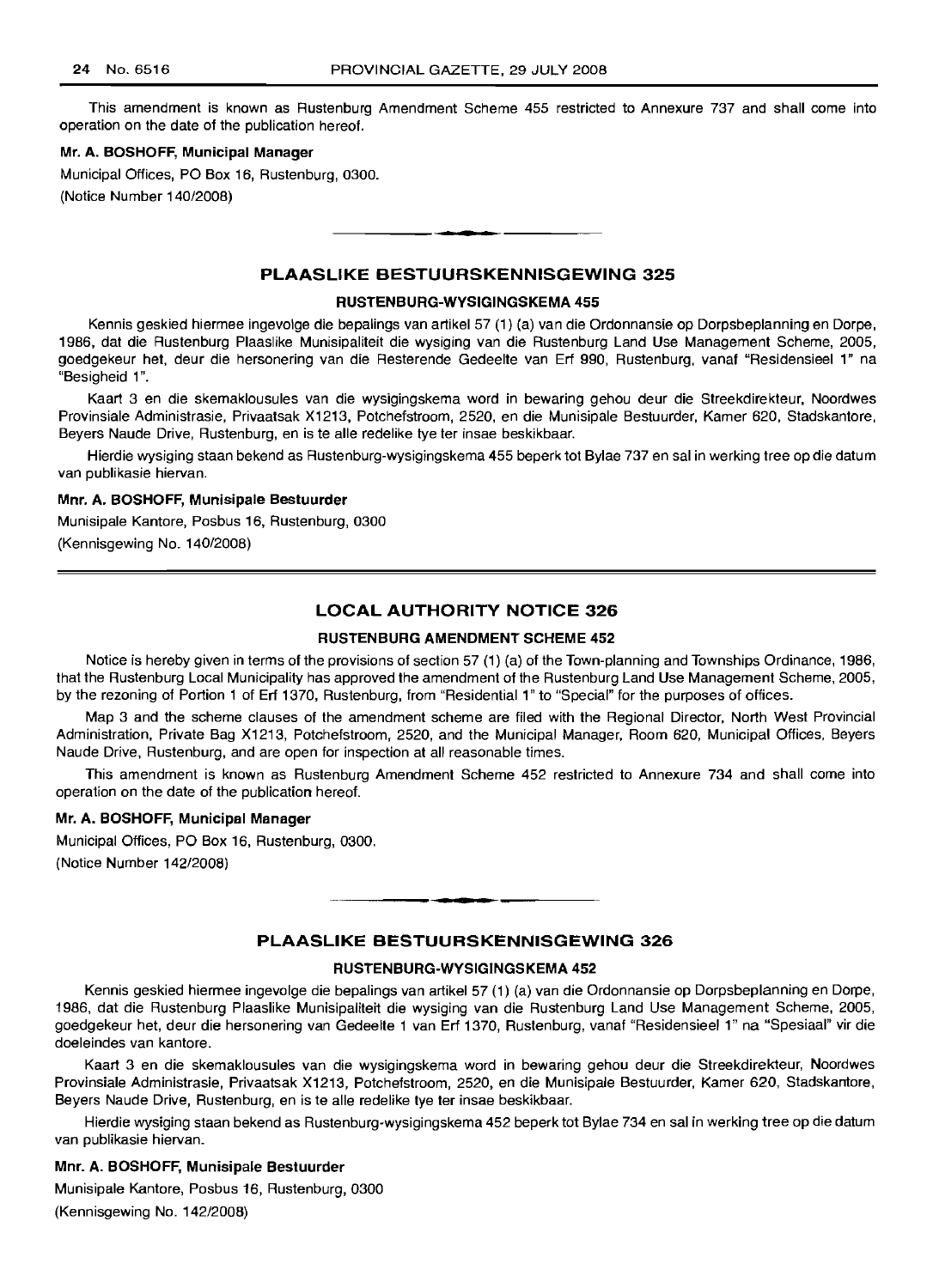# LOCAL AUTHORITY NOTICE 327

#### RUSTENBURG AMENDMENT SCHEME 450

Notice is hereby given in terms of the provisions of section 57 (1) (a) of the Town-planning and Townships Ordinance, 1986, that the Rustenburg Local Municipality has approved the amendment of the Rustenburg Land Use Management Scheme, 2005, by the rezoning of Erf 2508, Rustenburg Extension 11, from "Residential 1" to "Residential 2".

Map 3 and the scheme clauses of the amendment scheme are filed with the Regional Director, North West Provincial Administration, Private Bag X1213, Potchefstroom, 2520, and the Municipal Manager, Room 620, Municipal Offices, Beyers Naude Drive, Rustenburg, and are open for inspection at all reasonable times.

This amendment is known as Rustenburg Amendment Scheme 450 restricted to Annexure 732 and shall come into operation on the date of the publication hereof.

#### Mr. A. BOSHOFF, Municipal Manager

Municipal Offices, PO Box 16, Rustenburg, 0300. (Notice Number 143/2008)

# PLAASLIKE BESTULIRSKENNISGEWING 327

**I •**

#### RUSTENBURG-WYSIGINGSKEMA 450

Kennis geskied hiermee ingevolge die bepalings van artikel 57 (1) (a) van die Ordonnansie op Dorpsbeplanning en Dorpe, 1986, dat die Rustenburg Plaaslike Munisipaliteit die wysiging van die Rustenburg Land Use Management Scheme, 2005, goedgekeur het, deur die hersonering van Erf 2508, Rustenburg Uitbreiding 11, vanaf "Residensieel 1" na "Residensieel 2".

Kaart 3 en die skemaklousules van die wysigingskema word in bewaring gehou deur die Streekdirekteur, Noordwes Provinsiale Administrasie, Privaatsak X1213, Potchefstroom, 2520, en die Munisipale Bestuurder, Kamer 620, Stadskantore, Beyers Naude Drive, Rustenburg, en is te aile redelike tye ter insae beskikbaar.

Hierdie wysiging staan bekend as Rustenburg-wysigingskema 450 beperk tot Bylae 732 en sal in werking tree op die datum van publikasie hiervan.

# Mnr. A. BOSHOFF, Munisipale Bestuurder

Munisipale Kantore, Posbus 16, Rustenburg, 0300

(Kennisgewing No. 143/2008)

# LOCAL AUTHORITY NOTICE 328

### RUSTENBURG AMENDMENT SCHEME 456

Notice is hereby given in terms of the provisions of section 57 (1) (a) of the Town-planning and Townships Ordinance, 1986, that the Rustenburg Local Municipality has approved the amendment of the Rustenburg Land Use Management Scheme, 2005, by the rezoning of the Remaining Extent of Erf 1127, Rustenburg, from "Residential 1" to "Business 1",

Map 3 and the scheme clauses of the amendment scheme are filed with the Regional Director, North West Provincial Administration, Private Bag X1213, Potchefstroom, 2520, and the Municipal Manager, Room 620, Municipal Offices, Beyers Naude Drive, Rustenburg, and are open for inspection at all reasonable times.

This amendment is known as Rustenburg Amendment Scheme 456 restricted to Schedule M and shall come into operation on the date of the publication hereof.

#### Mr. A. BOSHOFF, Municipal Manager

Municipal Offices, PO Box 16, Rustenburg, 0300.

(Notice Number 144/2008)

# PLAASLIKE BESTUURSKENNISGEWING 328

**•**

#### RUSTENBURG-WYSIGINGSKEMA 456

Kennis geskied hiermee ingevolge die bepalings van artikel 57 (1) (a) van die Ordonnansie op Dorpsbeplanning en Dorpe, 1986, dat die Rustenburg Plaaslike Munisipaliteit die wysiging van die Rustenburg Land Use Management Scheme, 2005, goedgekeur het, deur die hersonering van die Resterende Gedeelte van Erf 1127, Rustenburg, vanaf "Residensieel 1" na "Besigheid 1".

Kaart 3 en die skemaklousules van die wysigingskema word in bewaring gehou deur die Streekdirekteur, Noordwes Provinsiale Administrasie, Privaatsak X1213, Potchefstroom, 2520, en die Munisipale Bestuurder, Kamer 620, Stadskantore, Beyers Naude Drive, Rustenburg, en is te aile redelike tye ter insae beskikbaar.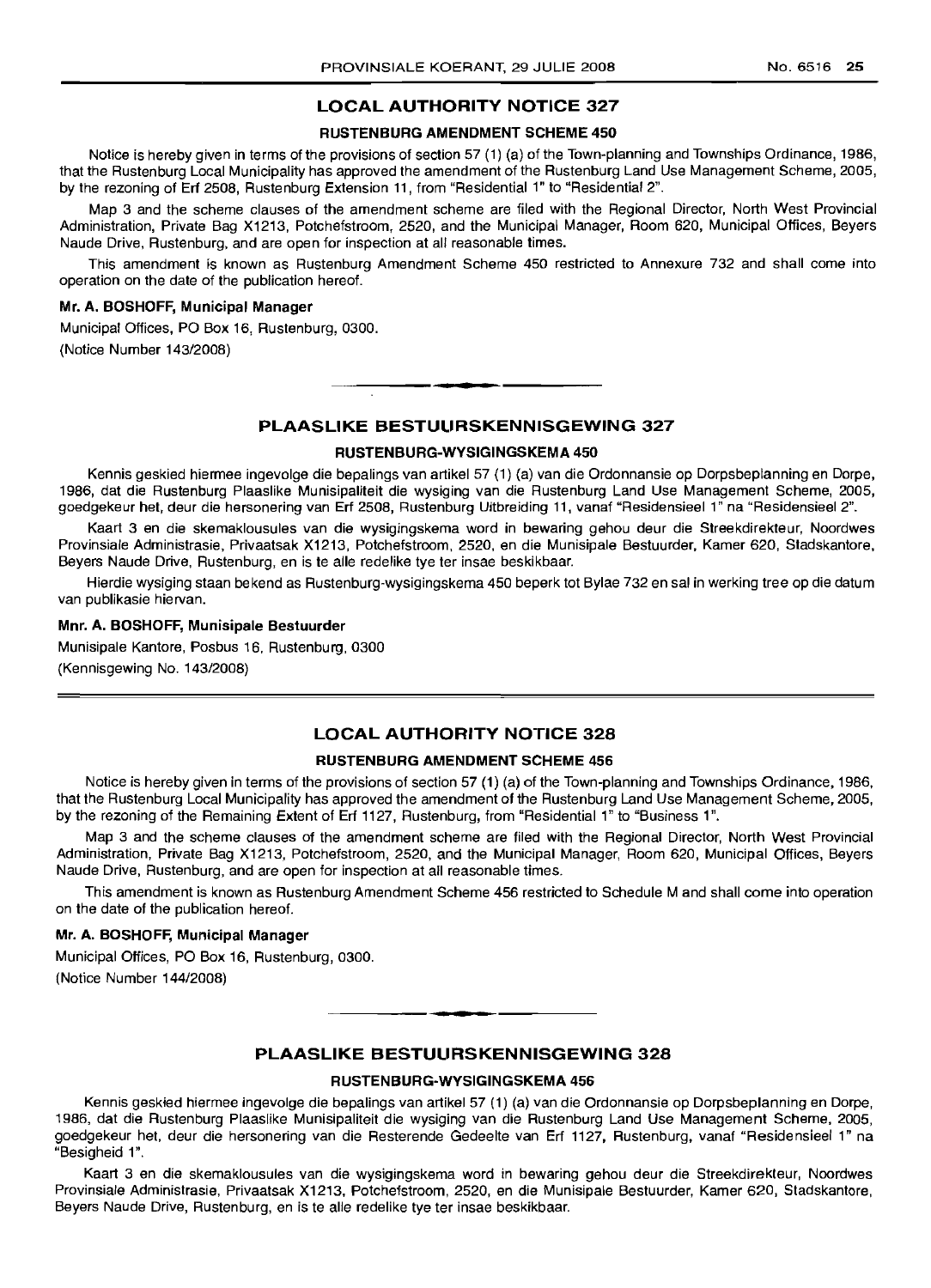Hierdie wysiging staan bekend as Rustenburg-wysigingskema 456 beperk tot Skedule M en sal in werking tree op die datum van publikasie hiervan.

# Mnr. A. BOSHOFF, Munisipale Bestuurder

Munisipale Kantore, Posbus 16, Rustenburg, 0300 (Kennisgewing No. 144/2008)

# LOCAL AUTHORITY NOTICE 329

#### RUSTENBURG AMENDMENT SCHEME 421

Notice is hereby given in terms of the provisions of section 57 (1) (a) of the Town-planning and Townships Ordinance, 1986, that the Rustenburg Local Municipality has approved the amendment of the Rustenburg Land Use Management Scheme, 2005, by the rezoning of Portion 2 of Erf 942, Rustenburg, from "Residential 1" to "Residential 2", with a density of 10 units on the erf.

Map 3 and the scheme clauses of the amendment scheme are filed with the Regional Director, North West Provincial Administration, Private Bag X1213, Potchefstroom, 2520, and the Municipal Manager, Room 620, Municipal Offices, Beyers Naude Drive, Rustenburg, and are open for inspection at all reasonable times.

This amendment is known as Rustenburg Amendment Scheme 421 restricted to Annexure 732 and shall come into operation on the date of the publication hereof.

#### Mr. A. BOSHOFF, Municipal Manager

Municipal Offices, PO Box 16, Rustenburg, 0300.

(Notice Number 145/2008)

# PLAASLIKE BESTUURSKENNISGEWING 329

**• •**

# RUSTENBURG-WYSIGINGSKEMA 421

Kennis geskied hiermee ingevolge die bepalings van artikel 57 (1) (a) van die Ordonnansie op Dorpsbeplanning en Dorpe, 1986, dat die Rustenburg Plaaslike Munisipaliteit die wysiging van die Rustenburg Land Use Management Scheme, 2005, goedgekeur het, deur die hersonering van Gedeelte 2 van Erf 942, Rustenburg, vanaf "ResidensieeI1" na "Residensieel 2", met 'n digtheid van 10 eenhede op die erf.

Kaart 3 en die skemaklousules van die wysigingskema word in bewaring gehou deur die Streekdirekteur, Noordwes Provinsiale Administrasie, Privaatsak X1213, Potchefstroom, 2520, en die Munisipale Bestuurder, Kamer 620, Stadskantore, Beyers Naude Drive, Rustenburg, en is te aile redelike tye ter insae beskikbaar.

Hierdie wysiging staan bekend as Rustenburg-wysigingskema 421 beperk tot Bylae 732 en sal in werking tree op die datum van publikasie hiervan.

# Mnr. A. BOSHOFF, Munisipale Bestuurder

Munisipale Kantore, Posbus 16, Rustenburg, 0300 (Kennisgewing No. 145/2008)

# LOCAL AUTHORITY NOTICE 330

# RUSTENBURG AMENDMENT SCHEME 403

Notice is hereby given in terms of the provisions of section 57 (1) (a) of the Town-planning and Townships Ordinance, 1986, that the Rustenburg Local Municipality has approved the amendment of the Rustenburg Land Use Management Scheme, 2005, by the rezoning of the Portion 45 of the Waterglen Small Holdings, Rustenburg Extension 1, from "Agricultural" to "Special", for the purpose of a private resort.

Map 3 and the scheme clauses of the amendment scheme are filed with the Regional Director, North West Provincial Administration, Private Bag X1213, Potchefstroom, 2520, and the Municipal Manager, Room 620, Municipal Offices, Beyers Naude Drive, Rustenburg, and are open for inspection at all reasonable times.

This amendment is known as Rustenburg Amendment Scheme 403 restricted to Annexure 686 and shall come into operation on the date of the publication hereof.

# Mr. A. BOSHOFF, Municipal Manager

Municipal Offices, PO Box 16, Rustenburg, 0300. (Notice Number 146/2008)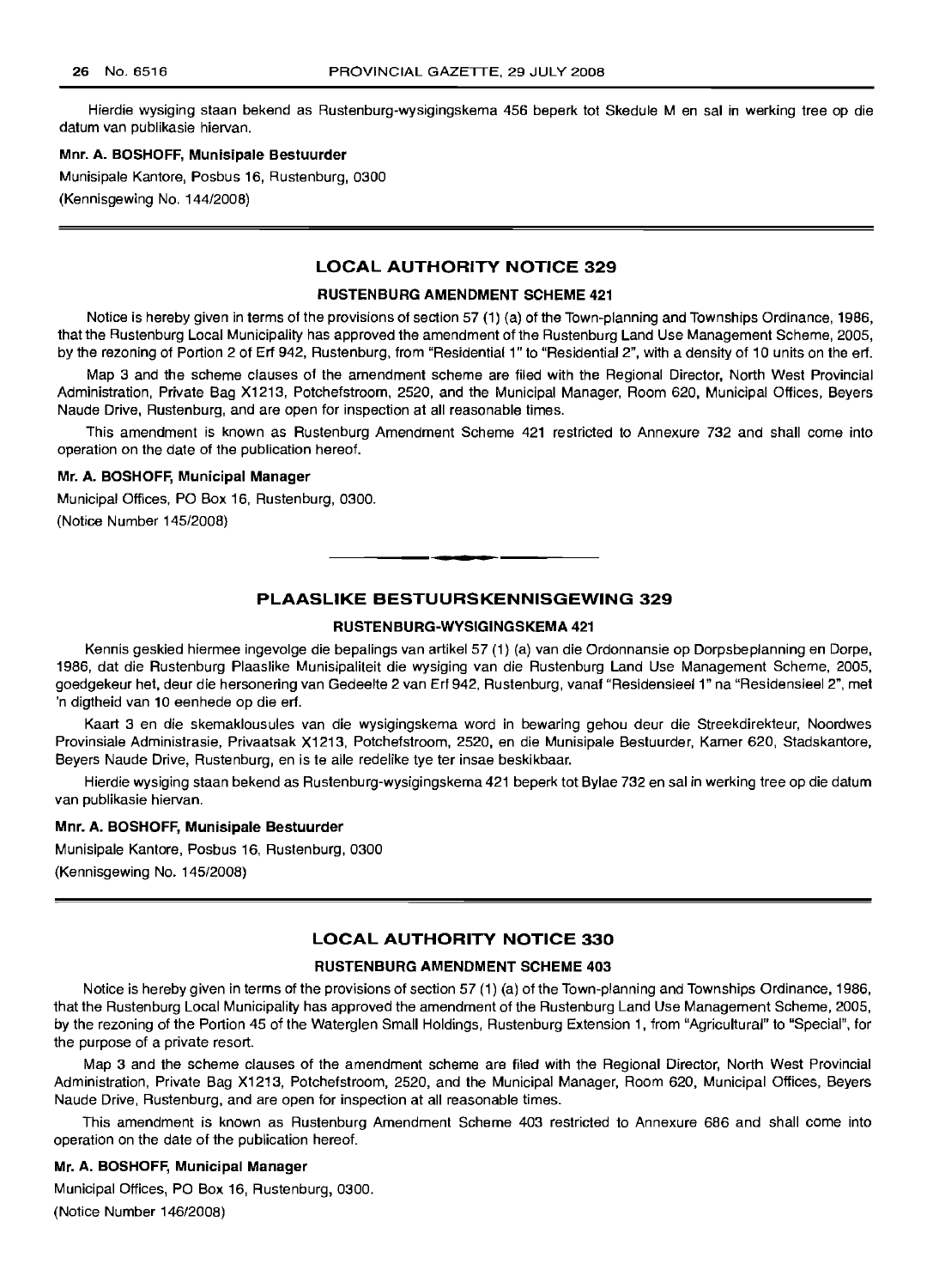# PLAASLIKE BESTUURSKENNISGEWING 330

#### RUSTENBURG-WYSIGINGSKEMA 403

Kennis geskied hiermee ingevolge die bepalings van artikel 57 (1) (a) van die Ordonnansie op Dorpsbeplanning en Dorpe, 1986, dat die Rustenburg Plaaslike Munisipaliteit die wysiging van die Rustenburg Land Use Management Scheme, 2005, goedgekeur het, deur die hersonering van Gedeelte 45 van die Waterglen Kleinhoewes, Rustenburg Uitbreiding 1, vanaf "Landbou" na "Spesiaal", vir die doeleindes van 'n privaat oord.

Kaart 3 en die skemaklousules van die wysigingskema word in bewaring gehou deur die Streekdirekteur, Noordwes Provinsiale Administrasie, Privaatsak X1213, Potchefstroom, 2520, en die Munisipale Bestuurder, Kamer 620, Stadskantore, Beyers Naude Drive, Rustenburg, en is te aile redelike tye ter insae beskikbaar.

Hierdie wysiging staan bekend as Rustenburg-wysigingskema 403 beperk tot Bylae 686 en sal in werking tree op die datum van publikasie hiervan.

# Mm. A. BOSHOFF, Munisipale Bestuurder

Munisipale Kantore, Posbus 16, Rustenburg, 0300 (Kennisgewing No. 146/2008)

# LOCAL AUTHORITY NOTICE 331

#### RUSTENBURG AMENDMENT SCHEME 434

Notice is hereby given in terms of the provisions of section 57 (1) (a) of the Town-planning and Townships Ordinance, 1986, that the Rustenburg Local Municipality has approved the amendment of the Rustenburg Land Use Management Scheme, 2005, by the rezoning of Portion 2 of Erf 1210, Rustenburg, from "Residential 1" to "Special", for the purposes of offices and medical consulting rooms.

Map 3 and the scheme clauses of the amendment scheme are filed with the Regional Director, North West Provincial Administration, Private Bag X1213, Potchefstroom, 2520, and the Municipal Manager, Room 620, Municipal Offices, Beyers Naude Drive, Rustenburg, and are open for inspection at all reasonable times.

This amendment is known as Rustenburg Amendment Scheme 434 restricted to Annexure 716 and shall come into operation on the date of the publication hereof.

### Mr. A. BOSHOFF, Municipal Manager

Municipal Offices, PO Box 16, Rustenburg, 0300. (Notice Number 147/2008)

# PLAASLIKE BESTUURSKENNISGEWING 331

.**-.**

# RUSTENBURG-WYSIGINGSKEMA 434

Kennis geskied hiermee ingevolge die bepalings van artikel 57 (1) (a) van die Ordonnansie op Dorpsbeplanning en Dorpe, 1986, dat die Rustenburg Plaaslike Munisipaliteit die wysiging van die Rustenburg Land Use Management Scheme, 2005, goedgekeur het, deur die hersonering van Gedeelte 2 van Erf 1210, Rustenburg, vanaf "Residensieel 1" na "Spesiaal" vir die doeleindes van kantore en mediese spreekkamers.

Kaart 3 en die skemaklousules van die wysigingskema word in bewaring gehou deur die Streekdirekteur, Noordwes Provinsiale Administrasie, Privaatsak X1213, Potchefstroom, 2520, en die Munisipale Bestuurder, Kamer 620, Stadskantore, Beyers Naude Drive, Rustenburg, en is te aile redelike tye ter insae beskikbaar.

Hierdie wysiging staan bekend as Rustenburg-wysigingskema 434 beperk tot Bylae 716 en sal in werking tree op die datum van publikasie hiervan.

#### Mnr. A. BOSHOFF, Munisipale Bestuurder

Munisipale Kantore, Posbus 16, Rustenburg, 0300 (Kennisgewing No. 147/2008)

# LOCAL AUTHORITY NOTICE 332

#### RUSTENBURG AMENDMENT SCHEME 430

Notice is hereby given in terms of the provisions of section 57 (1) (a) of the Town-planning and Townships Ordinance, 1986, that the Rustenburg Local Municipality has approved the amendment of the Rustenburg Land Use Management Scheme, 2005, by the rezoning of Erven 1989 and 1990, Rustenburg, Geelhoutpark Extension 6 (consolidated), from "Residential 1" to "Special" for the purposes of affordable housing.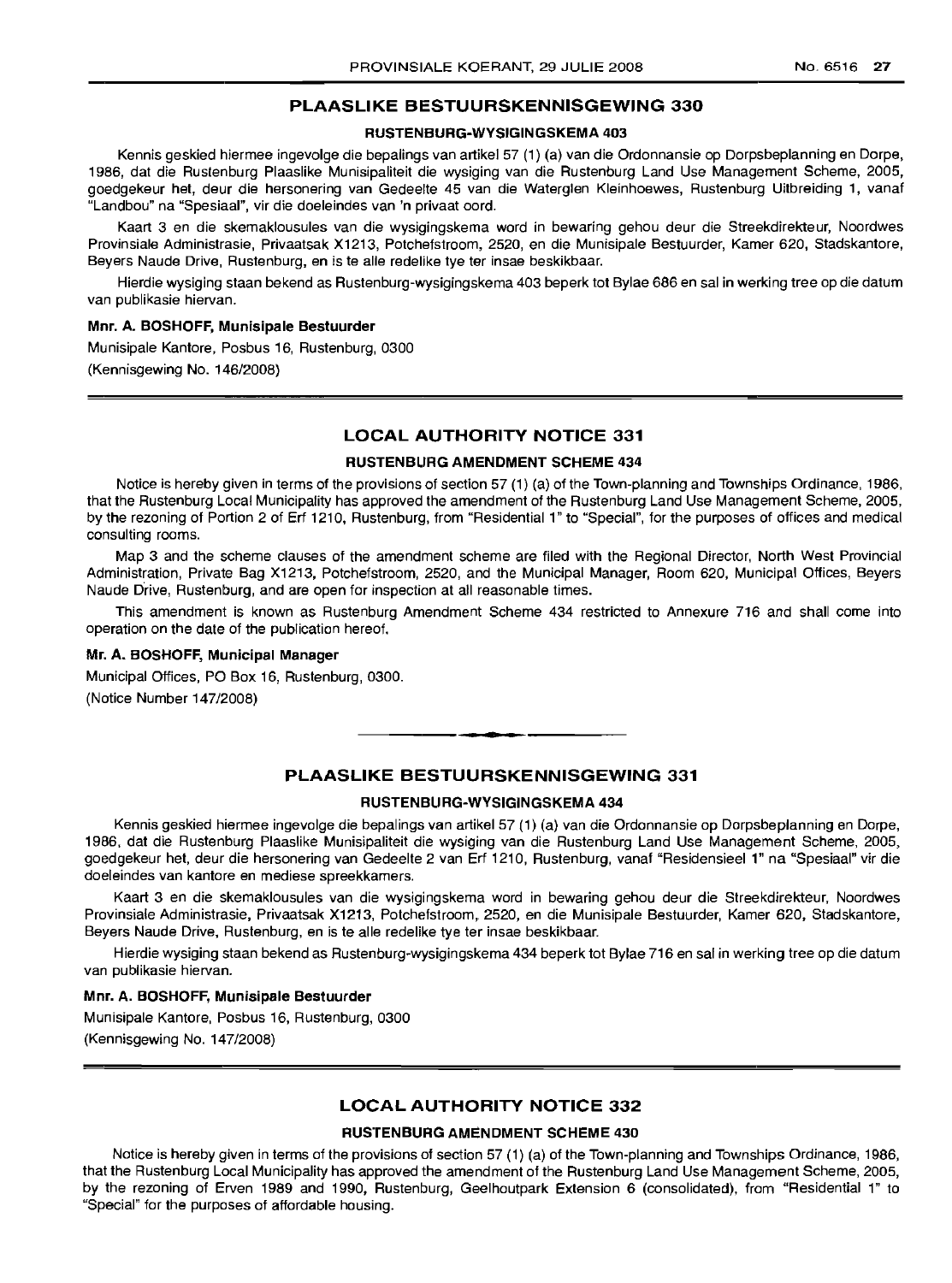Map 3 and the scheme clauses of the amendment scheme are filed with the Regional Director, North West Provincial Administration, Private Bag X1213, Potchefstroom, 2520, and the Municipal Manager, Room 620, Municipal Offices, Beyers Naude Drive, Rustenburg, and are open for inspection at all reasonable times.

This amendment is known as Rustenburg Amendment Scheme 430 restricted to Annexure 712 and shall come into operation on the date of the publication hereof.

#### **Mr. A. BOSHOFF, Municipal Manager**

Municipal Offices, PO Box 16, Rustenburg, 0300. (Notice Number 148/2008)

# **PLAASLIKE BESTUURSKENNISGEWING 332**

**••**

#### **RUSTENBURG-WVSIGINGSKEMA 430**

Kennis geskied hiermee ingevolge die bepalings van artikel 57 (1) (a) van die Ordonnansie op Dorpsbeplanning en Dorpe, 1986, dat die Rustenburg Plaaslike Munisipaliteit die wysiging van die Rustenburg Land Use Management Scheme, 2005, goedgekeur het, deur die hersonering van Erwe 1989 en 1990, Rustenburg, Geelhoutpark Uitbreiding 6 (gekonsolideer), vanaf "Residensieel 1" na "Spesiaal" vir die doeleindes van bekostigbare behuising.

Kaart 3 en die skemaklousules van die wysigingskema word in bewaring gehou deur die Streekdirekteur, Noordwes Provinsiale Administrasie, Privaatsak X1213, Potchefstroom, 2520, en die Munisipale Bestuurder, Kamer 620, Stadskantore, Beyers Naude Drive, Rustenburg, en is te aile redelike tye ter insae beskikbaar.

Hierdie wysiging staan bekend as Rustenburg-wysigingskema 430 beperk tot Bylae 712 en sal in werking tree op die datum van publikasie hiervan.

### **Mnr. A. BOSHOFF, Munisipale Bestuurder**

Munisipale Kantore, Posbus 16, Rustenburg, 0300 (Kennisgewing No. 148/2008)

# **LOCAL AUTHORITY NOTICE 333**

#### **RUSTENBURG AMENDMENT SCHEME 431**

Notice is hereby given in terms of the provisions of section 57 (1) (a) of the Town-planning and Townships Ordinance, 1986, that the Rustenburg Local Municipality has approved the amendment of the Rustenburg Land Use Management Scheme, 2005, by the rezoning of Erven 1991 and 1992, Rustenburg, Geelhoutpark Extension 6 (consolidated), from "Residential 1" to "Special" for the purposes of affordable housing.

Map 3 and the scheme clauses of the amendment scheme are filed with the Regional Director, North West Provincial Administration, Private Bag X1213, Potchefstroom, 2520, and the Municipal Manager, Room 620, Municipal Offices, Beyers Naude Drive, Rustenburg, and are open for inspection at all reasonable times.

This amendment is known as Rustenburg Amendment Scheme 431 restricted to Annexure 713 and shall come into operation on the date of the publication hereof.

# **Mr. A. BOSHOFF, Municipal Manager**

Municipal Offices, PO Box 16, Rustenburg, 0300. (Notice Number 149/2008)

# **PLAASLIKE BESTUURSKENNISGEWING 333**

.**- .**

# **RUSTENBURG-WVSIGINGSKEMA 431**

Kennis geskied hiermee ingevolge die bepalings van artikel 57 (1) (a) van die Ordonnansie op Dorpsbeplanning en Dorpe, 1986, dat die Rustenburg Plaaslike Munisipaliteit die wysiging van die Rustenburg Land Use Management Scheme, 2005, goedgekeur het, deur die hersonering van Erwe 1991 en 1992, Rustenburg, Geelhoutpark Uitbreiding 6 (gekonsolideer), vanaf "Residensieel 1" na "Spesiaal" vir die doeleindes van bekostigbare behuising.

Kaart 3 en die skemaklousules van die wysigingskema word in bewaring gehou deur die Streekdirekteur, Noordwes Provinsiale Administrasie, Privaatsak X1213, Potchefstroom, 2520, en die Munisipale Bestuurder, Kamer 620, Stadskantore, Beyers Naude Drive, Rustenburg, en is te aile redelike tye ter insae beskikbaar.

Hierdie wysiging staan bekend as Rustenburg-wysigingskema 431 beperk tot Bylae 713 en sal in werking tree op die datum van publikasie hiervan.

### **Mm. A. BOSHOFF, Munisipale Bestuurder**

Munisipale Kantore, Posbus 16, Rustenburg, 0300 (Kennisgewing No. 149/2008)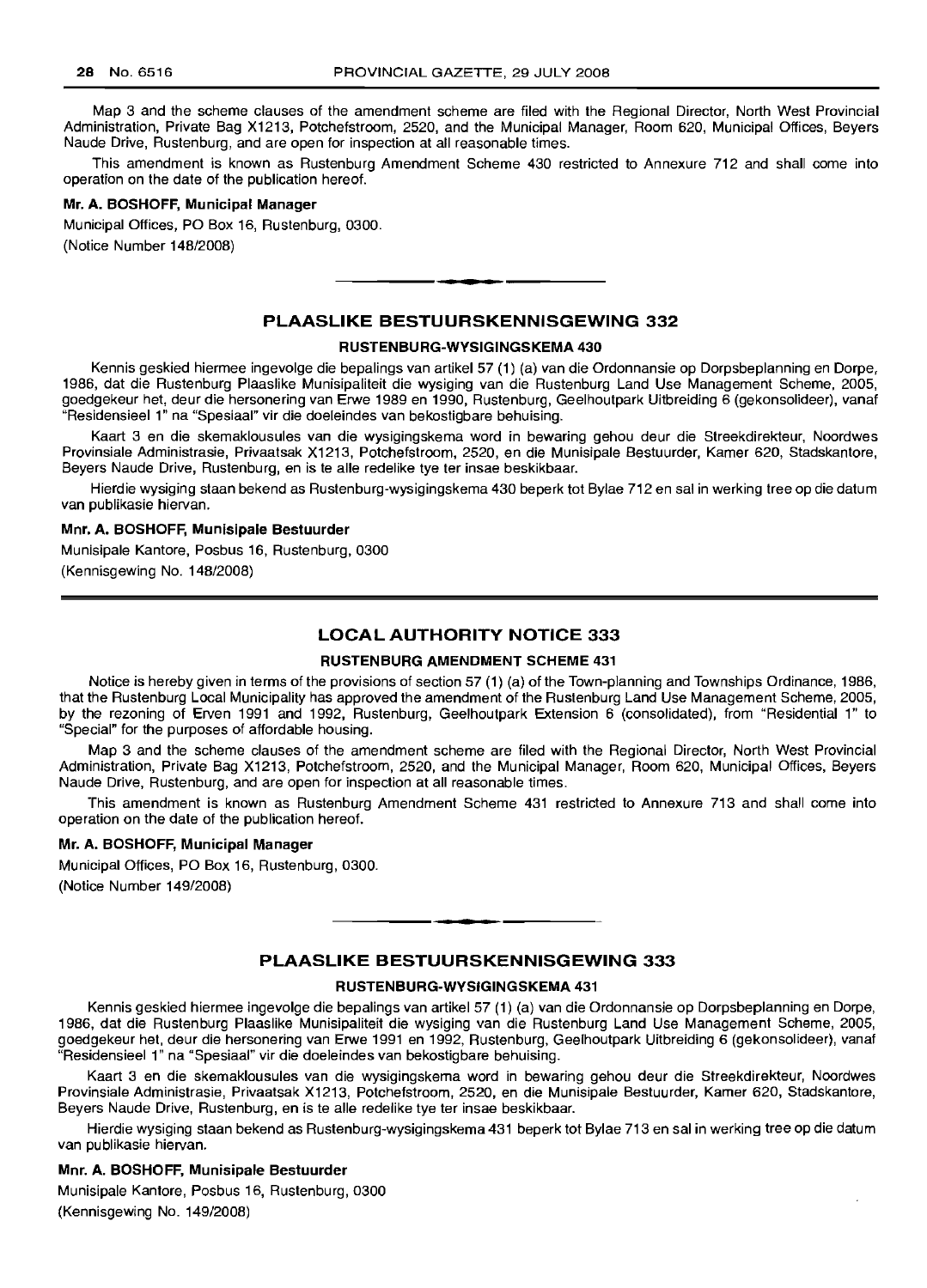# **LOCAL AUTHORITY NOTICE** 334

# RUSTENBLIRG AMENDMENT SCHEME 427

Notice is hereby given in terms of the provisions of section 57 (1) (a) of the Town-planning and Townships Ordinance, 1986, that the Rustenburg Local Municipality has approved the amendment of the Rustenburg Land Use Management Scheme, 2005, by the rezoning of Erven 1983 and 1984, Rustenburg, Geelhoutpark Extension 6 (consolidated), from "Residential 1" to "Special" for the purposes of affordable housing.

Map 3 and the scheme clauses of the amendment scheme are filed with the Regional Director, North West Provincial Administration, Private Bag X1213, Potchefstroom, 2520, and the Municipal Manager, Room 620, Municipal Offices, Beyers Naude Drive, Rustenburg, and are open for inspection at all reasonable times.

This amendment is known as Rustenburg Amendment Scheme 427 restricted to Annexure 709 and shall come into operation on the date of the publication hereof.

### Mr. A. BOSHOFF, Municipal Manager

Municipal Offices, PO Box 16, Rustenburg, 0300. (Notice Number 150/2008)

# **PLAASLIKE BESTUURSKENNISGEWING** 334

**E.**

#### RUSTENBURG-WYSIGINGSKEMA 427

Kennis geskied hiermee ingevolge die bepalings van artikel 57 (1) (a) van die Ordonnansie op Dorpsbeplanning en Dorpe, 1986, dat die Rustenburg Plaaslike Munisipaliteit die wysiging van die Rustenburg Land Use Management Scheme, 2005, goedgekeur het, deur die hersonering van Erwe 1983 en 1984, Rustenburg, Geelhoutpark Uitbreiding 6 (gekonsolideer), vanaf "Residensieel 1" na "Spesiaal" vir die doeleindes van bekostigbare behuising.

Kaart 3 en die skemaklousules van die wysigingskema word in bewaring gehou deur die Streekdirekteur, Noordwes Provinsiale Administrasie, Privaatsak X1213, Potchefstroom, 2520, en die Munisipale Bestuurder, Kamer 620, Stadskantore, Beyers Naude Drive, Rustenburg, en is te aile redelike tye ter insae beskikbaar.

Hierdie wysiging staan bekend as Rustenburg-wysigingskema 427 beperk tot Bylae 709 en sal in werking tree op die datum van publikasie hiervan.

#### Mm. A. BOSHOFF, Munisipale Bestuurder

Munisipale Kantore, Posbus 16, Rustenburg, 0300 (Kennisgewing No. 150/2008)

# **LOCAL AUTHORITY NOTICE** 335

# RUSTENBURG AMENDMENT SCHEME 432

Notice is hereby given in terms of the provisions of section 57 (1) (a) of the Town-planning and Townships Ordinance, 1986, that the Rustenburg Local Municipality has approved the amendment of the Rustenburg Land Use Management Scheme, 2005, by the rezoning of Erven 1993 and 1994, Rustenburg, Geelhoutpark Extension 6 (consolidated), from "Residential 1" to "Special" for the purposes of affordable housing.

Map 3 and the scheme clauses of the amendment scheme are filed with the Regional Director, North West Provincial Administration, Private Bag X1213, Potchefstroom, 2520, and the Municipal Manager, Room 620, Municipal Offices, Beyers Naude Drive, Rustenburg, and are open for inspection at all reasonable times.

This amendment is known as Rustenburg Amendment Scheme 432 restricted to Annexure 714 and shall come into operation on the date of the publication hereof.

#### Mr. A. BOSHOFF, Municipal Manager

Municipal Offices, PO Box 16, Rustenburg, 0300. (Notice Number 151/2008)

# **PLAASLIKE BESTUURSKENNISGEWING** 335

# RUSTENBURG-WYSIGINGSKEMA 432

Kennis geskied hiermee ingevolge die bepalings van artikel 57 (1) (a) van die Ordonnansie op Dorpsbeplanning en Dorpe, 1986, dat die Rustenburg Plaaslike Munisipaliteit die wysiging van die Rustenburg Land Use Management Scheme, 2005, goedgekeur het, deur die hersonering van Erwe 1993 en 1994, Rustenburg, Geelhoutpark Uitbreiding 6 (gekonsolideer), vanaf "Residensieel 1" na "Spesiaal" vir die doeleindes van bekostigbare behuising.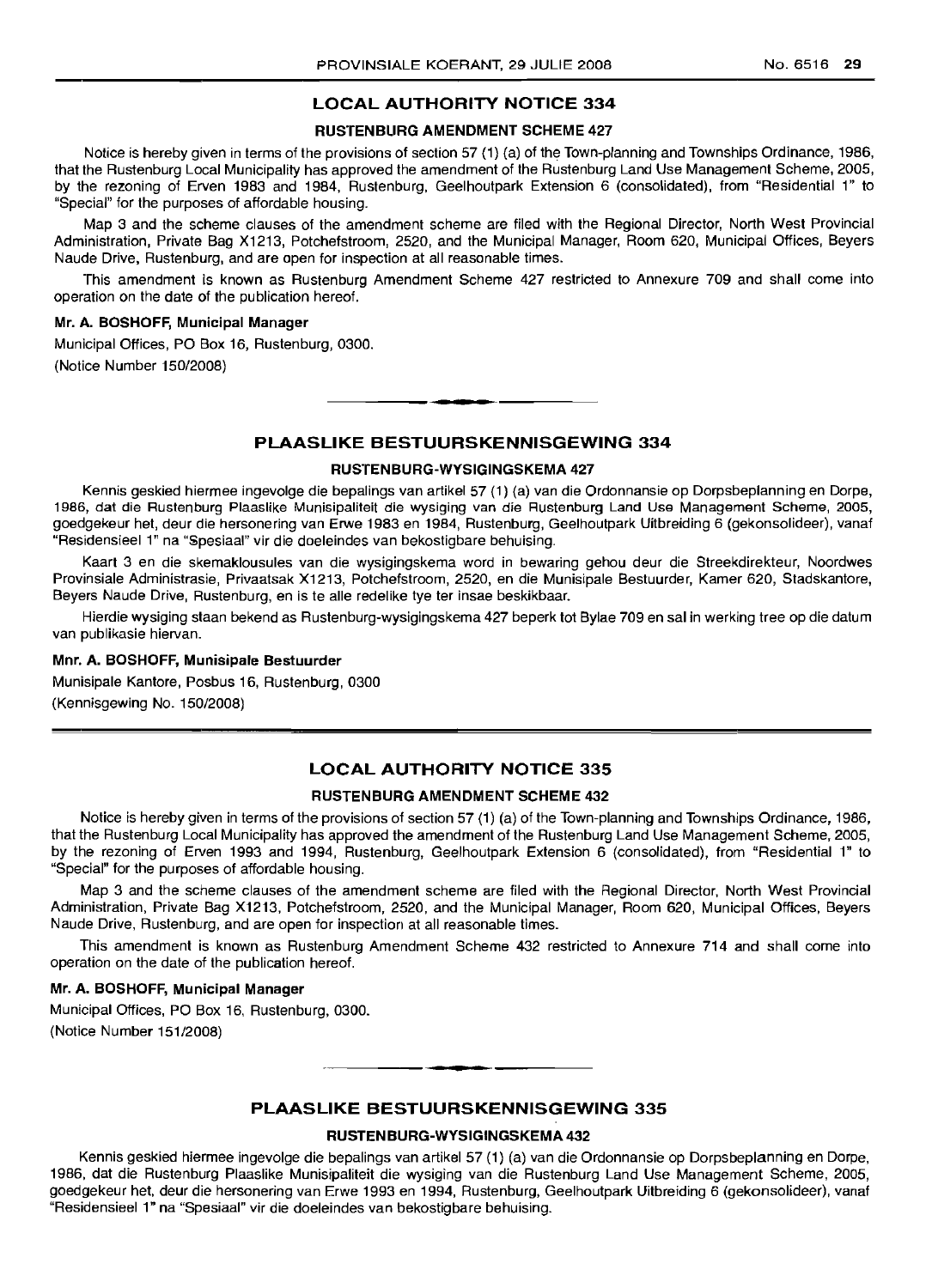Kaart 3 en die skemaklousules van die wysigingskema word in bewaring gehou deur die Streekdirekteur, Noordwes Provinsiale Administrasie, Privaatsak X1213, Potchefstroom, 2520, en die Munisipale Bestuurder, Kamer 620, Stadskantore, Beyers Naude Drive, Rustenburg, en is te aile redelike tye ter insae beskikbaar.

Hierdie wysiging staan bekend as Rustenburg-wysigingskema 432 beperk tot Bylae 714 en sal in werking tree op die datum van publikasie hiervan.

#### Mm. A. BOSHOFF, Munisipale Bestuurder

Stadskantore, Posbus 16, Rustenburg, 0300 (Kennisgewing No. 151/2008)

# **LOCAL AUTHORITY NOTICE** 336

#### RUSTENBURG AMENDMENT SCHEME 453

Notice is hereby given in terms of the provisions of section 57 (1) (a) of the Town-planning and Townships Ordinance, 1986, that the Rustenburg Local Municipality has approved the amendment of the Rustenburg Land Use Management Scheme, 2005, by the rezoning of the Portion 6 of Erf 1201, Rustenburg, from "Residential 1" to "Special" for the purposes of offices and "Residential 2".

Map 3 and the scheme clauses of the amendment scheme are filed with the Regional Director, North West Provincial Administration, Private Bag X1213, Potchefstroom, 2520, and the Municipal Manager, Room 620, Municipal Offices, Beyers Naude Drive, Rustenburg, and are open for inspection at all reasonable times.

This amendment is known as Rustenburg Amendment Scheme 453 restricted to Annexure 735 and shall come into operation on the date of the publication hereof.

#### Mr. A. BOSHOFF, Municipal Manager

Municipal Offices, PO Box 16, Rustenburg, 0300. (Notice Number 152/2008)

# **PLAASLIKE BESTUURSKENNISGEWING** 336

E **\_ •**

#### RUSTENBURG-WYSIGINGSKEMA 453

Kennis geskied hiermee ingevolge die bepalings van artikel 57 (1) (a) van die Ordonnansie op Dorpsbeplanning en Dorpe, 1986, dat die Rustenburg Plaaslike Munisipaliteit die wysiging van die Rustenburg Land Use Management Scheme, 2005, goedgekeur het, deur die hersonering van Gedeelte 6 van Erf 1201, Rustenburg, vanaf "Residensieel 1" na "Spesiaal" vir die doeleindes van kantore en "Residensieel 2".

Kaart 3 en die skemaklousules van die wysigingskema word in bewaring gehou deur die Streekdirekteur, Noordwes Provinsiale Administrasie, Privaatsak X1213, Potchefstroom, 2520, en die Munisipale Bestuurder, Kamer 620, Stadskantore, Beyers Naude Drive, Rustenburg, en is te aile redelike tye ter insae beskikbaar.

Hierdie wysiging staan bekend as Rustenburg-wysigingskema 453 beperk tot Bylae 735 en sal in werking tree op die datum van publikasie hiervan.

#### Mm. A. BOSHOFF, Munisipale Bestuurder

Munisipale Kantore, Posbus 16, Rustenburg, 0300 (Kennisgewing No. 152/2008)

# **LOCAL AUTHORITY NOTICE** 337

#### RUSTENBLIRG AMENDMENT SCHEME 429

Notice is hereby given in terms of the provisions of section 57 (1) (a) of the Town-planning and Townships Ordinance, 1986, that the Rustenburg Local Municipality has approved the amendment of the Rustenburg Land Use Management Scheme, 2005, by the rezoning of Erven 1987 and 1988, Rustenburg, Geelhoutpark Extension 6 (consolidated), from "Residential 1" to "Special" for the purposes of affordable housing.

Map 3 and the scheme clauses of the amendment scheme are filed with the Regional Director, North West Provincial Administration, Private Bag X1213, Potchefstroom, 2520, and the Municipal Manager, Room 620, Municipal Offices, Beyers Naude Drive, Rustenburg, and are open for inspection at all reasonable times.

This amendment is known as Rustenburg Amendment Scheme 429 restricted to Annexure 711 and shall come into operation on the date of the publication hereof.

#### Mr. A. BOSHOFF, Municipal Manager

Municipal Offices, PO Box 16, Rustenburg, 0300. (Notice Number 153/2008)